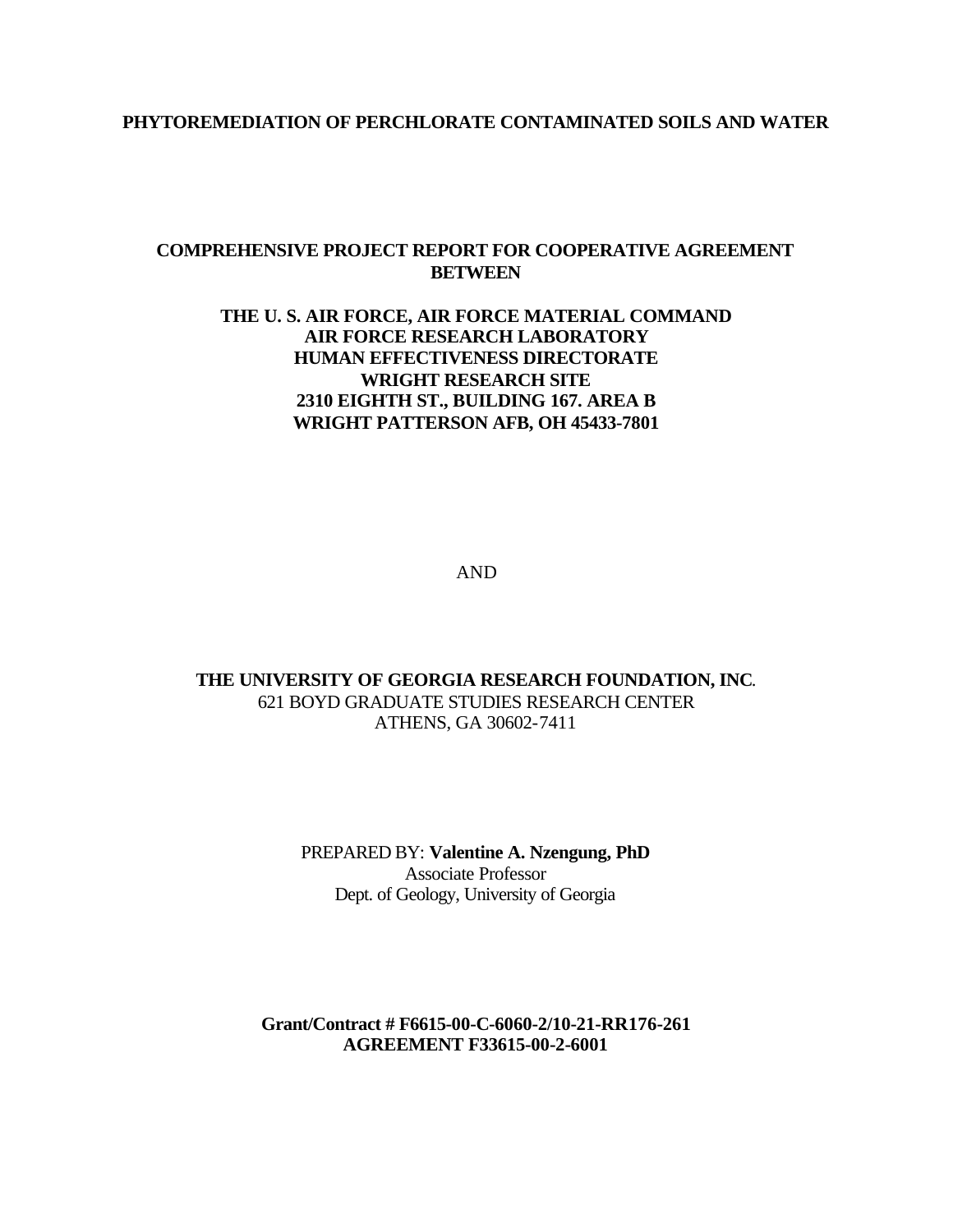| 1.2.                                                                          |
|-------------------------------------------------------------------------------|
| 1.3.                                                                          |
| 1.4.                                                                          |
| 1.5.                                                                          |
| Phytoremediation of Perchlorate Under Different Redox Conditions 13<br>1.6    |
| 1.7.                                                                          |
| 2. Sand & Soil Bioreactor Studies under Greenhouse and Natural Conditions  20 |
|                                                                               |
|                                                                               |
|                                                                               |
|                                                                               |
|                                                                               |
|                                                                               |
|                                                                               |
|                                                                               |
|                                                                               |
|                                                                               |
|                                                                               |
|                                                                               |
|                                                                               |

# **TABLE OF CONTENTS**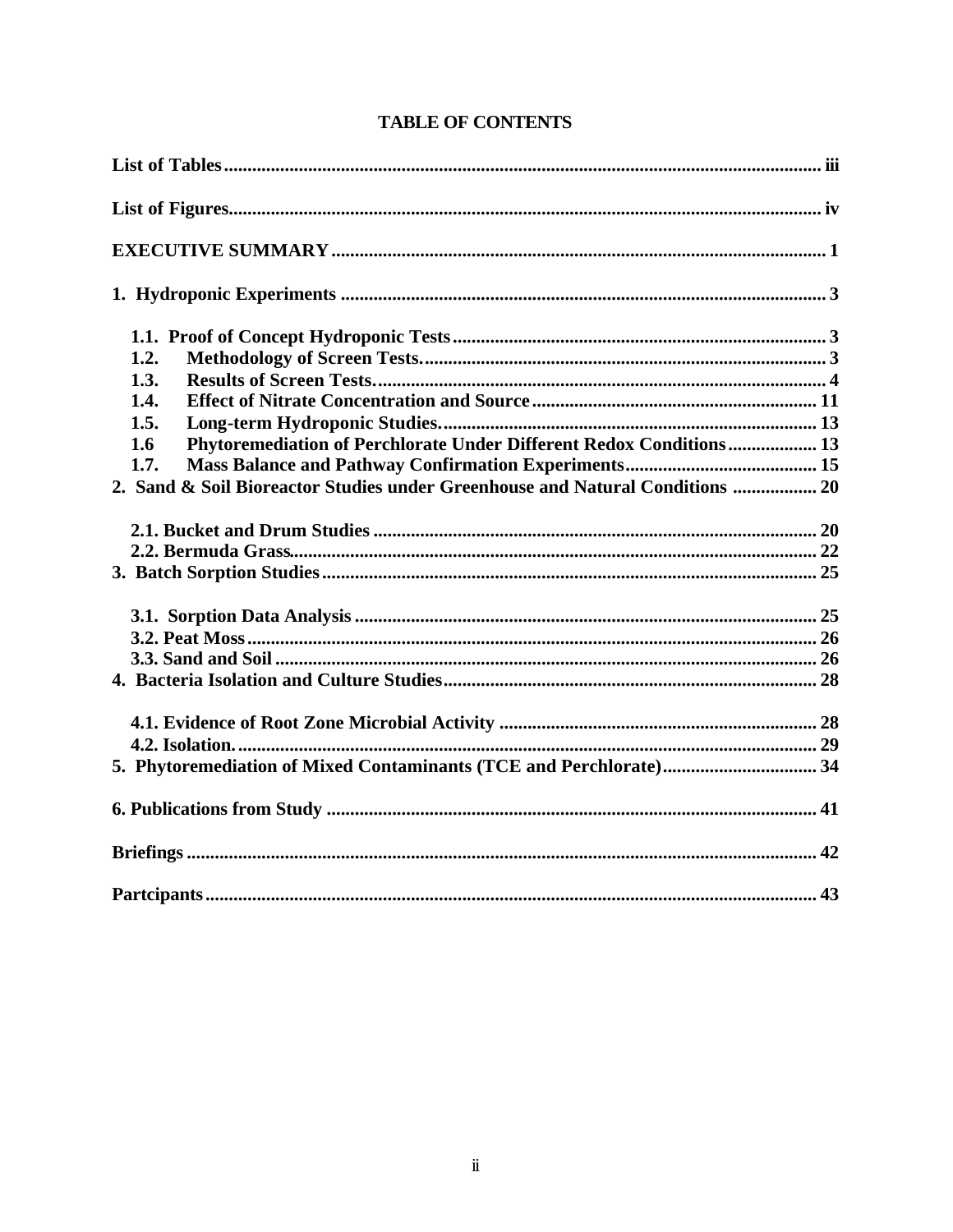# **List of Tables**

| Table 1: Distribution of perchlorate in screen test woody plants grown in sand bioreactors for 26 |  |
|---------------------------------------------------------------------------------------------------|--|
|                                                                                                   |  |
| Table 2. Kinetics and Chloride Mass Balance Results for One of Three Willow Trees Dosed           |  |
|                                                                                                   |  |
| Table 3. Summary Results of Perchlorate Treated and Control Willow Trees under Different          |  |
|                                                                                                   |  |
|                                                                                                   |  |
|                                                                                                   |  |
|                                                                                                   |  |
|                                                                                                   |  |
| Table 8. Kinetics of contaminant removal from the rhizosphere in Studies 1, 2, and 3 35           |  |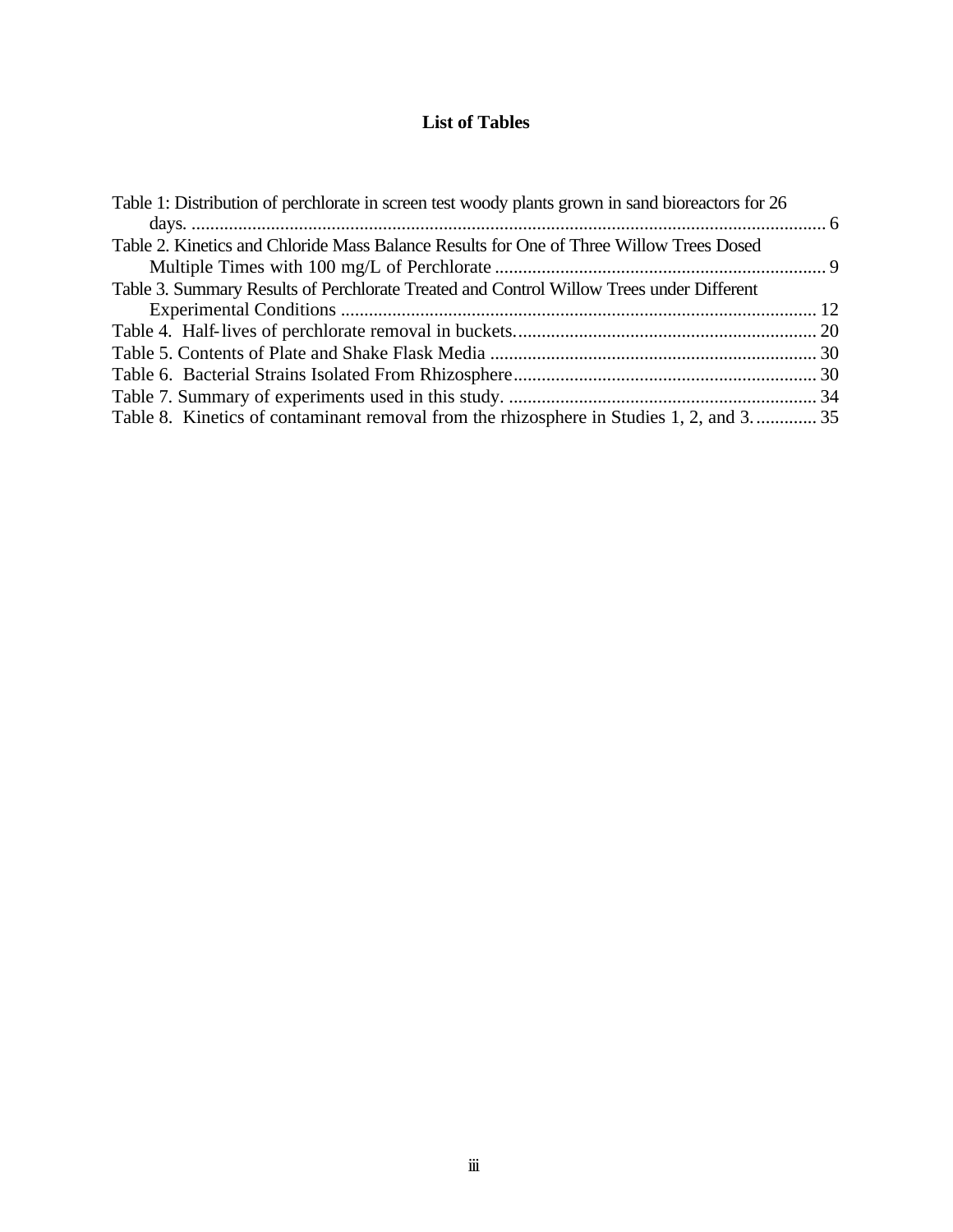# **List of Figures**

| Figure 1. Removal of perchlorate from aqueous solution by cottonwood, willows and Eucalyptus      |              |
|---------------------------------------------------------------------------------------------------|--------------|
|                                                                                                   | $\ldots$ . 5 |
| Figure 2. Removal of perchlorate from sand and hydroponic bioreactors by willow trees (pH 5.6     |              |
|                                                                                                   |              |
|                                                                                                   |              |
| Figure 4. Removal of perchlorate from bioreactors dosed multiple times and progressive increase   |              |
| in chloride concentration in the rhizosphere                                                      | 9            |
| Figure 5. Chloride mass balance as an indicator of rhizodegradation of perchlorate by willow tree |              |
| dosed multiple times, after biodegradation had been biostimulated. Background chloride            |              |
|                                                                                                   |              |
| Figure 6. Rate of removal of perchlorate from willow planted bioreactors fed containing urea,     |              |
| low (<200 ppm $NO_3$ ) and high (300 – 600 ppm $NO_3$ ) nitrate in growth media.  11              |              |
| Figure 7. Ebb-and-flow bioreactor planted with six willow trees and rhizosphere aerated           |              |
|                                                                                                   |              |
|                                                                                                   |              |
| Figure 9. Results of perchlorate removal from unplanted hydroponic bioreactors.  18               |              |
|                                                                                                   |              |
| Relative rate of perchlorate degradation in MiracleGro (left) and Hoagland's<br>Figure 12.        |              |
| Solution (right)                                                                                  |              |
| Figure 13. Removal of perchlorate in five gallon planted and unplanted sand bioreactors.          |              |
| Bermuda grass was used in this experiment and the vegetated bioreactors were dosed                |              |
|                                                                                                   |              |
|                                                                                                   |              |
|                                                                                                   |              |
| Figure 17. Biodegradation of perchlorate in root zone solution obtained from willow trees         |              |
| actively degrading perchlorate. The root zone solution was amended in some cases with             |              |
|                                                                                                   | 28           |
| Figure 18. Additional evidence on microbial involvement in phytoremediation of perchlorate 29     |              |
| Figure 20. Bacteria community fingerprint of willow bioreactors dosed with perchlorate 33         |              |
| Figure 21. Removal of TCE from rhizosphere dosed with mixed contaminants (TCE,                    |              |
|                                                                                                   |              |
| Figure 22. Removal of perchlorate from rhizosphere dosed with mixed contaminants (TCE,            |              |
| 39<br>Perchlorate). (a) Study 1 with S. caroliniana. (b) Study 2 with S. nigra                    |              |
| Figure 23. Mass Balance: Changes of molar mass of perchlorate and its degradation products        |              |
| chlorate, and chloride in the rhizosphere during the experiment. Mass balance is given in %       |              |
| (second y-axis). Data were corrected for background chloride. The greater than 100% mass          |              |
| recovery of chloride based solely on rhizodegradation of perchlorate is attributed to chloride    |              |
| contributed by rhizodegradation of a small fraction of TCE. 40/275 S. nigra.  40                  |              |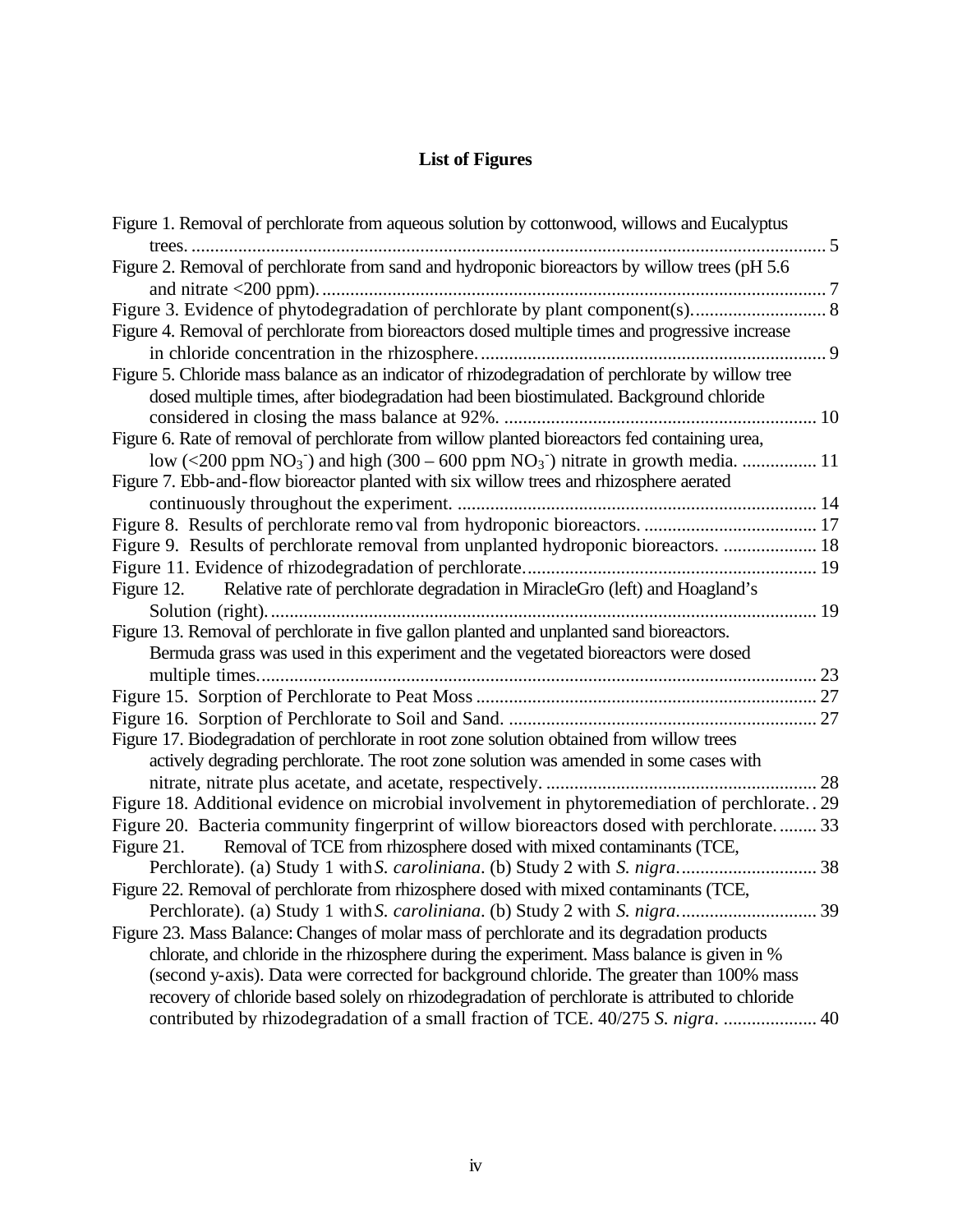#### **EXECUTIVE SUMMARY**

For five years, a multitude of phytoremediation of perchlorate studies were conducted at the University of Georgia in Athens, Georgia, with funding provided by the Wright Patterson AFB in Dayton, Ohio. The data collected so far indicates that, selected woody, edible, and aquatic plants and microbial mats can be used to detoxify environments contaminated with perchlorate. In hydroponics systems, the initial slow uptake and phytodegradation of perchlorate by plants exposed to perchlorate changed to very rapid removal by rhizodegradation after several days depending on the plant physiology and root zone environmental conditions. The prolonged exposure of rooted green plants to perchlorate-dosed media stimulated the growth of perchloratedegrading microorganisms in the rhizosphere. Exudates secreted by the plant roots supplied nutrients that sustained the growth of rich and diverse consortia of bacteria among which are perchlorate-degrading bacteria. In the presence of isolated and identified root-colonizing bacteria, perchlorate is rapidly degraded to chloride in the rhizosphere, minimizing uptake into the tree leaves and branches.

The rhizodegradation of perchlorate is influenced by both the concentration of nitrate in the growth media and the N-source. The fastest perchlorate degradation kinetics were observed in planted bioreactors with lower  $NO_3$ <sup>-</sup> concentrations of <200 mg L<sup>-1</sup> and slowest kinetics at higher NO<sub>3</sub><sup>-</sup> concentration of 300 - 600 mg L<sup>-1</sup>. The influence of NO<sub>3</sub><sup>-</sup> on perchlorate reduction was attributed to competing reactions in which rhizosphere bacteria preferentially utilized  $NO<sub>3</sub>$ , as terminal electron acceptor (TEA). This shortcoming was overcome by replacing the  $NO<sub>3</sub>$ . Nsource (Hoagland's solution) with an ammonium and urea N-source (i.e., Miracle-Gro). As a result, perchlorate was rapidly reduced in the rhizosphere of the willow trees grown in miracle-Gro. Uptake of perchlorate by woody plants was minimized in medium with ammonium and urea serving as the N-sources.

The results of experiments conducted with  $36$ Cl perchlorate provided more direct evidence that the rapid removal of perchlorate ions from the rhizosphere of plants under anaerobic conditions is due to rhizodegradation. In experiments where diluted Miracle-Gro® (urea/ammonium Nsource) was used as the growth media, the mass balance based on the  ${}^{36}Cl$  activity in the root zone solution was closed at better than 95%. However, a lower recovery  $(80%)$  of <sup>36</sup>Cl activity in solution was observed if a nitrate nitrogen source (Hoagland solution) rather than a urea/ammonium nitrogen source (Miracle-Gro®) was used as the growth solution. The poor rhizosphere mass balance obtained in experiments with Hoagland solution was attributed to the greater uptake of perchlorate ions by plants in the presence of nitrate N-source. Also, the rate of rhizodegradation of perchlorate ions was faster for trees grown in Miracle-Gro® than those grown in Hoagland solution. Using <sup>36</sup>Cl labeled perchlorate it was confirmed that any perchlorate taken up into the green plants is not simply accumulated, but slowly transformed.

This study has obtained some of the first evidence on the efficacy of phytoremediation as a potentially effective technology for remediation of mixed contaminant plume containing perchlorate and trichloroethylene (TCE) and perchloroethene (PCE). It was observed that perchlorate was rapidly rhizodegraded to chloride while TCE and PCE were mostly taken up and phytovolatilized by the trees. Rhizodegradation of perchlorate was confirmed by the higher rate of perchlorate removal from solution and the formation of chlorate and chloride as an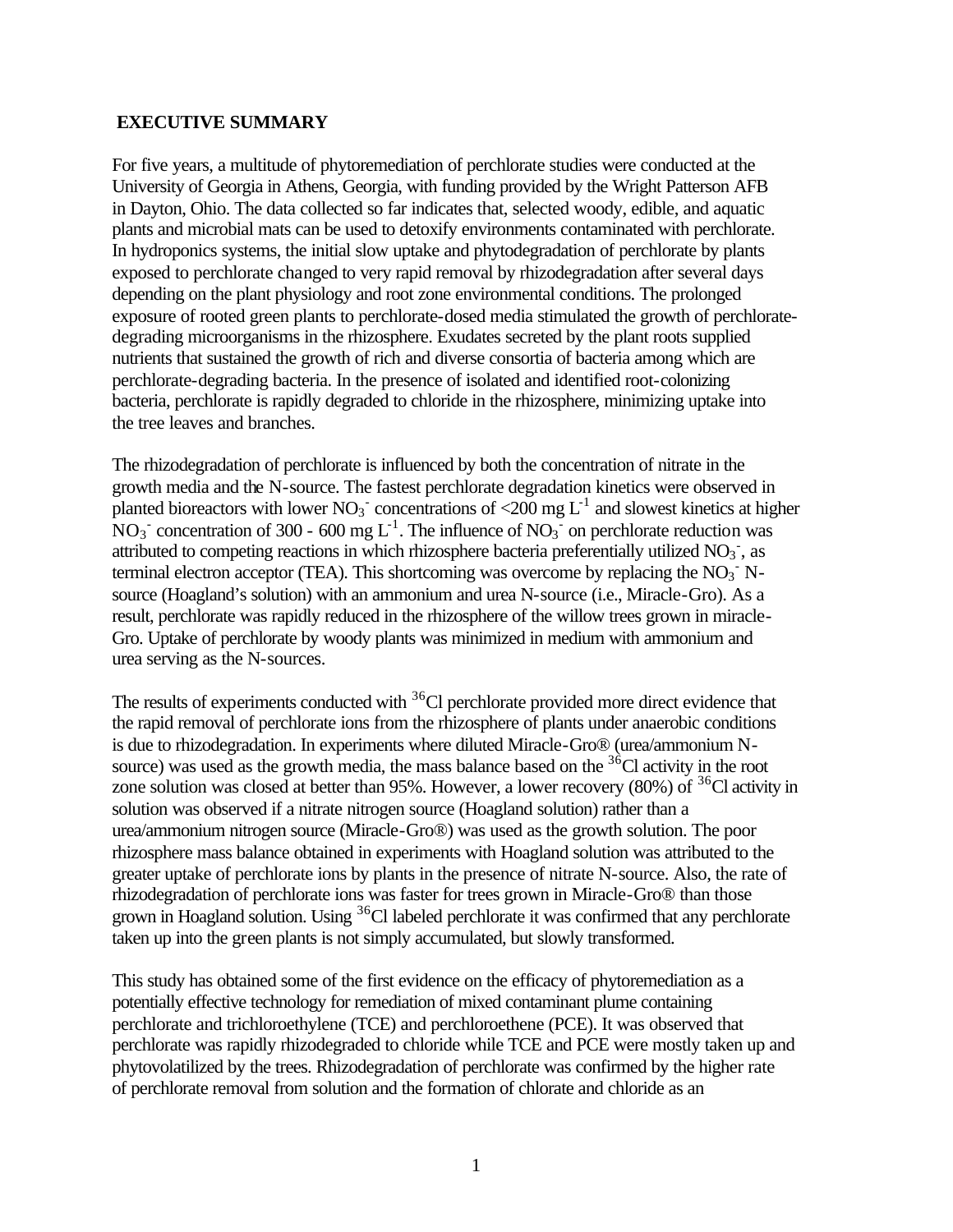intermediate and final product, respectively. The very small concentration of reductive dechlorination products (dichloroethenes (1,1-DCE and cis-DCE) and vinyl chloride (VC)) and chloroacetic acids detected in the root zone solution suggested that rhizodegradation did not account for the removal of a significant fraction of the parent compounds, TCE and PCE, under the greenhouse experimental conditions.

For phytoremediation studies conducted in soil and sand bioreactors maintained in the greenhouse and under natural conditions, the performance of the "controls" in both the bucket and drum studies proved that plants need not be present for perchlorate degradation to take place in a carbon- and nutrient-rich anaerobic environments. The results of the controls also attested to the importance and efficiency of microbial activity in the degradation of perchlorate.

A pseudo-first-order model described the kinetic data gathered from studies performed using planted and unplanted five gallon buckets in the green house. However, some of the later dosings exhibited zero-order kinetics, which led to the suggestion that with prolonged exposure to perchlorate, the number of perchlorate-reducing microorganisms reach a critical mass (provided favorable environs) that enables them to degrade perchlorate more proficiently.

The plant tissue analyses from the bucket and drum studies (simulating natural conditions) established that plants remove perchlorate from contaminated water through rhizodegradation, phytoaccumulation and phytodegradation. Although the phytoaccumulation and phytodegradation take place simultaneously, the plants examined in this study, accumulated perchlorate much more rapidly than they were able to degrade it within their tissue.

The drum study confirmed that the results of the bucket study could be achieved in a less controlled, outdoor environment, although the drum systems did tend to exhibit slower kinetics than the buckets. The "simulated wetland" drum showed the fastest perchlorate removal from the contaminated water, probably due to a combination of anaerobic microbial activity and hydrophyte phytoaccumulation. The five anion and oxidation-reduction potential measurements confirmed that chlorate did not accumulate within the drums during anaerobic perchlorate reduction.

The microbiological study showed that individual strains of bacteria, which have been isolated from the root zones of willow trees used in this study, are capable of perchlorate degradation. Specifically, one of four bacteria isolated from the rhizosphere of willow trees degraded perchlorate and most likely mediated the observed rhizodegradation reactions. Recent developments in microbial ecology; such as DGGE, (Terminal Restriction Fragment Length Polymorphism) (TRFLP) and total community 16S rDNA hybridization) were applied to provide a rapid means of evaluating the entire microbial community structure. T-RFLP allowed snapshots (fingerprint) of entire bacterial communities in the rhizosphere media to be compared after polymerase chain reaction (PCR) amplification of the extracted DNA using primers specific for the 16S rRNA in all eubacteria. The results obtained in this study suggest that as rhizodegradation of perchlorate progresses there is a shift in the microbial community in favor of perchlorate degrading bacteria populations.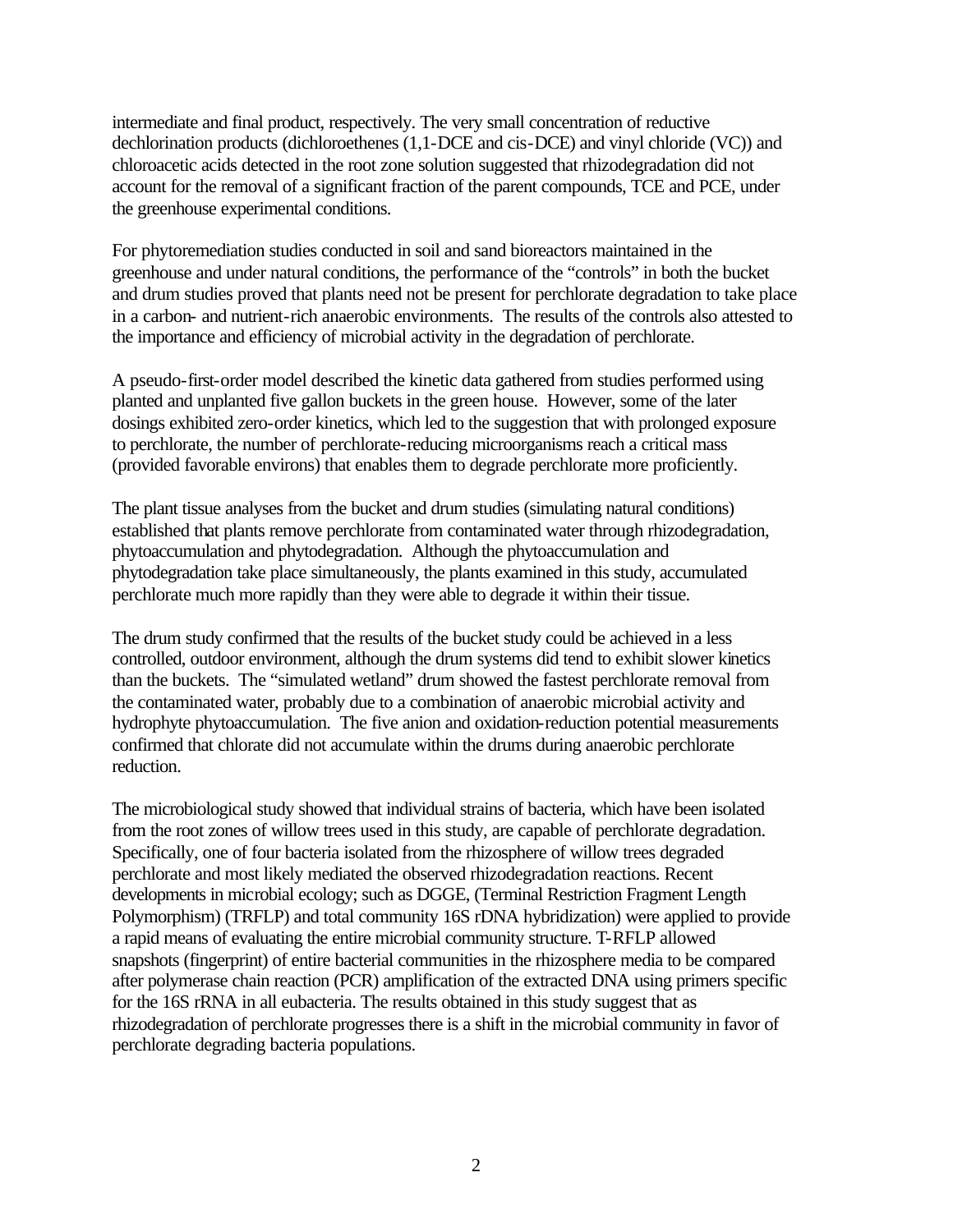#### **1. Hydroponic Experiments**

#### **1.1. Proof of Concept Hydroponic Tests**

The discovery that perchlorate can be remediated by plants was initiated during an ongoing collaborative study between the USEPA National Exposure Research laboratory and the University of Georgia, funded by Wright Patterson AFB in Dayton, Ohio. The initial objective of the research project was to provide a better understanding of phytoremediation of perchloroethylene (PCE) and trichloroethylene (TCE) in support of a demonstration/validation field study at Carswell AFB in Fort Worth, Texas. Motivated by the growing concerns on the recent detection of perchlorate in public drinking water in mostly western states, the US Air Force Wright Patterson AFB in Dayton, Ohio, requested that Dr. Nzengung of the University of Georgia evaluate the possible use of plants in remediation of perchlorate-contaminated water. In response to this request, Dr. Nzengung screened a number of plants for their suitability in phytoremediation of perchlorate, as describe below.

Plants and Other Photoautotrophs used in study

\* Willow (*Salix ssp*.) …… Carswell AFB, Texas, Athens, Georgia

\* Willow (*Carolianana*) …… Tampa, FL

*\* Eucalyptus cineria* …… Local Nursery, Athens, GA

**\* Myriophyllum aquaticum …..** *Local Wetland, Athens, GA*

*\* Artemisia dracunculus* …… Local Nursery, Athens, GA

(French tarragon)

- \* Spinach
- \* Green Algae

### **1.2. Methodology of Screen Tests.**

Perchlorate ion uptake by woody plants was investigated in 2-liter glass reactors with side sampling ports. One cutting was grown in each sand bioreactor. Pristine sand was placed at the bottom of each reactor to support the tree roots so that the branches and leaves were outside of the reactor. The sand occupied about half of the reactor volume. The growth solution was 50% of full strength Hoagland's solution and was spiked with a stock perchlorate solution to make an initial perchlorate concentration of 20 and 100 ppm, respectively, as ClO4-. This concentration is about two orders of magnitude higher than that reported for most perchlorate contaminated sites. Total volume of liquid media in each reactor was 600 - 900 mL. The reactor was wrapped in a sheet of PARAFILM® and the solution portion of the reactor was shielded from the light by aluminum foil. For a few initial experiments conducted in early Spring 1998, 65 watts plant growth lights illuminated the trees for 12/12 hours day and night cycle in the laboratory. Experiments conducted in summer months were located outside where the plants were exposed to natural environmental conditions. The water in the reactor was kept at a constant level by replenishing the medium lost by evapotranspiration with a known volume of half-strength Hoagland's solution. This necessitated adding diluted Hoagland's solution twice or thrice a day to each reactor. A daily record of the water uptake by each plant was maintained over the course of each study. A 1-mL aliquot was taken every day from the sampling port and was replaced

<sup>\*</sup> Eastern Cottonwood …… Carswell AFB, Texas

<sup>\*</sup> Constructed Mixed-species microbial mats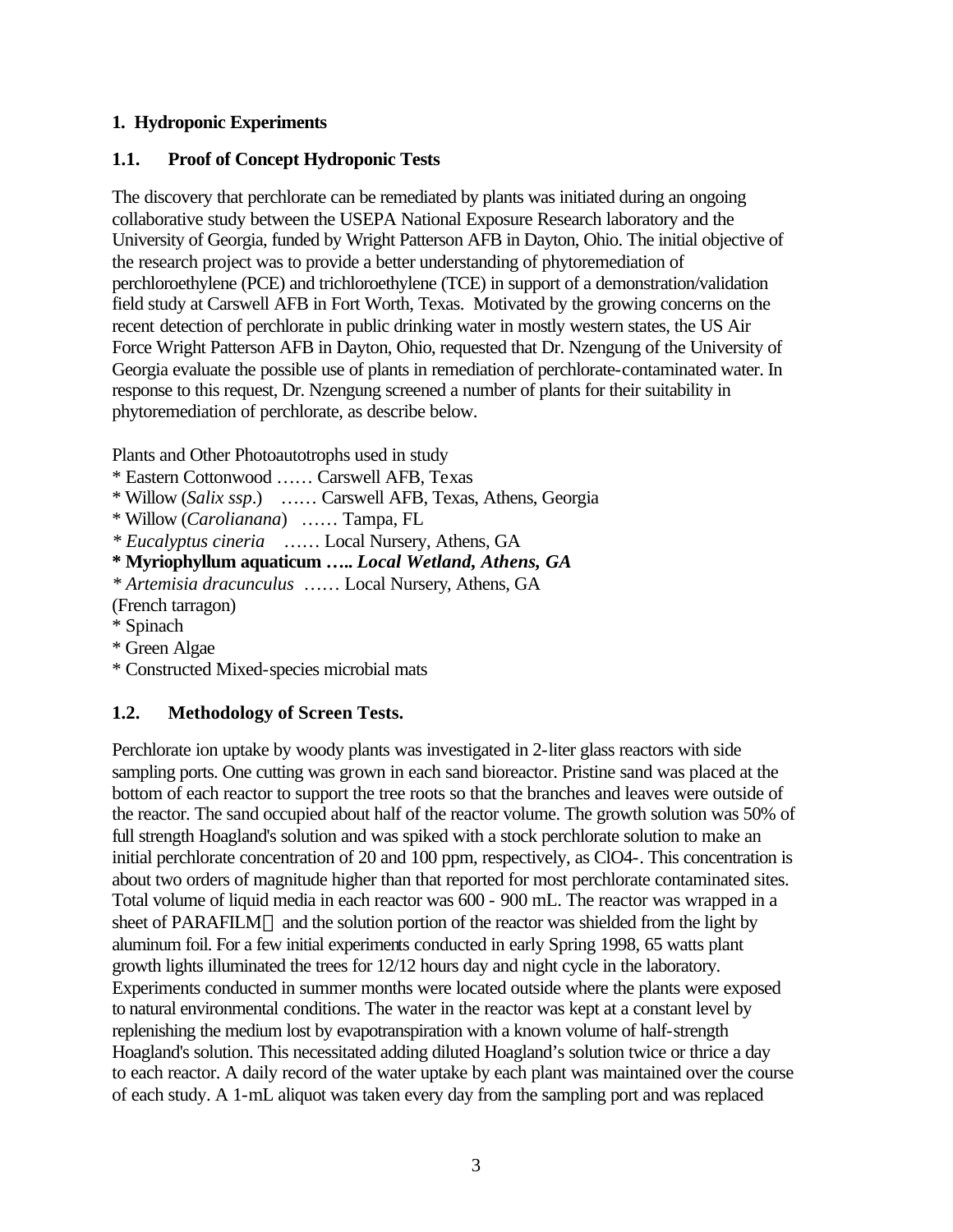with an equivalent volume of half strength medium. The sample was diluted with deionized water to the IC measurement range of the perchlorate ion.

The distribution of perchlorate in different plant fractions was determined by sacrificing some of the study plants for extraction and analysis. At the end of each study the plant was removed from the medium, rinsed with deionized water and sectioned into roots, lower stem, upper stem, branches and leaves. Each fraction was extracted several times by blending for 30 - 60 min with a solution of 1 mM NaOH ( $pH = 11$ ). The extract was separated from the aqueous-plant phase by centrifugation. The number of extractions needed to ensure complete removal of the extractable perchlorate and its analogs was dependent on the plant fraction and type of plant. On average three extractions were needed to completely extract the extractable perchlorate from the respective ground plant organs. The extract was analyzed for perchlorate, chlorate, chlorite and chloride ions. All experiments with each plant species were replicated.

Perchlorate ion uptake by herbs and microbial mats was investigated in 60-mL serum bottles. French tarragon and spinach were each minced before used in the perchlorate studies. One gram of the minced plant was added to 20-mL vials. The remaining space in the sampling vials were filled with deionized water and dosed with perchlorate to obtain an initial solution concentration of about 10 mg/L. The vial were mixed on a rotary shaker and sacrificed for analysis at predetermined intervals. Pieces of the wet mats were weighed into the vials and the headspace filled with deionized water, dosed with perchlorate to obtain an initial solution concentration of 10 mg/L and mixed on a rotary shaker. The pellets were separated from solution by centrifugation, and the liquid-phase was analyzed by IC. A total of 9 sample vials were used in each of the replicate experiments. Controls contained no plant matter and were dosed with the same concentration of perchlorate as the samples.

# **1.3. Results of Screen Tests.**

Rooted cuttings of three woody plants (willow [*Salix spp*.], Eastern Cottonwood [*poplar*] *Eucalyptus cineria*) were observed to take up perchlorate ions from aqueous solution (Figure 1). When the plants were initially exposed to the perchlorate medium, the rate of perchlorate uptake was proportional to the water uptake rate of each plant. Figure 7 and Tables  $1 - 3$  show that the one-year-old Eucalyptus plant had the largest fraction root and leaf of 6.6 and 46%, respectively, and took up perchlorate from the nutrient medium at the fastest rate. The evapotranspiration rate of the Eucalyptus was also higher than that of the cottonwood and willow plants used in the latter study. The perchlorate concentration in the unplanted reactor did not change over the course of this study.

The results presented in Figure 1 also show that when each of the three plants was first exposed to perchlorate in the planted bioreactors, three distinct reaction phases could be distinguished. Phase 1 was described by a rapid decrease in perchlorate concentration in the medium, which was proportional to the volume of water transpired by each plant. In Phase 2, the progressive increase in water uptake was not accompanied by any significant loss of perchlorate from solution. Phase 2 persisted in studies with cottonwoods up till the conclusion of the experiment when the plants were sacrificed for extraction and analysis. Meanwhile, in Phase 3, a very rapid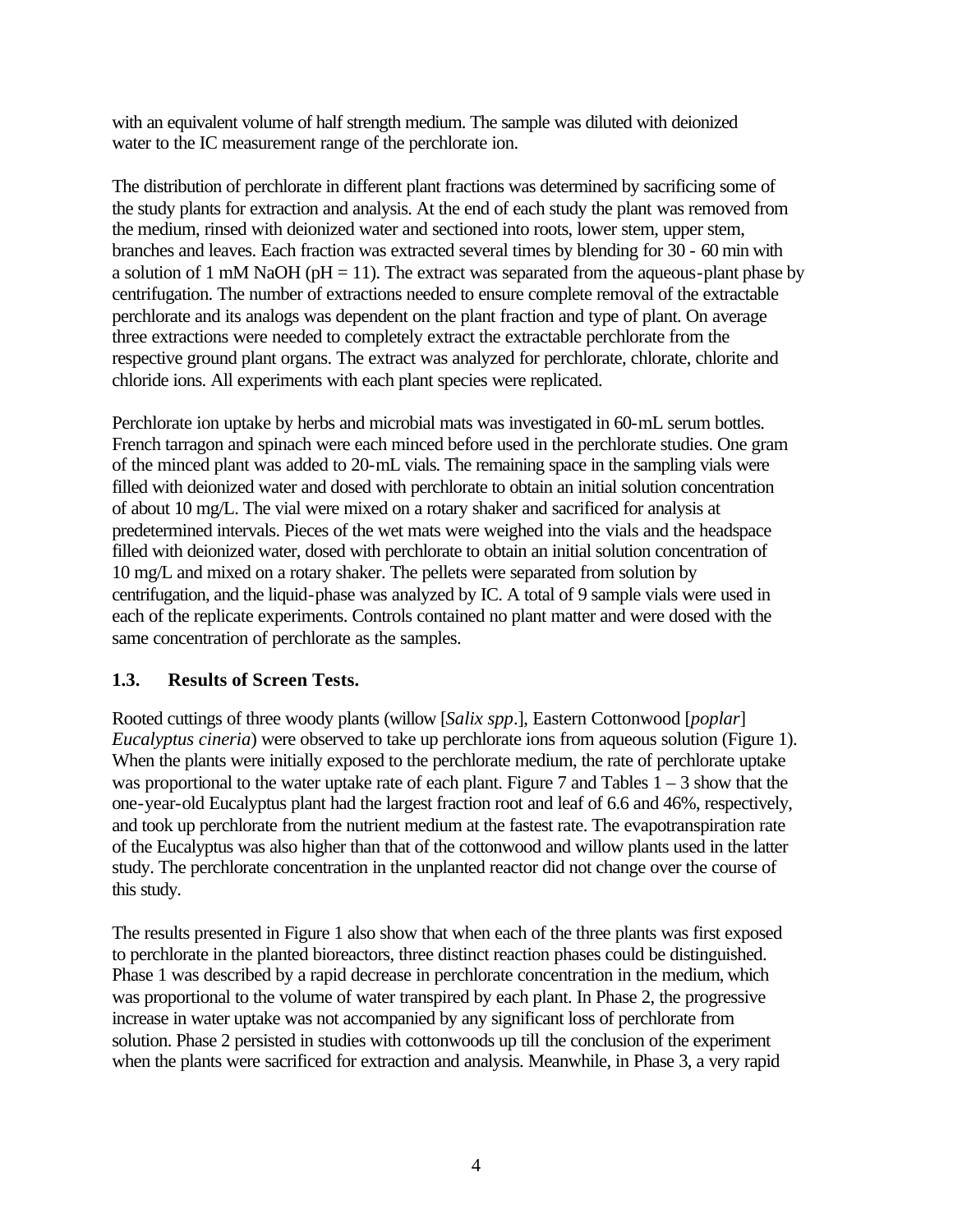

Figure 1. Removal of perchlorate from aqueous solution by cottonwood, willows and Eucalyptus trees.

decrease in perchlorate concentration in the medium was observed, but not proportional to water uptake by the plants. The disappearance of perchlorate from solution was initially described by first-order kinetics (i.e. data represented by Phase 1 and 2), which changed to zero order (Phase 3) towards the end of the run. The plateau in the data (Phase 2) was apparently attributed to higher ionic strength of nitrate in the medium. Since the half-strength Hoagland's solution was continuously added to the reactor to make up for the transpired water the rate of nutrient addition probably exceeded its utilization rate and nitrate out-competed perchlorate as the dominant terminal electron acceptor.

When the rhizosphere nitrate concentration in the willow bioreactor was diluted from 262 ppm to below 100 ppm a rapid decrease in perchlorate concentration in the medium was observed. This initial observation led us to suggest that the remediation of perchlorate by plants could be affected by the ionic strength of nitrate in the nutrient. As a result a number of subsequent studies were designed to investigate the effect on nitrate concentration and nitrogen source on phytoremediation of perchlorate. It is also possible that as the concentration of perchlorate increased in leafs to toxic levels the plants developed mechanisms to resist further uptake of perchlorate until the accumulated fraction had been detoxified. It is not clear from this study which of the latter processes caused the plateau observed in studies with all three plants. Because the control and sample plants continued to grow at the same rate, there is no clear evidence that the perchlorate concentration used in this study was toxic to the cottonwood, Eucalyptus or willow.

The distribution of perchlorate in the pore water in the sand layer, the liquid medium, and in various organs of the cottonwood, Eucalyptus and willow sacrificed for analysis at the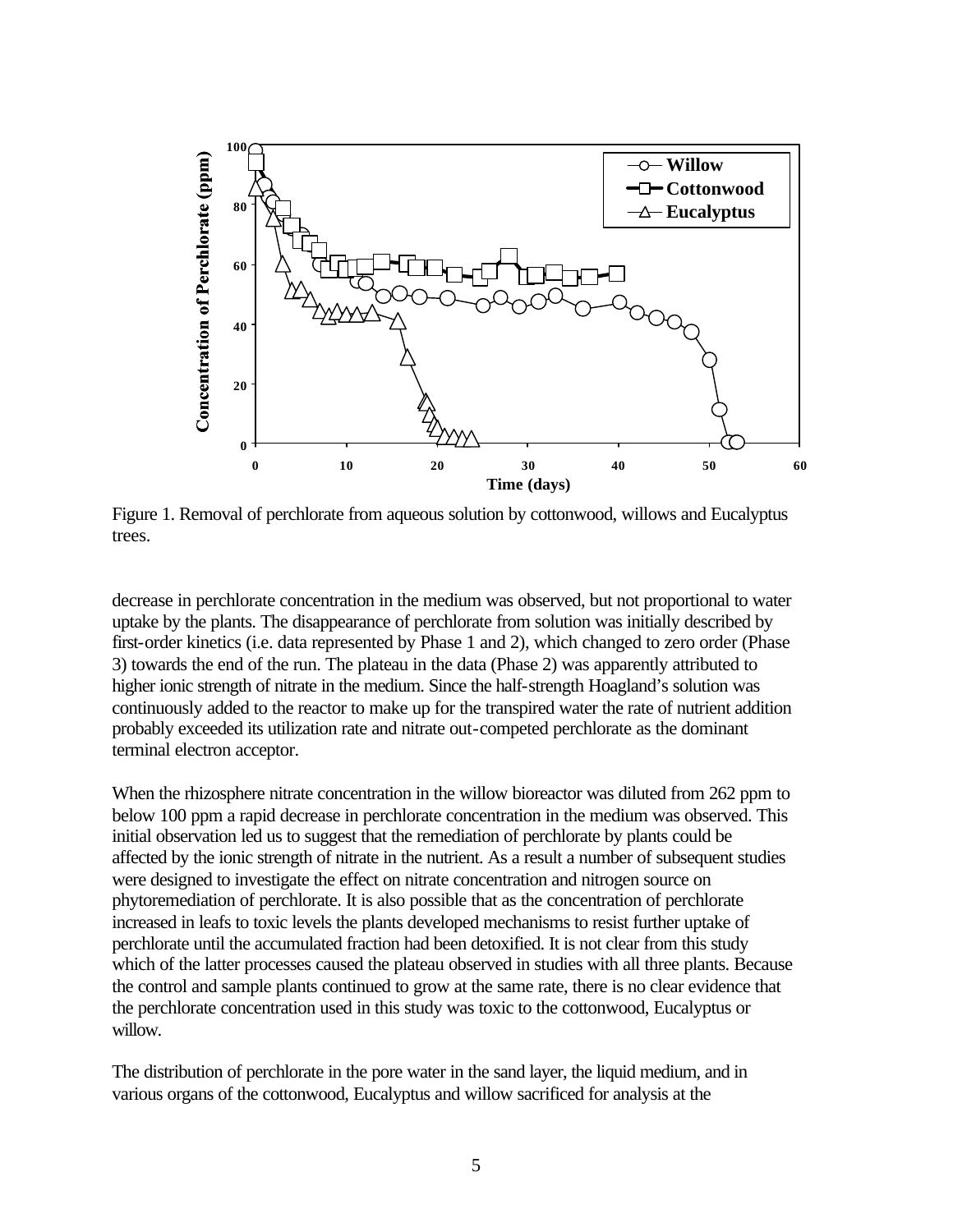termination of the kinetic studies shown in Fig 1 is presented in Tables 1. The aqueous perchlorate concentration is higher because of the higher concentration recovered from the sand layer which was not in direct contact with the plant roots. Sorption studies confirmed that perchlorate was not sorbed by the sand. This means that the higher perchlorate concentration measured in the sand layer was due to dissolved perchlorate trapped in the pore water. If uptake was the predominant mechanism responsible for perchlorate loss from the bioreactor at that point, then the slow diffusion of perchlorate ions to the root zone should be the limiting process.

| <b>TREE TYPE</b> | <b>LOCATION</b>   | <b>MASS</b> (mg) | <b>PERCENT</b>   |
|------------------|-------------------|------------------|------------------|
|                  | Roots & Stems     | 0.1              | 0.2              |
| Cottonwood       | Leaves & branches | 4.2              | 4.9              |
|                  | <b>Bioreactor</b> | 78               | 92               |
|                  | Phytoremediated   | 2.6              | $\overline{3.1}$ |
|                  | Roots & Stems     | 0.007            | 0.009            |
|                  | Leaves & branches | 22.8             | 29.6             |
| Eucalyptus       | <b>Bioreactor</b> | 23.3             | 30.2             |
|                  | Phytoremediated   | 31.1             | 40.2             |
|                  | Roots & Stems     | 0.6              | 0.7              |
|                  | Leaves & branches | 0.5              | 0.6              |
| <b>Willows</b>   | <b>Bioreactor</b> | 76.2             | 87.7             |
|                  | Phytoremediated   | 9.5              |                  |

Table 1: Distribution of perchlorate in screen test woody plants grown in sand bioreactors for 26 days.

Additional studies were performed in bioreactors with perchlorate-dosed medium and no sand (Figure 2). Two phases of perchlorate removal from solution were observed in the latter study: a slower initial step attributed mostly to uptake followed by a rapid decrease attributed to both uptake and rhizodegradation.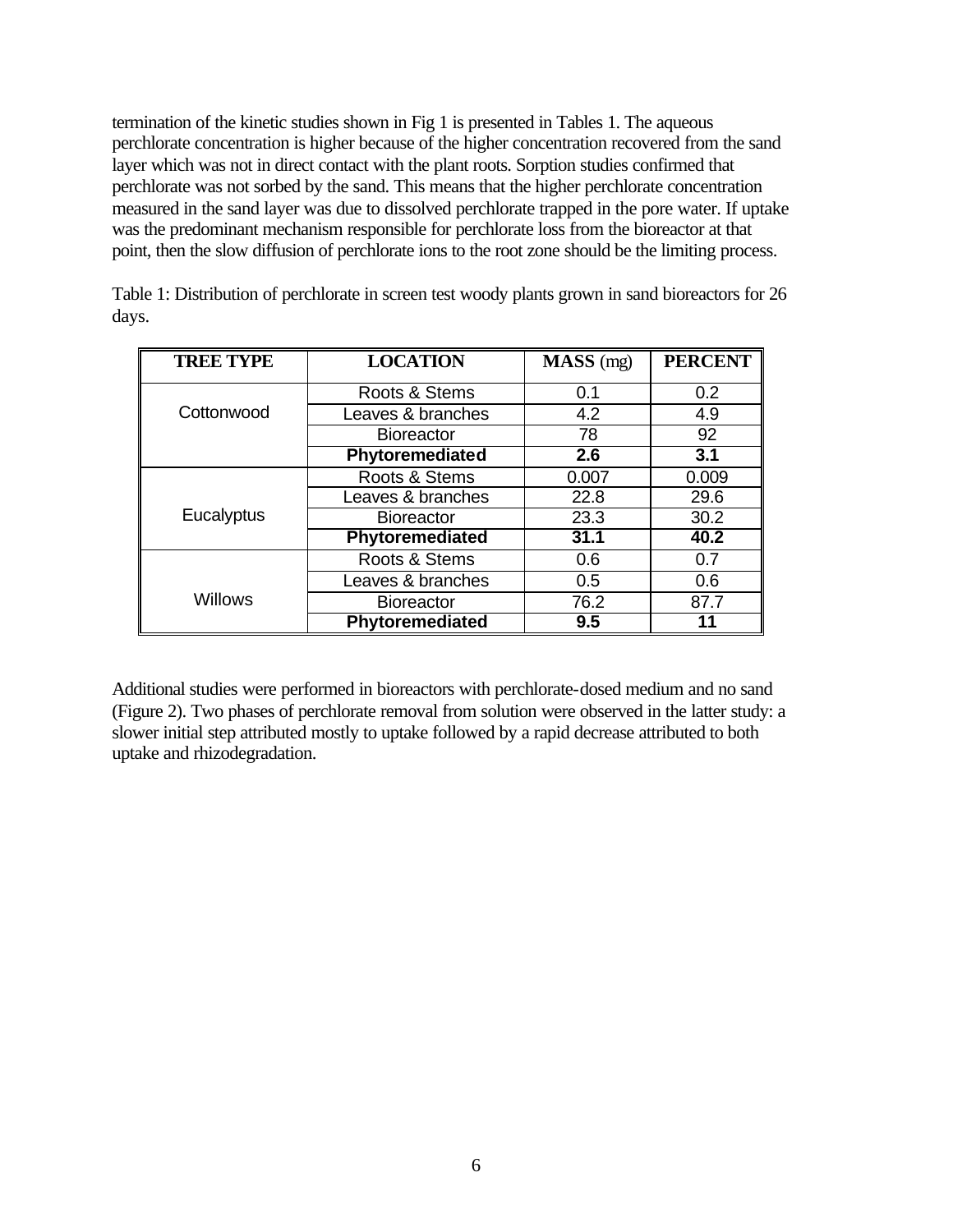

Figure 2. Removal of perchlorate from sand and hydroponics bioreactors by willow trees (pH 5.6 and nitrate  $\langle 200 \text{ ppm} \rangle$ .

Comparing the perchlorate concentration (mass/mass) extracted from the different plant organs, it is evident that the perchlorate taken up by all three woody plants was mostly accumulated in leafs and branches. The relatively small amount of perchlorate measured in the roots and lower stem (Tables 1) suggests that the perchlorate was not accumulated in these parts of the woody plants. The mass balance data in Table 2 shows that the Eucalyptus tree was relatively more effective in the uptake, accumulation and transformation of perchlorate than the cottonwood and willow. The 42% of unrecovered perchlorate in studies with Eucalyptus plants was assumed degraded to chloride or irreversibly bound to the plant tissue. The concentration of perchlorate detected in extracted fresh leafs of a willow tree dosed five times with perchlorate was 261 μg/g and 755 μg/g in leafs showing senile properties whereas the chloride concentration was 226 and 803  $\mu$ g/g, respectively. We speculate that once in the tree leafs, the perchlorate ions were very slowly transformed by deoxygenase or reducing plant enzymes.

Direct evidence of phytodegradation was obtained from experiments in which the crude extracts and minced French tarragon and spinach were used to degrade perchlorate. Figure 3 shows representative results of perchlorate degradation by minced French tarragon. The degradation of perchlorate by the crude extract and minced herbs provided additional evidence the reactions were enzymatically catalyzed.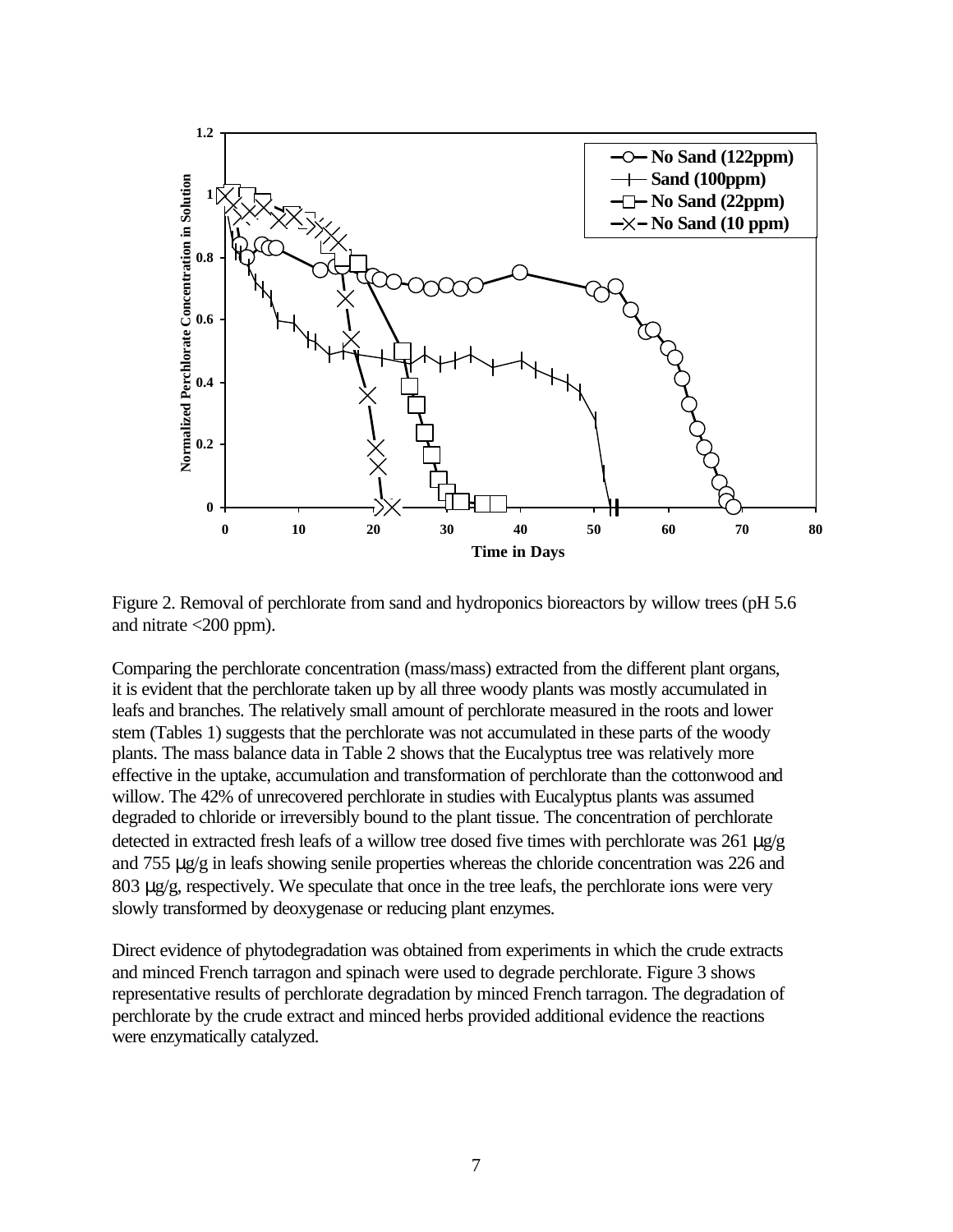#### **Phytodegradation of Perchlorate with Minced Tarragon**



Figure 3. Evidence of phytodegradation of perchlorate by plant component(s).

In a further study, a cottonwood tree exposed to perchlorate for about one month was removed from the perchlorate-dosed medium, rinsed with deionized water and transferred to a perchlorate-free half-strength Hoagland's solution. The purpose of this investigation was to verify if the perchlorate accumulated in the tree leafs and branches can be released back into the remediated water by osmosis. After 7 days no detectable perchlorate was measured in the clean medium and analysis of the extracted plants confirmed that the perchlorate remained unchanged (641 ug/L) in the cottonwood leafs and branches. This means that if the perchlorate taken up by the woody plants is not transformed but simply accumulated, it is not likely to be released back into the remediated water by osmosis.

Figure 4 shows that following an initial exposure of the woody plants to perchlorate in a hydroponics reactor the predominant phytoremediation mechanism changed from uptake to degradation and the rate of perchlorate reduction in the medium increased by several orders of magnitude. For example, the rate of degradation of the second dose of perchlorate added to the willow bioreactor was much faster than that of the initial spike. In less than 72 hours 109 ppm of perchlorate was degraded to below the method detection limit of 2 ppb. When this reactor was dosed for a third time (initial concentration 86 ppm), the perchlorate was degraded to below the method detection limit in 43 hours. The rate of decrease of perchlorate in the bioreactor was described by zero order kinetics. After dosing the same reactor for a total of five times, the rate of perchlorate reduction by the willow showed no decrease (Figure 4). The estimated zero-order rate constants for the  $2<sup>nd</sup>$ ,  $3<sup>rd</sup>$ ,  $4<sup>th</sup>$ , and  $5<sup>th</sup>$  spikes were 15.3, 20.5, 32.6, and 25.9  $\mu$ M/h (Table 2). The average water uptake rate by the willow during the latter experiment was 64.5, 129, 93, 95, 80 mL/day for the  $1^{st}$ ,  $2^{nd}$ ,  $3^{rd}$ ,  $4^{th}$ , and  $5^{th}$  spikes, respectively. The very fast kinetics observed after the initial spike shown in Figure 4 suggested that the predominant reaction mechanism was degradation in the root zone (rhizotransformation) and not uptake and phytodegradation. The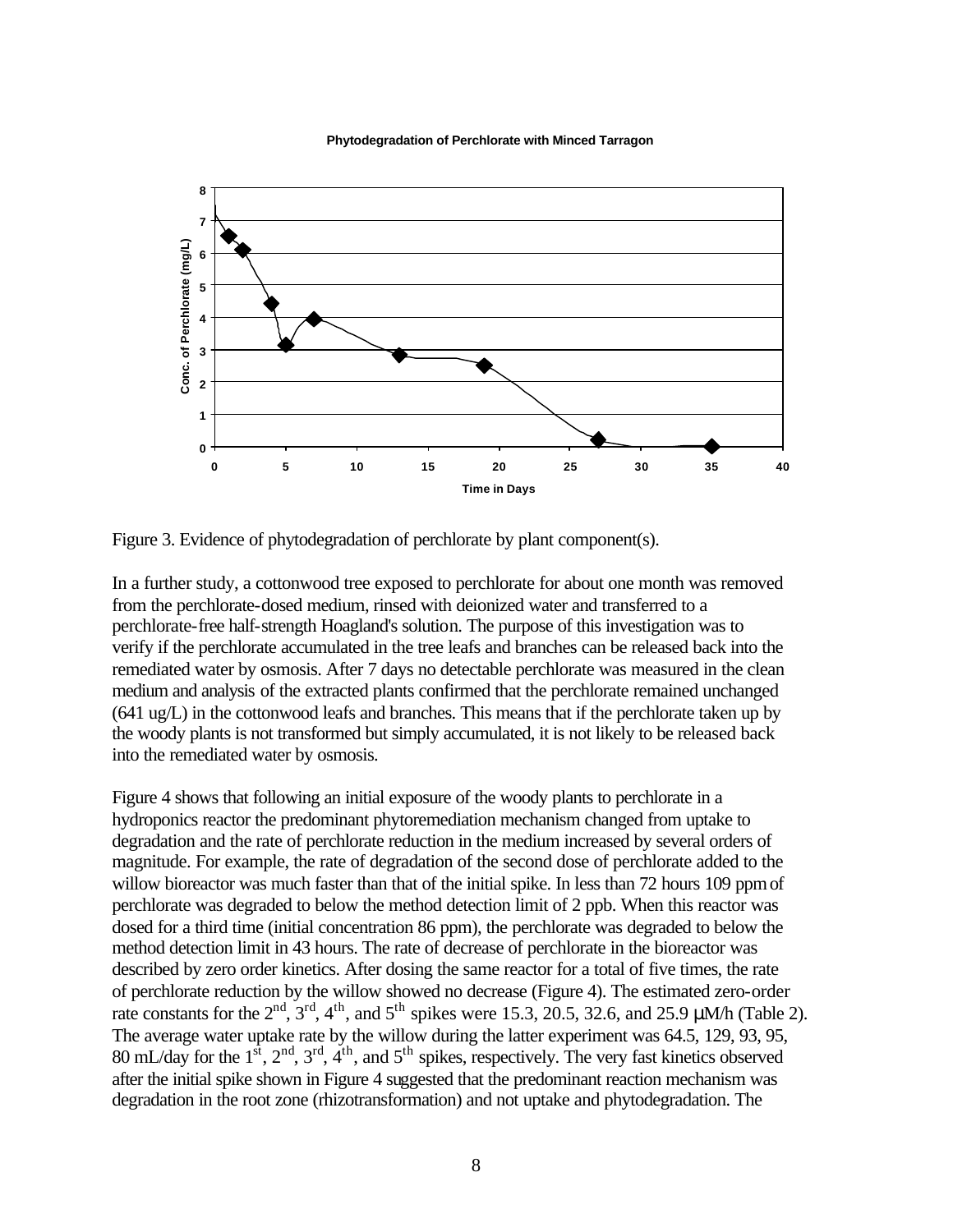latter was confirmed in subsequent studies by monitoring the chloride concentration in the rhizosphere. Based on these observations, radiolabeled studies were designed to confirm rhizodegradation of perchlorate, as described below.



Figure 4. Removal of perchlorate from bioreactors dosed multiple times and progressive increase in chloride concentration in the rhizosphere.

Table 2. Kinetics and Chloride Mass Balance Results for One of Three Willow Trees Dosed Multiple Times with 100 mg/L of Perchlorate

|         |                 | Initial perchlorate |                     |                                             |
|---------|-----------------|---------------------|---------------------|---------------------------------------------|
| Spike # | Water uptake    | concentration       | Zero-order rate     | $CI$ mass balance <sup><math>a</math></sup> |
|         | rate (mL/day)   | (mg/L)              | constant $(mg/L/h)$ | $(\%)$                                      |
|         | 64.5            | 98                  | <b>NA</b>           | <b>ND</b>                                   |
| 2       | 129             | 109                 | $1.52 \pm 0.42$     | 84                                          |
| 3       | 93              | 86                  | $2.04 \pm 0.07$     | 110.8                                       |
|         | 95              | 105                 | $3.24 \pm 0.22$     | 92.2                                        |
| 5       | 80              | 106                 | $2.58 \pm 0.18$     | 81.3                                        |
| Average | $92.3 \pm 10.7$ | $100.8 \pm 4.1$     | $2.35 \pm 0.37$     | $92.1 \pm 6.7$                              |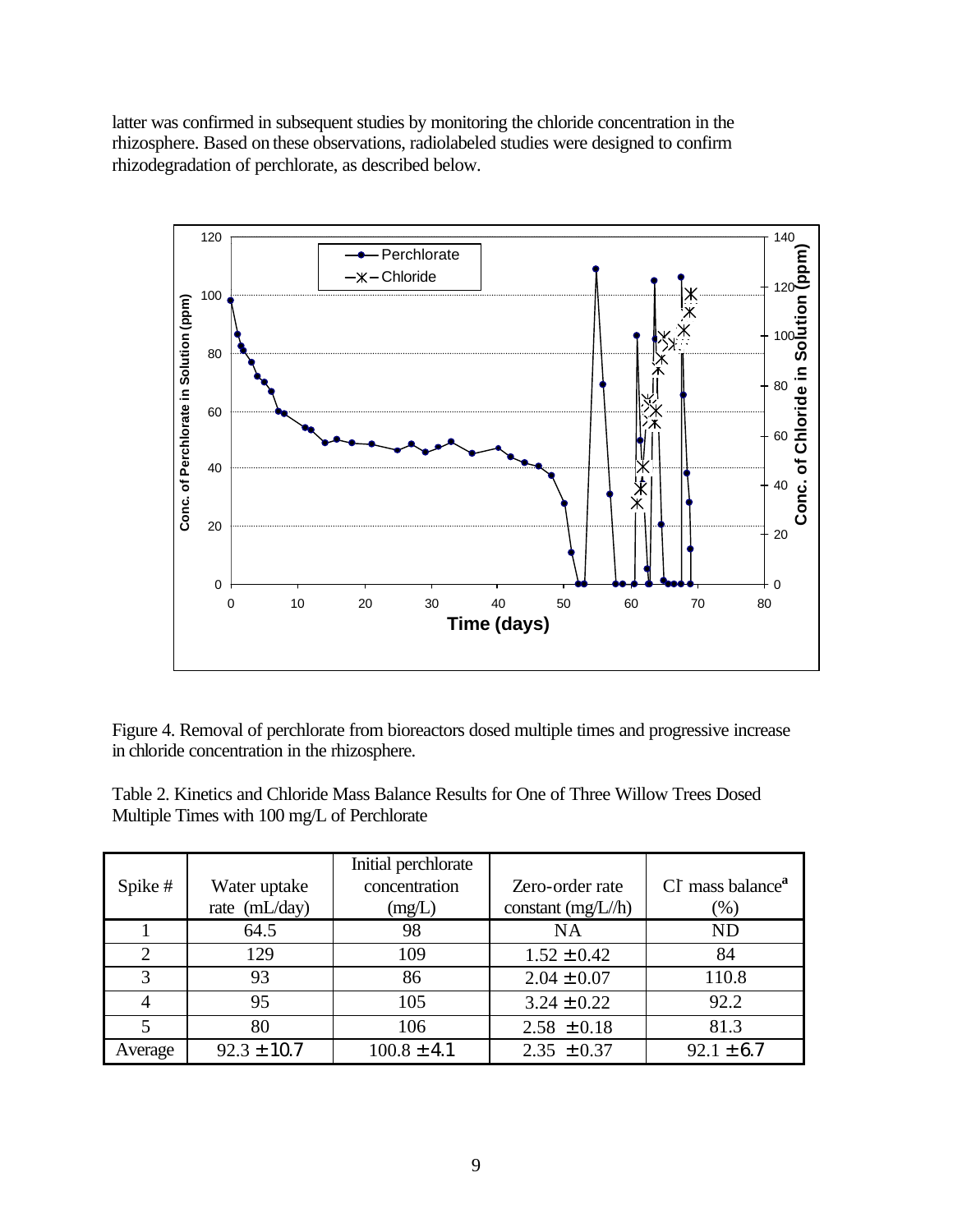NA, not applicable to the kinetic data. ND, not determined due of significant uptake into plant. <sup>a</sup>Background chloride concentrations were subtracted before calculating individual and average percentages.

Possible transformation products of perchlorate such as chlorate, chlorite, hypochlorite and dichlorooxide were analyzed for but none was identified in the medium or plant extract. Complete transformation of perchlorate by the willow was confirmed by monitoring the change in chloride concentration over the course the study. The chloride concentration in the full strength Hoagland's solution was below the IC detection limit in the diluted sample. The chloride concentration in the medium was measured and observed to increase as each dose of perchlorate was completely degraded to below the IC detection limit. A chloride mass balance of 86% was obtained for the study whose results are presented in Figure 5 ( $6<sup>th</sup>$  spike of the willow bioreactor). The stoichiometric reduction of perchlorate to chloride cannot be inferred from this data since; some chloride was taken up by the willow tree (Figure 5). Studies with the radiolabeled chemical should reveal whether the unrecovered perchlorate is completely transformed to chloride or simply bound to the plant tissue. It was observed that both nitrate and perchlorate utilization rates in the medium were similar and described by zero-order kinetics. Acetate was the only plant exudate identified in the medium at pH of 6.5. We inferred from the latter results that bacteria with perchlorate and nitrate acting as terminal electron acceptors oxidized acetate.



Figure 5. Chloride mass balance as an indicator of rhizodegradation of perchlorate by willow tree dosed multiple times, after biodegradation had been biostimulated. Background chloride considered in closing the mass balance at 92%.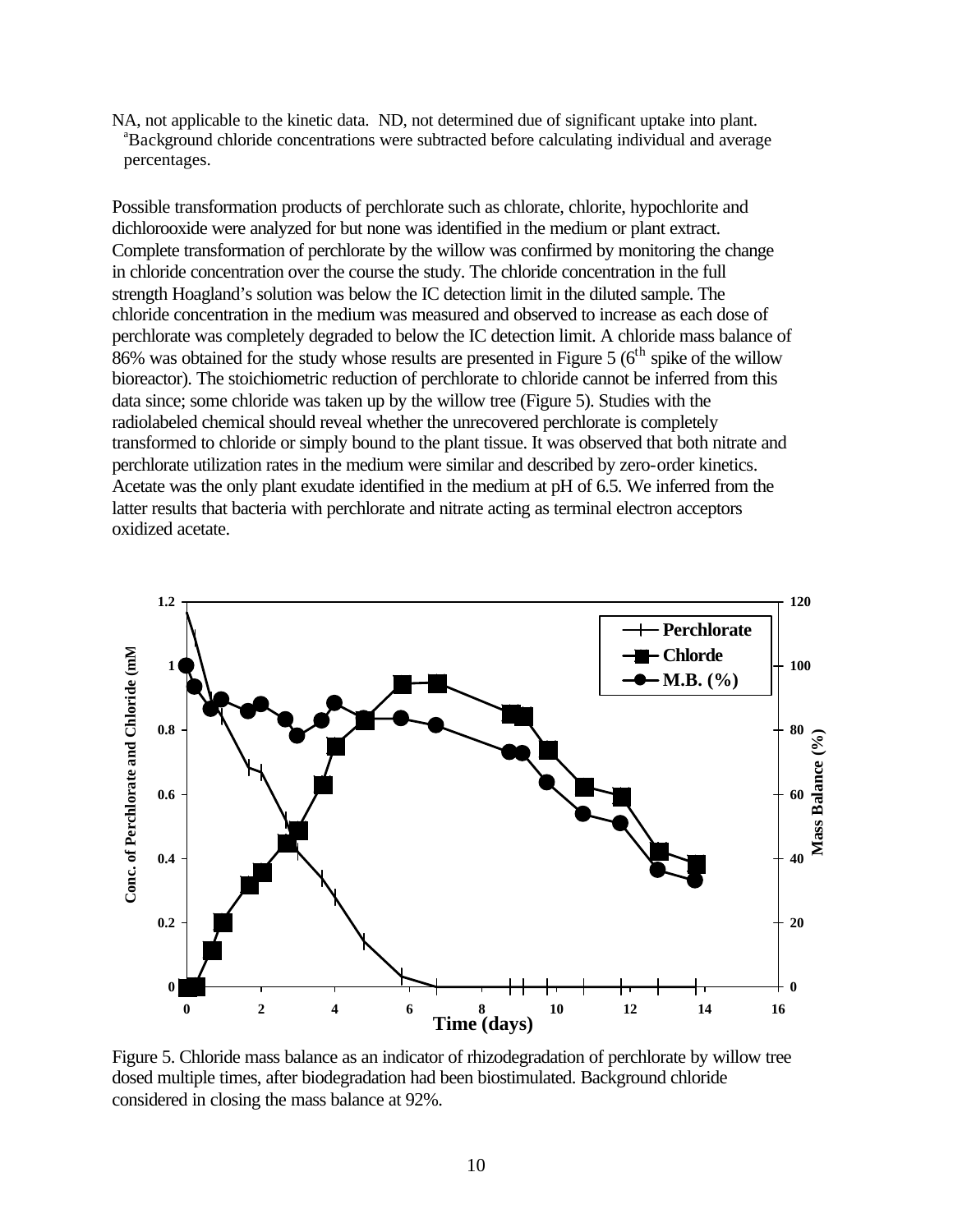#### **1.4. Effect of Nitrate Concentration and Source**

The degradation of perchlorate by willow trees was affected by both the concentration of nitrate in the growth media and the N-source (Figure 6 and Table 3). The fastest perchlorate degradation kinetics were observed in planted bioreactors with lower  $NO<sub>3</sub>$  concentrations of <200 mg L<sup>-1</sup> and slowest kinetics at higher  $\text{NO}_3^-$  concentration of 300 - 600 mg  $\text{L}^{\text{-}1}$ . No perchlorate was removed from solution within the first 5 and 10 days by willow trees grown in nutrient solution containing the lower and higher nitrate concentrations, respectively. The influence of  $NO<sub>3</sub>$  on perchlorate reduction was attributed to competing reactions in which rhizosphere bacteria preferentially utilized  $NO_3^-$ , as TEA. This shortcoming was overcome by replacing the  $NO_3^-$  N-source (Hoagland's solution) with an ammonium and urea N-source (i.e., Miracle-Gro). As a result, perchlorate was rapidly reduced in the rhizosphere of the willow trees grown in miracle-Gro. Uptake of perchlorate by woody plants was minimized in medium with ammonium and urea as the N-sources. In previous work, Nzengung and coworkers showed that increasing the concentration of the carbon (electron) source reversed the inhibition of perchlorate degradation under high nitrate concentrations.



Figure 6. Rate of removal of perchlorate from willow planted bioreactors fed containing urea, low (<200 ppm  $NO_3^-$ ) and high (300 – 600 ppm  $NO_3^-$ ) nitrate in growth media.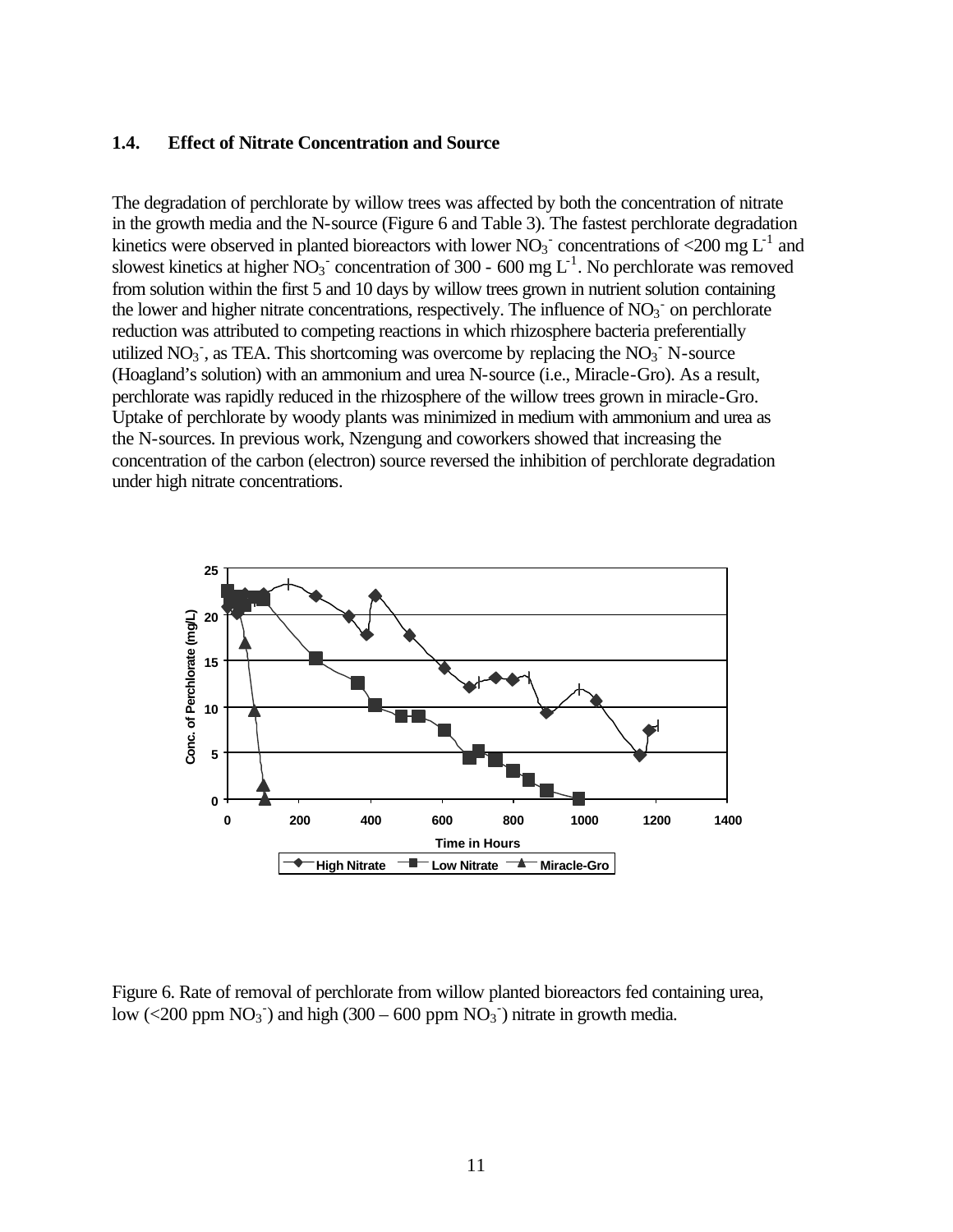Table 3. Summary Results of Perchlorate Treated and Control Willow Trees under Different Experimental Conditions

|                   |                     | Ammonium              | <b>Initial</b>   | Maximum          | <b>Estimated zero-</b>         |
|-------------------|---------------------|-----------------------|------------------|------------------|--------------------------------|
| <b>Bioreactor</b> | Type of             | or nitrate            | perchlorate      | perchlorate      | order rate                     |
|                   | nutrient            | concentration         | concentration    | detected in      | constant                       |
|                   | medium <sup>a</sup> | in solution           | (mg/L)           | $leaf^c$         | (mg/L/h)                       |
|                   |                     | (mg/L)                |                  | (mg/kg)          |                                |
| Hydroponic        | Miracle-Gro         | $\leq 13\overline{6}$ | $22 - 23$        | $15.0 \pm 0.4$   | $0.389 \pm 0.005$              |
|                   | 2 g/L               |                       |                  |                  |                                |
| Hydroponic        | Miracle-Gro         | $\leq 34^{\rm b}$     | $22 - 23$        | $8.5 \pm 0.9$    | $0.284 \pm 0.014$              |
|                   | $0.5 \text{ g/L}$   |                       |                  |                  |                                |
| Control           | Miracle-Gro         | $\leq 136^b$          | $\overline{0}$   | $\overline{0}$   | NA                             |
|                   | 2 g/L               |                       |                  |                  |                                |
| Hydroponic        | Water only          | <10                   | 13               | $144.5 \pm 5.4$  | $0.007 \pm 0.001$              |
| Hydroponic        | Hoagland's          | $<$ 200               | 10               | $100.0 \pm 3.6$  | $0.003 \pm 0.000$ <sup>d</sup> |
|                   |                     |                       |                  |                  | $0.053 \pm 0.004$ <sup>d</sup> |
| Hydroponic        | Hoagland's          | $<$ 200               | 23               | $132.0 \pm 2.9$  | $0.025 \pm 0.001$              |
| Hydroponic        | Hoagland's          | < 100                 | 41               | $110.5 \pm 2.8$  | $0.311 \pm 0.011$              |
| Hydoponic         | Hoagland's          | $\geq 400$            | 102              | $2219.5 \pm 7.0$ | $0.019 \pm 0.001$              |
| Sand              | Hoagland's          | $\leq 100$            | 101              | $626.7 \pm 7.4$  | $2.35 \pm 0.37^e$              |
|                   |                     |                       |                  |                  |                                |
| Sand              | Hoagland's          | $\leq$ 200            | 116              | <b>ND</b>        | $0.802 \pm 0.039^e$            |
|                   |                     |                       |                  |                  |                                |
| Sand              | Hoagland's          | $\leq 100 - 300$      | 117              | ND               | $0.232 \pm 0.015^e$            |
|                   |                     |                       |                  |                  |                                |
| Control           | Hoagland's          | $\leq$ 200            | $\boldsymbol{0}$ | $\overline{0}$   | NA                             |
| Control           | Hoagland's          | $\geq 400$            | $\boldsymbol{0}$ | $\boldsymbol{0}$ | NA                             |

These results are averages for multiple doses of perchlorate applied to each bioreactor when rhizodegradation was the dominant phytoprocess.

ND, not determined. NA, analytical method does not apply to the data.

**a** Stern's Miracle-Gro consists of 15% total nitrogen with 6.8% as ammonical nitrogen and 8.2% urea nitrogen. Hoagland's solution is a medium with nitrate as the nitrogen source. **<sup>b</sup>**Refers to NH<sub>4</sub><sup>+</sup> concentration. <sup>c</sup>Perchlorate concentrations in the leaves increased to a maximum during the experiment before decreasing to undetectable levels after perchlorate was completely removed from solution. **<sup>d</sup>**Removal of perchlorate from solution was described by two zero-order equations (slow followed by fast kinetics). **<sup>e</sup>**Applies only to the diluted Hoagland's (nutrient) solution phase above the sand layer in which the tree roots were submerged because perchlorate remained in the pore water of the sand layer after perchlorate was completely removed from the solution phase above.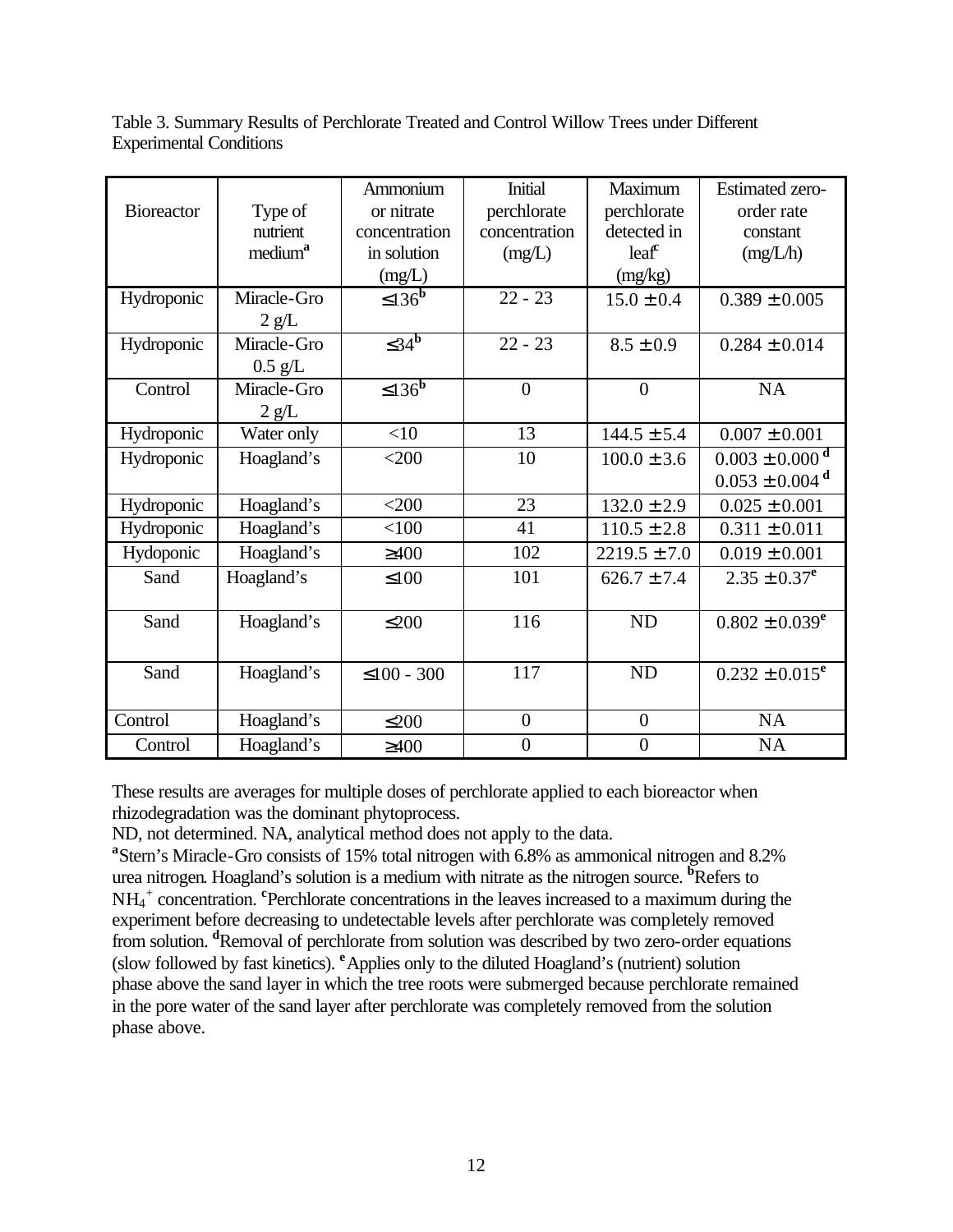#### **1.5. Long-term Hydroponic Studies.**

In additional greenhouse experiments, cuttings of *Salix nigra* (black willow) were planted in 2 liter (L) Erlenmeyer flasks outfitted with side sampling and feeding ports. Control flasks were set up in a similar manner, but without trees.

After the saplings were well established in their new environment, the trees and the control flasks were dosed with known amounts of perchlorate to achieve a 200 parts-per-million (ppm) concentration. The bioreactors were then sampled and analyzed on a regular basis until the perchlorate was below detectable levels.

The concentrations of perchlorate in planted hydroponics reactors decreased rapidly from the time that they were dosed. The two types of control bioreactors, both dosed and undosed, were monitored for perchlorate in solution for 3.5 months. The concentration of perchlorate in the dosed unplanted bioreactor stayed statistically constant, with a little variation, probably due to mixing, sampling, and instrument error. The solution of the unplanted control bioreactor that was not dosed with perchlorate never registered detectable levels of perchlorate. During the three and a half months that this experiment was monitored, no significant change in concentration occurred in either control bioreactor. Figures 6 and 7 show plots of perchlorate concentration (in ppm) versus time in all four hydroponics reactors.

The results of the hydroponics study suggest that the willow saplings and their associated microorganisms facilitated the removal of perchlorate from the planted bioreactors. These results are in agreement with those of previous studies on the phytoremediation of perchlorate.

The observed removal of perchlorate was attributed to a combination of processes: phytodegradation, phytoaccumulation and rhizodegradation. In the case of rhizodegradation, the willow saplings provided organic matter (sugars and other exudates from the roots, and dead root material itself) that acted as carbon or electron sources for perchlorate-degrading microorganisms. The microbes in the root zone of the trees used perchlorate as a terminal electron acceptor for the excess electrons, which resulted from the oxidation of organic matter for energy. Phytodegradation takes place within the plant tissue through the catalytic activity of oxidizing and reducing plant enzymes and other components in the leaves. Details of the above experiment are presented in Dondero 2001.

### **1.6 Phytoremediation of Perchlorate Under Different Redox Conditions**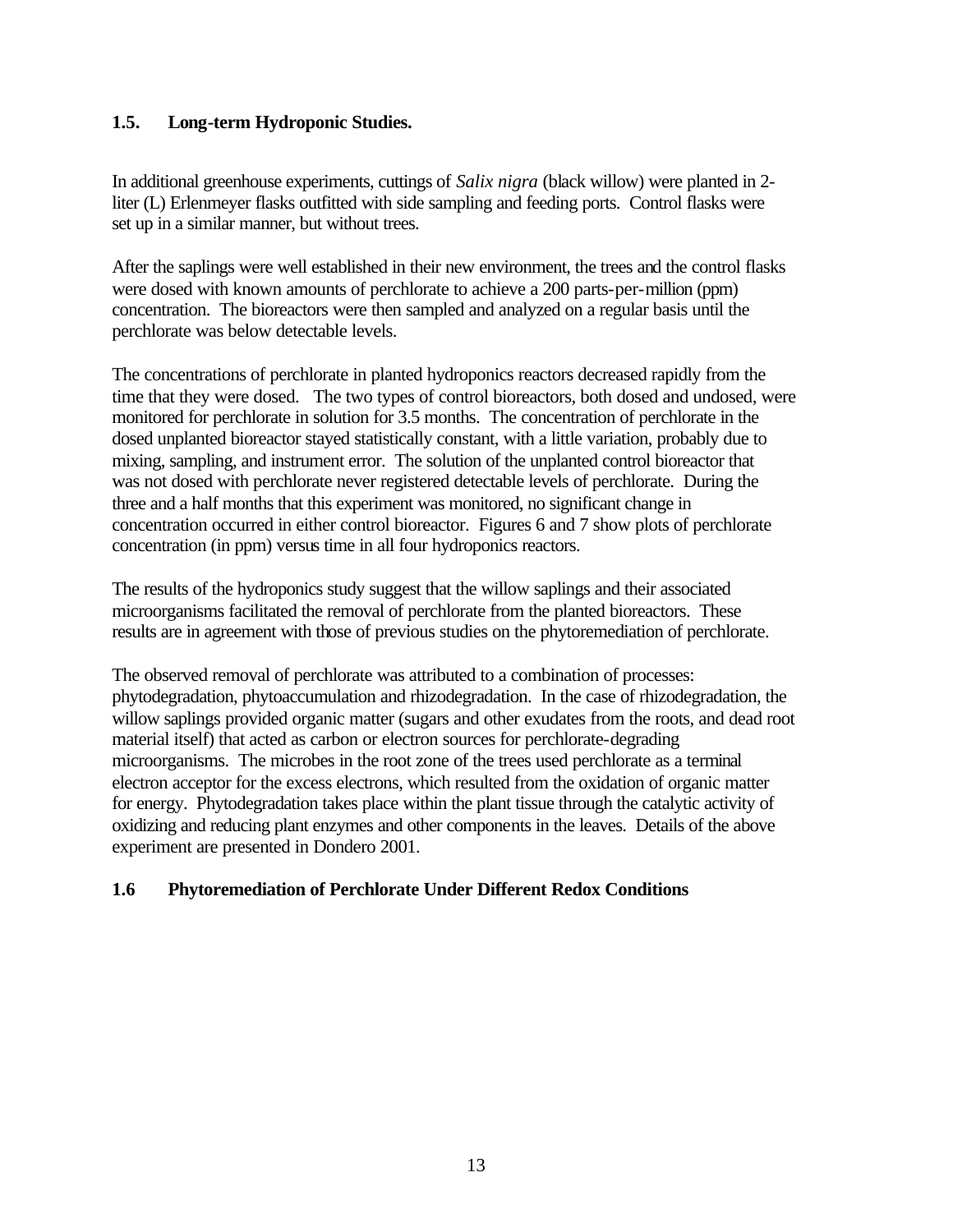In order to examine the role of willow trees in perchlorate removal under different redox conditions, several bench-scale studies were performed. One set of experiments used an ebband-flow bioreactor that was aerated to sustain aerobic conditions while another set employed sealed bioreactors to simulate an anoxic vegetated environment.



Figure 7. Ebb-and-flow bioreactor planted with six willow trees and rhizosphere aerated continuously throughout the experiment.

The ebb-and-flow hydroponics system (Figure 7) contained six mature trees and continuously circulated water from a reservoir tank through the rhizosphere of the trees. The water evapotranspired by the trees was replaced daily by adding an equivalent volume of deionized water to the reservoir. Samples were taken from the root zone in the upper tray and from the reservoir and analyzed for perchlorate routinely. To minimize the effect of dilution, samples for perchlorate analysis were taken prior to replenishing the evapotranspired water from the previous day. The reservoir was purged with air regularly to maintain aerobic conditions throughout the duration of the study. Leaves were harvested from the trees and analyzed for perchlorate during the experiment.

For the sealed bioreactor experiments, willow cuttings were used. For these sealed bioreactor experiments, one of the trees died as a result of a spider mite infestation. Measurements were continued, however, and this tree will be referred to as dead willow (DWT), with its live counterpart denoted as live willow (LWT). In both reactors redox and pH conditions were recorded every 15 minutes and samples for perchlorate analysis were taken at least every three days. Chlorate and chloride analyses were done at least every five days until perchlorate was completely removed from the rhizosphere.

The rate of perchlorate removal was slower in the ebb-and-flow bioreactor. This rate was modeled using a first-order expression, and the half-life of the aqueous phase perchlorate was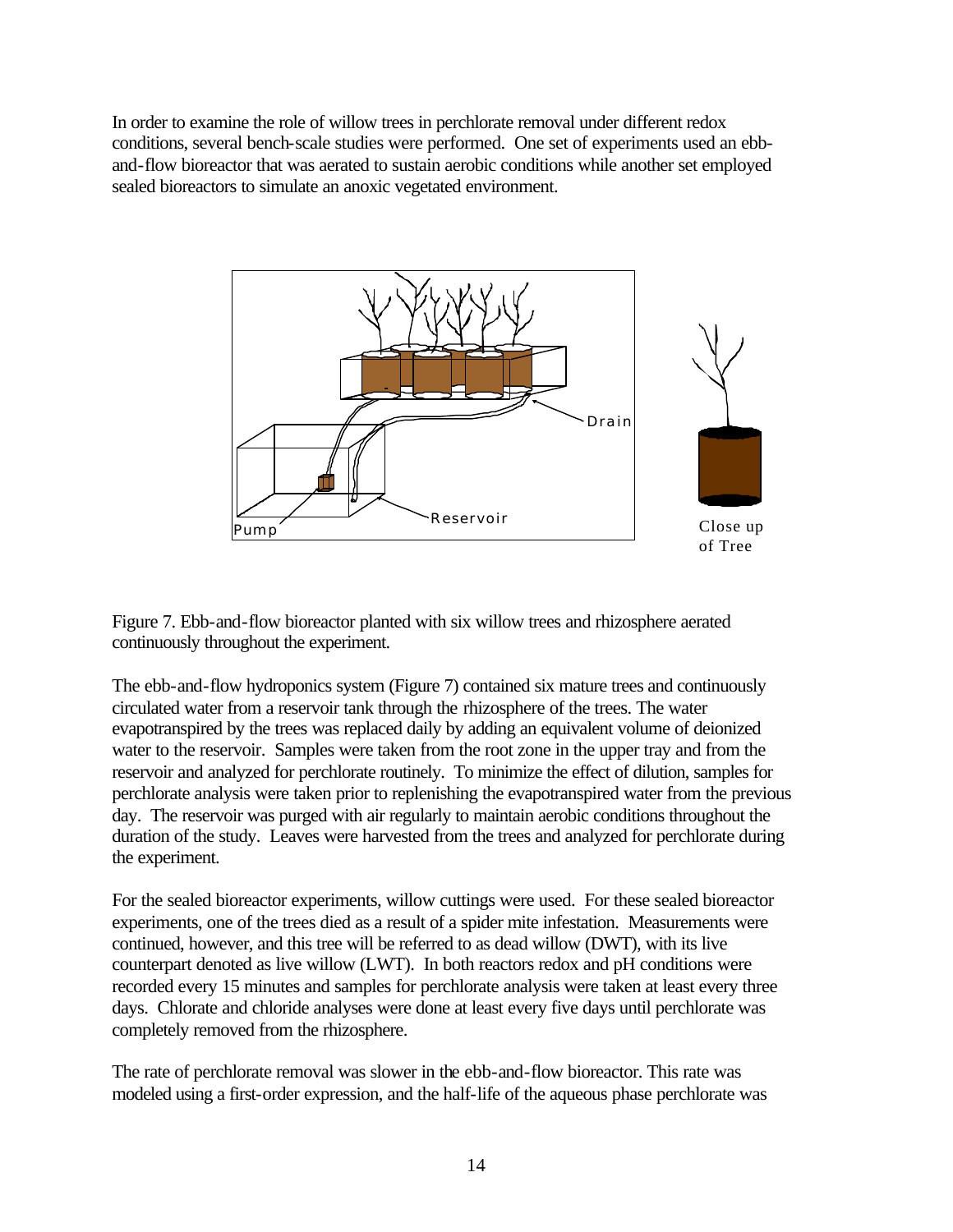46.5 days ( $r^2 = 0.87$ ). The relatively slow rate of removal of perchlorate in the ebb-and-flow bioreactor was attributed to the aerobic state of the circulated water, which is not favorable for perchlorate biodegradation. As a result, the decrease in perchlorate in the holding tray and reservoir is attributed mainly to uptake and accumulation in the plant leaves, and phytodegradation. Unlike rhizodegradation, uptake and phytodegradation are slower processes, as the perchlorate is mainly removed in the water taken up into the trees.

The complete removal of perchlorate from the LWT bioreactor took 31 days while approximately the same concentration of perchlorate was completely degraded in 17 days in DWT reactor. The removal of perchlorate from solution in both bioreactors was modeled using a zero-order expression. The half-lives were 14.2 days ( $r^2 = 0.96$ ) for LWT and 8.2 days ( $r^2 =$ 0.95) for DWT, respectively. These results suggest that the biodegradation of perchlorate in the root zone of the dead willow tree was faster than for a living tree. This is expected because the anaerobic conditions present in the rhizosphere of decaying roots of dead trees are very rich in dissolved organic carbon (DOC) (sources of electrons) and microbial activity.

Compared to the ebb-and-flow system, the sealed bioreactor is a more efficient hydroponics system for the decontamination of perchlorate-contaminated water. The anaerobic conditions created in sealed bioreactors must be present for the specific enzymes to be stimulated in the ubiquitous perchlorate-reducing bacteria. The predominantly anaerobic conditions in the DWTreactor throughout the experiment sustain a higher perchlorate biodegradation rate. The aerobic conditions that prevailed in the root zone of photosynthesizing willow trees result in a slower rhizodegradation rate. These results show that in case of sufficient supply of reductants (DOC), microbial degradation is controlled by the redox conditions. The role of plant enzymes in the rhizosphere reactions was not evaluated.

Overall, the results of these experiments suggest that under predominantly aerobic rhizosphere conditions, rhizodegradation may not be an important fate process for decontaminating perchlorate-contaminated soils and water. Under anaerobic conditions the dominant process is rhizodegradation by microorganisms, whereas phytoaccumulation and phytodegradation are the predominant phytoremediation mechanisms for trees grown in aerobic environments. Since rhizodegradation is a more efficient process for the decontamination of perchlorate-contaminated water, the design of phytoremediation systems should include the enhancement of rhizoprocesses. Additional details of this study are presented in Nzengung et al. 2003A (Submitted for peer review and publication).

### **1.7. Mass Balance and Pathway Confirmation Experiments**

Direct evidence of perchlorate ion degradation to chloride by willow trees was obtained from experiments in which radiolabeled  $(^{36}Cl)$  ammonium perchlorate was used as a tracer. A1 milliliter (mL) dose of the 3.99 millicurie per millileter (μCi/mL) stock solution was placed in each 2 L planted bioreactor. The initial perchlorate concentration in each of the reactors was between 25 and 30 milligrams (mg) of perchlorate per liter (ClO<sub>4</sub><sup>-</sup>/L). The concentration of perchlorate ions, chloride and <sup>36</sup>Cl activity in solution was monitored daily for the duration of the study. Perchlorate ions and chloride were measured by ion chromatography. At the termination of the study, the plants were sacrificed for a mass balance determination. The whole plant was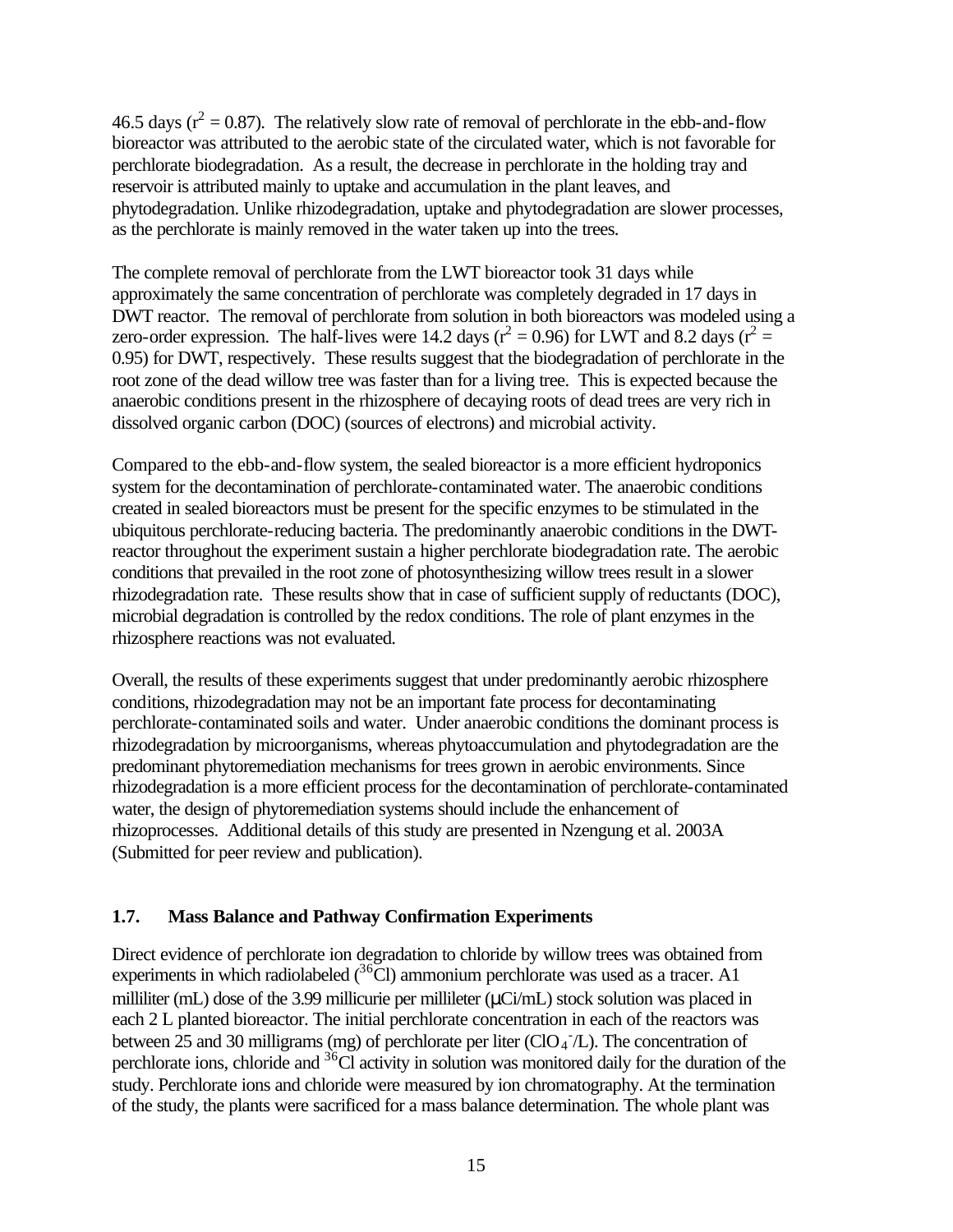weighed and sectioned into roots, upper and lower stems, branches, and leaves. Each fraction was analyzed for perchlorate ion concentration and <sup>36</sup>Cl activity.

The results of experiments conducted with <sup>36</sup>Cl perchlorate provided more direct evidence that the rapid removal of perchlorate ions from the rhizosphere of plants under anaerobic conditions is due to rhizodegradation. Figures 8 and 9 show that the concentration of perchlorate ions decreased to non-detectable levels in the rhizosphere while the  ${}^{36}$ Cl activity remained approximately the same. If the removal of perchlorate ions from solution was due to uptake and degradation in the plant (phytodegradation), the  ${}^{36}$ Cl activity and concentration of perchlorate ions measured in solution should decrease proportionately. In experiments where diluted Miracle-Gro<sup>®</sup> (urea/ammonium N-source) was used as the growth media, the mass balance based on the  ${}^{36}$ Cl activity in solution was better than 95%. However, a lower recovery (80%) of  ${}^{36}$ Cl activity in solution was observed if a nitrate nitrogen source (Hoagland solution) rather than a urea/ammonium nitrogen source (Miracle-Gro® ) was used as the growth solution. The poor rhizosphere mass balance obtained in experiments with Hoagland solution was attributed to the greater uptake of perchlorate ions by plants in the presence of nitrate N-source. Also, the rate of rhizodegradation of perchlorate ions was faster for trees grown in Miracle-Gro® than those grown in Hoagland solution (Figures 8 - 12). For a detailed look at this experiment see Nzengung et al. 2003B (Submitted for peer review and publication).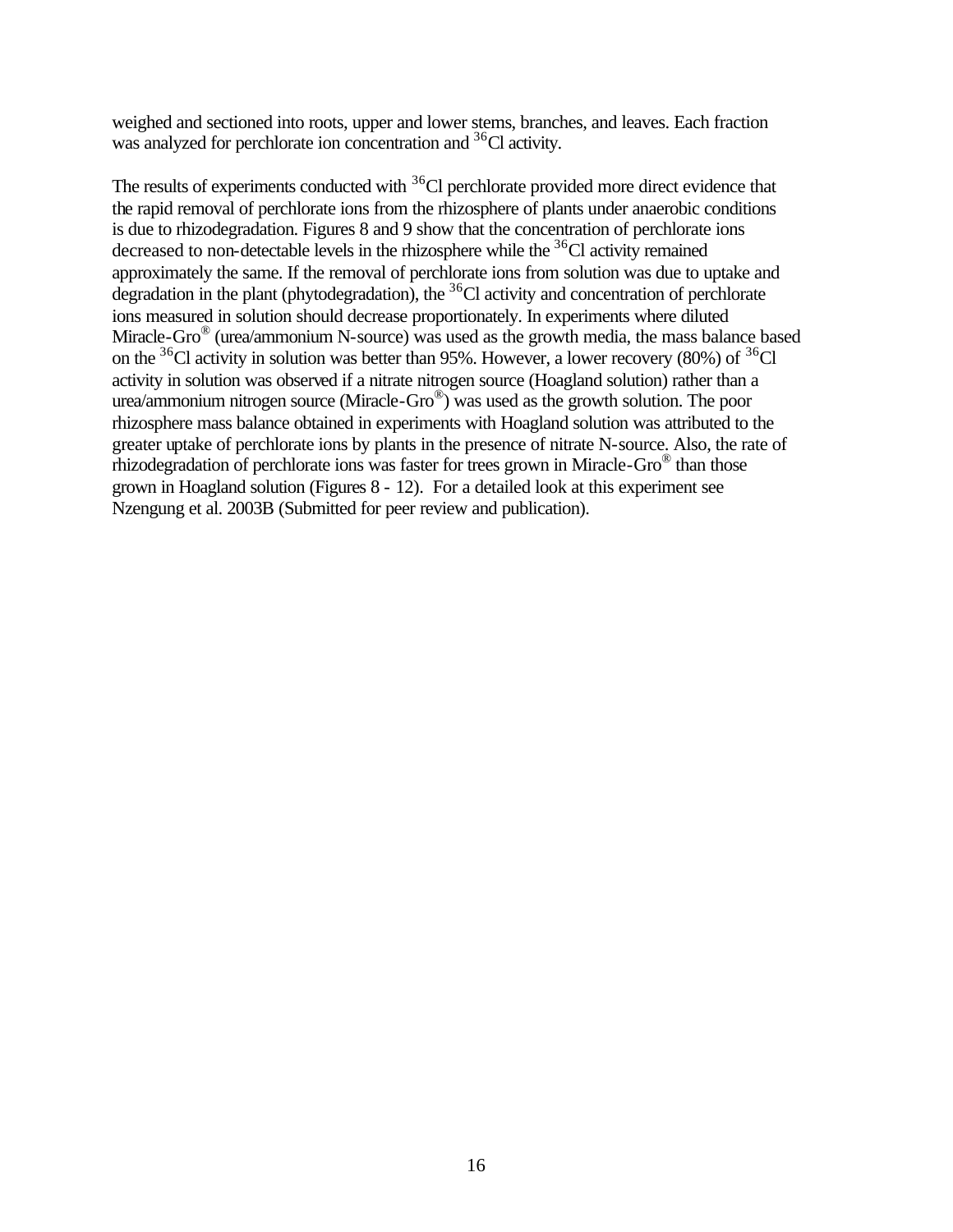

Figure 8. Results of perchlorate removal from hydroponics bioreactors.

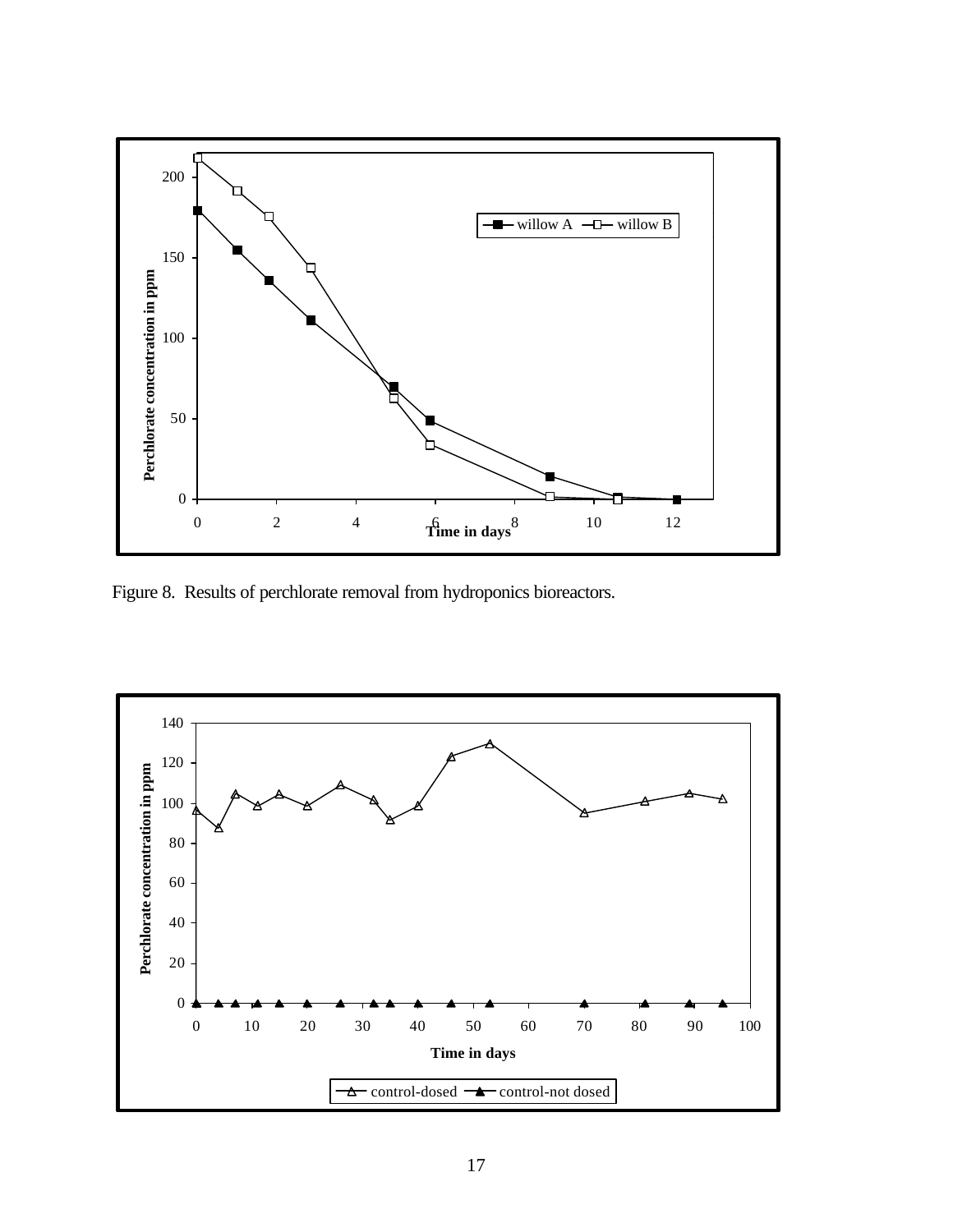

Figure 9. Results of perchlorate removal from unplanted hydroponics bioreactors.

Figure 10. Evidence of rhizodegradation of perchlorate by willow tree.

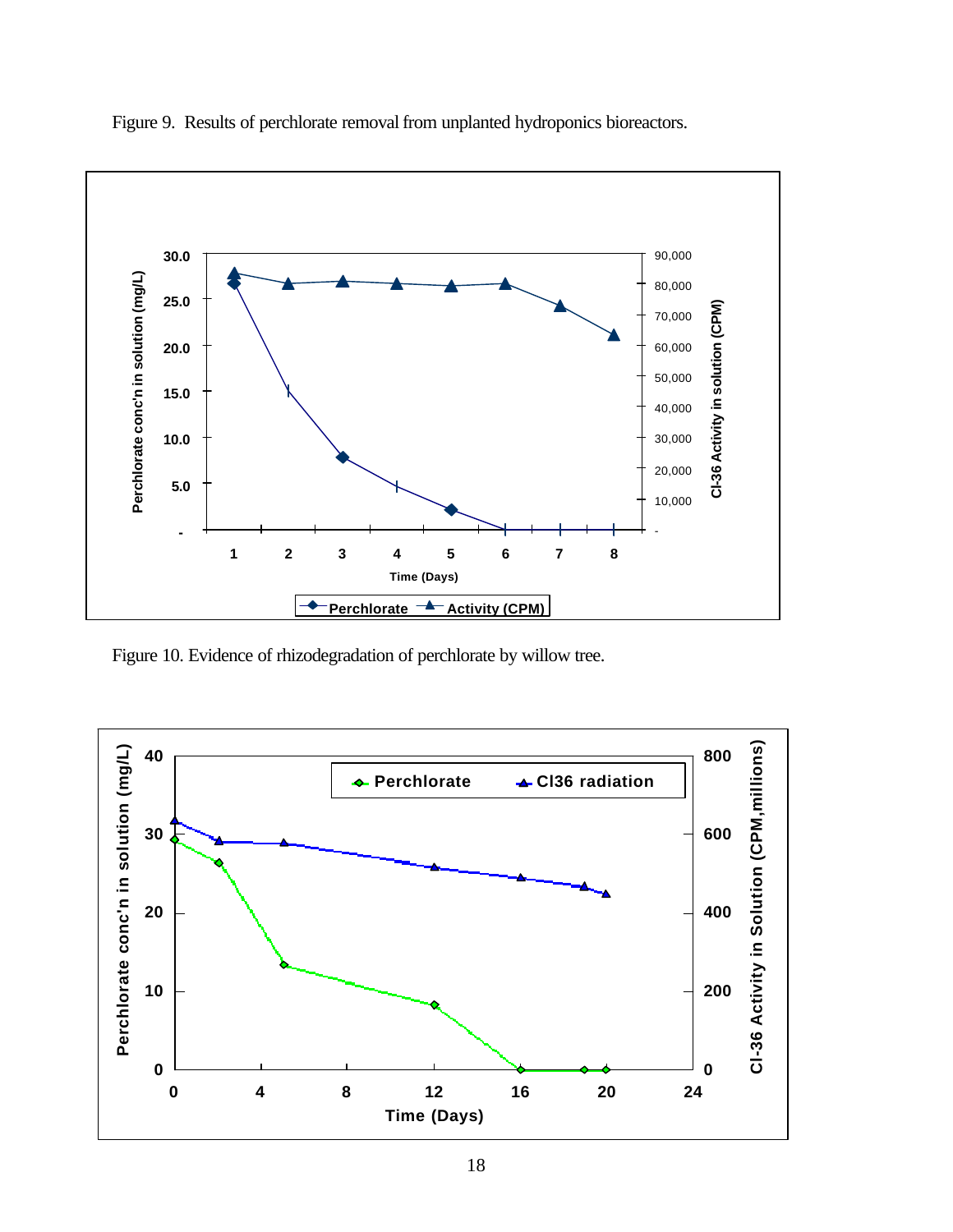Figure 11. Evidence of rhizodegradation of perchlorate.



Figure 12. Relative rate of perchlorate degradation in MiracleGro (left) and Hoagland's Solution (right).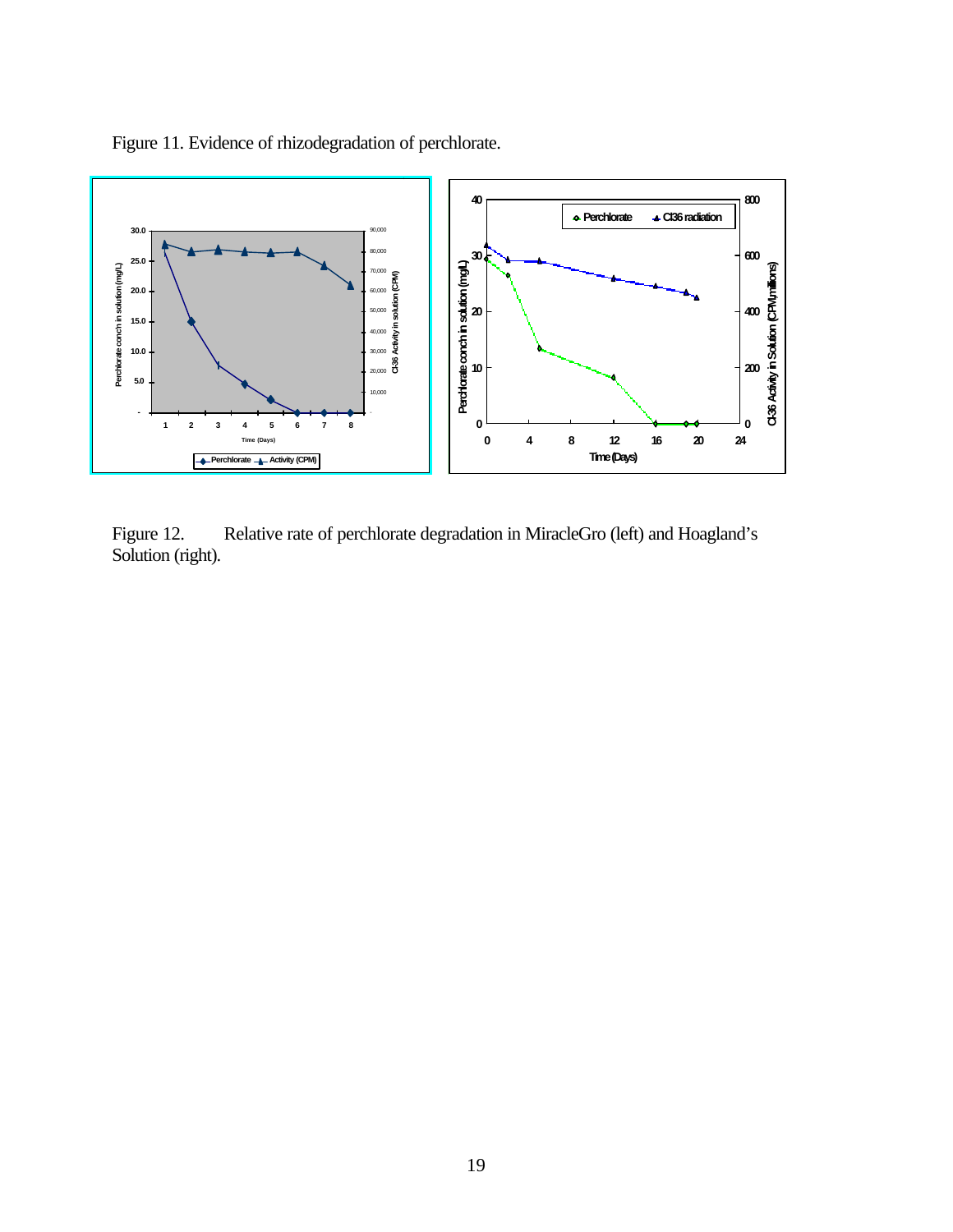#### **2. Sand & Soil Bioreactor Studies under Greenhouse and Natural Conditions**

#### **2.1. Bucket and Drum Studies**

Black willow and cottonwood cuttings were rooted in potting soil. Six plastic 5-gallon buckets were outfitted with water gauges and sampling ports. The buckets were then filled with sand to within 3-5 centimeters (cm) of the rim. Two of the buckets were planted with one black willow cutting each, and two with one cottonwood cutting each. The last two buckets were labeled "control A" and "control B" and were not planted with any cuttings. Each of the buckets was filled with 10 L of deionized water. The resulting water level, which was right at or just below the soil surface, was marked on the manometer.

Once the saplings were established, the buckets were dosed with varying known concentrations of sodium perchlorate  $(NaClO<sub>4</sub>)$  dissolved in deionized water. The pore-water (water within the saturated soil) in the buckets was then sampled and analyzed on a daily basis, with occasional exceptions. These samples were analyzed for perchlorate by ion chromatography. When the concentrations of perchlorate in the buckets reached non-detectable levels, the buckets were respiked with NaClO<sub>4</sub> dissolved in deionized water, and were sampled over subsequent days in the same manner described above.

The data in Table 2.A show that in the presence of abundant TOC and nutrients, perchlorate was rapidly degraded in the presence and absence of trees. Thus, the unplanted control bucket environment was just as conducive (if not more so) to the degradation of perchlorate as was the planted bucket environment.

| <b>Type of bucket setting</b> | Average half-life* |
|-------------------------------|--------------------|
| Willow A                      | $3.4 \pm 2.3$      |
| Willow B                      | $1.8 \pm 1.0$      |
| Cottonwood A                  | $1.4 \pm 0.5$      |
| Cottonwood B                  | $1.9 \pm 1.0$      |
| Control A                     | $3.0 \pm 1.5$      |
| Control B                     | $2.0 \pm 1.3$      |

Table 4. Half-lives of perchlorate removal in buckets.

\*half-lives given in days  $\pm$  standard deviation

For perchlorate, which does not volatilize, total removal from the pore water is equal to degradation and accumulation of perchlorate by any plants present, plus degradation by the microorganisms present:

 $R_{total} = D_{plant} + A_{plant} + D_{microbe}$ 

where R is removal, D is degradation and A stands for accumulation. Thus, in the unplanted control buckets, *Dplant* and *Aplant* were negligible. Sorption data confirmed that the perchlorate did not simply bind to the sand and potting soil. Therefore, the total removal of perchlorate was attributed to microbial degradation.

Total organic carbon (TOC) was measured in all of the buckets about one third of the way through the study. Each bucket had a very high concentration of TOC, which attests to the fact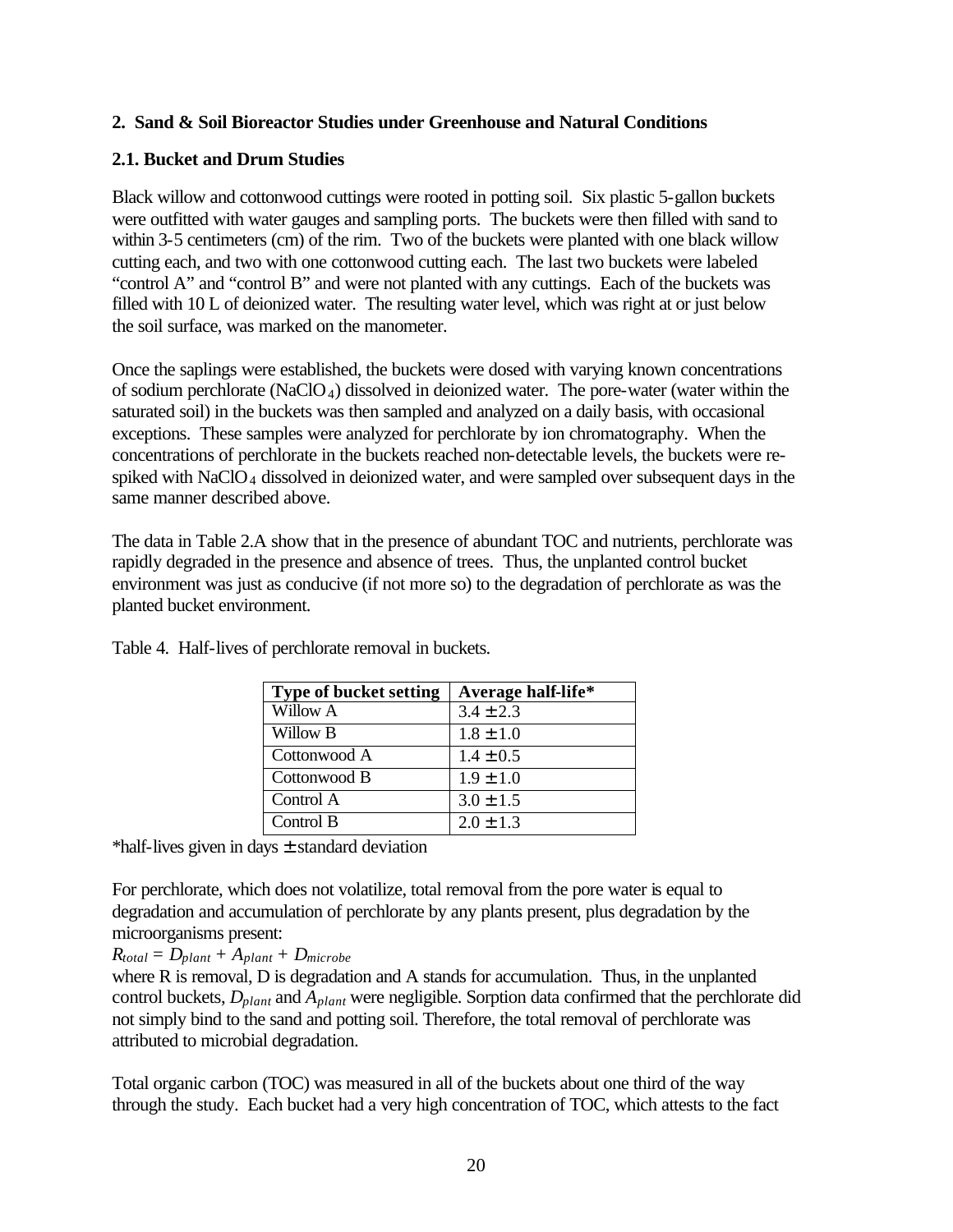that organic carbon (used by microorganisms as an electron source) was not a limiting factor to microbial activity in the buckets (as is often the case in groundwater). The periodic doses of perchlorate added to the buckets provided an abundant supply of terminal electron acceptors. For these reasons, it is concluded that the limiting factor in perchlorate degradation in the buckets was the amount of perchlorate degrading microorganisms present. Therefore, as a critical mass of microorganisms accumulated, the perchlorate removal kinetics shifted from firstto zeroth-order, and in some cases faster perchlorate removal was observed. (For a complete description of the rate laws used, please see the *Sorption Data Analysis* description in Section 3.1, page 12.)

A simultaneous study was conducted to go beyond the bucket study in approaching field conditions using 55-gallon (approximately 193 L) drums in an open-sided outdoor structure with a slatted roof that offered 50% shade. A thick piece of transparent painter's plastic slipcover was stapled to the slatted roof to prevent rain from entering the study area.

Each drum was outfitted with a manometer and 6 sampling ports. The sampling ports were of such lengths that water could be taken from shallow, medium or deep levels either in the middle or at the edge of the drum. Play sand was added to each drum to a depth of 30 cm. The sand was smoothed to create a flat surface, and the drum was filled to within 4-5 cm from the rim with potting mix.

Two of the drums were left unplanted, one was planted with an assortment of wetland species: *Typha latifolia* L. (cattail), *Spirodela polyrhiza* (L.) Shield (duck weed), and *Myriophyllum aquaticum* (parrot feather), and the other seven were planted with one sapling each. The remaining seven drums were planted with the following saplings: three with black willow, two with cottonwood, and two with *Pinus taeda* (loblolly pine). Half way through the study, the original loblolly pine planted in drum "pine A" was removed after showing signs of dying for over a month. When it was removed, it was discovered that pine A's roots had never spread from its original root ball, indicating that it had never fully established in the drum. Another loblolly pine was planted in the drum shortly after the first was taken out. Although the initial pine A died and was replaced with another loblolly pine, the results do not reflect these transitions; rather, they match the other planted drums' results.

Each drum was dosed with 150 mL of 50,000-ppm perchlorate stock solution, made up of sodium perchlorate  $(NaClO<sub>4</sub>)$  dissolved in de-ionized water. The resulting perchlorate concentration was calculated to be approximately 250 ppm, if evenly distributed in the drum.

The drums were sampled twice per week. These pore water samples were then analyzed for perchlorate twice per week and for chlorate, chloride, nitrate, and sulfate once per week.

The simulated wetland drum showed the most rapid removal of perchlorate from the pore water. Not only was it a strongly anaerobic environment, which would require bacteria and other microorganisms to utilize alternate electron acceptors such as perchlorate, it contained a number of individual hydrophytes that phytoaccumulated large amounts of perchlorate, while all other drums only had one plant each. Generally, the highly reducing conditions and multiple plant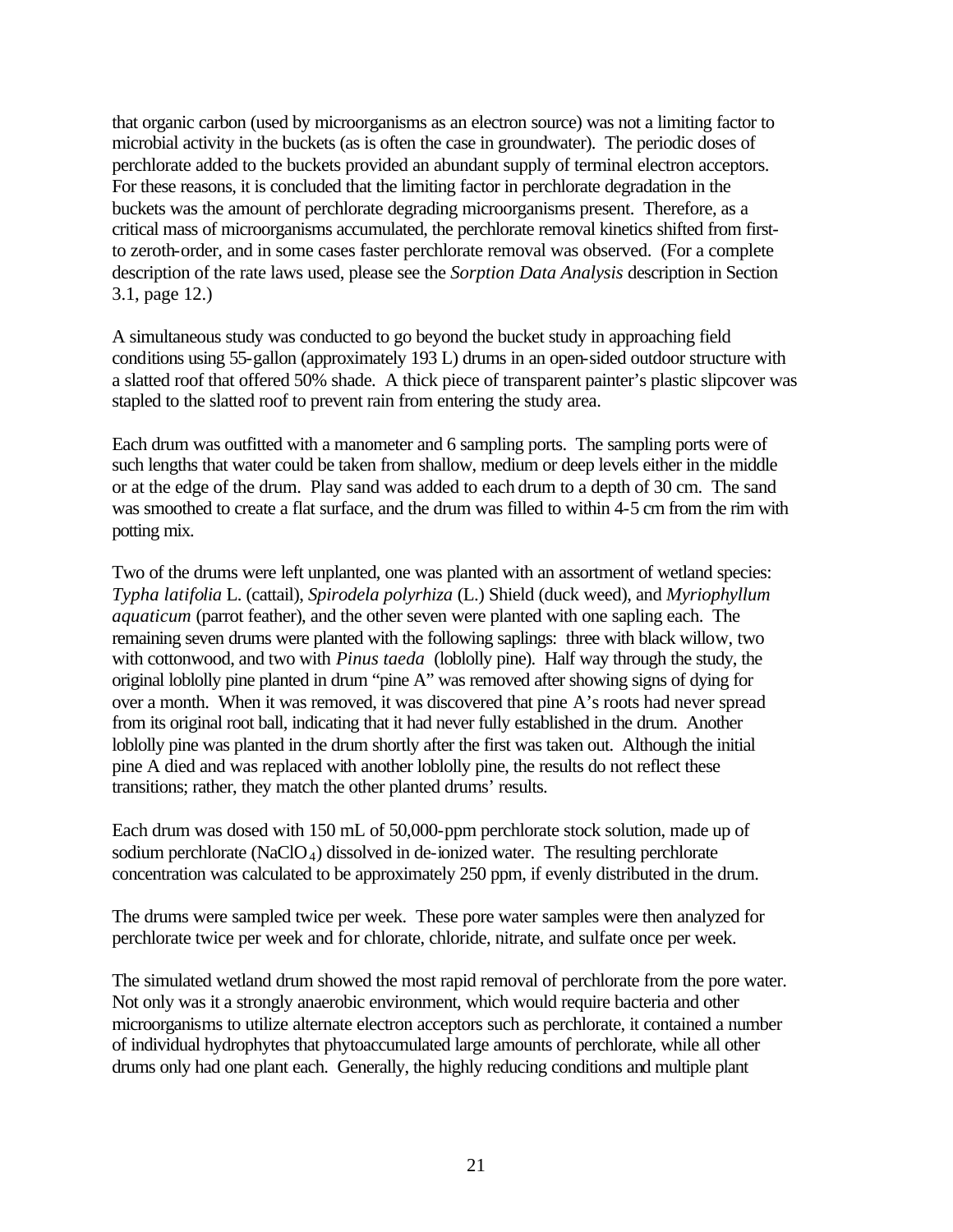species combined to achieve the rapid removal of perchlorate from the soil, surface and groundwater in the simulated wetland drum.

The performance of the "controls" in both the bucket and drum studies prove that plants need not be present for perchlorate degradation to take place in a carbon- and nutrient-rich anaerobic environment. The results of the controls also attested to the importance and efficiency of microbial activity in the degradation of perchlorate.

The kinetic data gathered during the bucket study suggested that the degradation of perchlorate in the bucket study (for both planted and unplanted buckets) could be described by a pseudofirst-order reaction. However, some of the later dosings exhibited zero-order kinetics, which led to the suggestion that with prolonged exposure to perchlorate, the number of perchloratereducing microorganisms reach a critical mass (provided favorable environs) that enables them to degrade perchlorate more proficiently.

The plant tissue analyses from the bucket and drum studies established that plants remove perchlorate from contaminated water through rhizodegradation, phytoaccumulation and phytodegradation. Although the phytoaccumulation and phytodegradation take place simultaneously, the plants examined in this study accumulated perchlorate much more rapidly than they were able to degrade it within their tissue.

The drum study confirmed that the results of the bucket study could be achieved in a less controlled, outdoor environment, although the drum systems did tend to exhibit slower kinetics than the buckets. The "simulated wetland" drum showed the fastest perchlorate removal from the contaminated water, probably due to a combination of anaerobic microbial activity and hydrophyte phytoaccumulation. The chlorate, chloride and oxidation-reduction potential measurements confirmed that chlorate did not accumulate within the drums during anaerobic perchlorate reduction. For more details on the bucket and drum experiments, see Dondero 2001.

### **2.2. Bermuda Grass**

A greenhouse study was conducted to investigate whether Bermuda grass might be a suitable phytoremediation agent for perchlorate at shallow depths. Six five-gallon buckets were equipped with manometers and sampling ports. Three of the buckets were filled with clean play sand and the three remaining buckets were filled with Georgia red clay collected next to the UGA Crop and Soil Sciences greenhouse facilities. Bermuda grass seeds were sown in two of the sand buckets and two of the clay buckets, leaving one bucket of both sand and clay as controls. Crab grass grew as a weed, ostensibly from dormant seeds in the collected soil.

After the grass had established itself, each of the buckets was dosed to obtain an initial perchlorate concentration of 70 ppm. The bottom third of the clay buckets contained sand that was fully saturated with water for the duration of the experiment. Deionized water was added on a daily basis to maintain the water level in each bucket. Aqueous samples from each bucket were sampled on a regular basis and analyzed for perchlorate content. When perchlorate concentrations fell to below the detectable limits of the instrument, the bucket was re-dosed at ~70ppm perchlorate.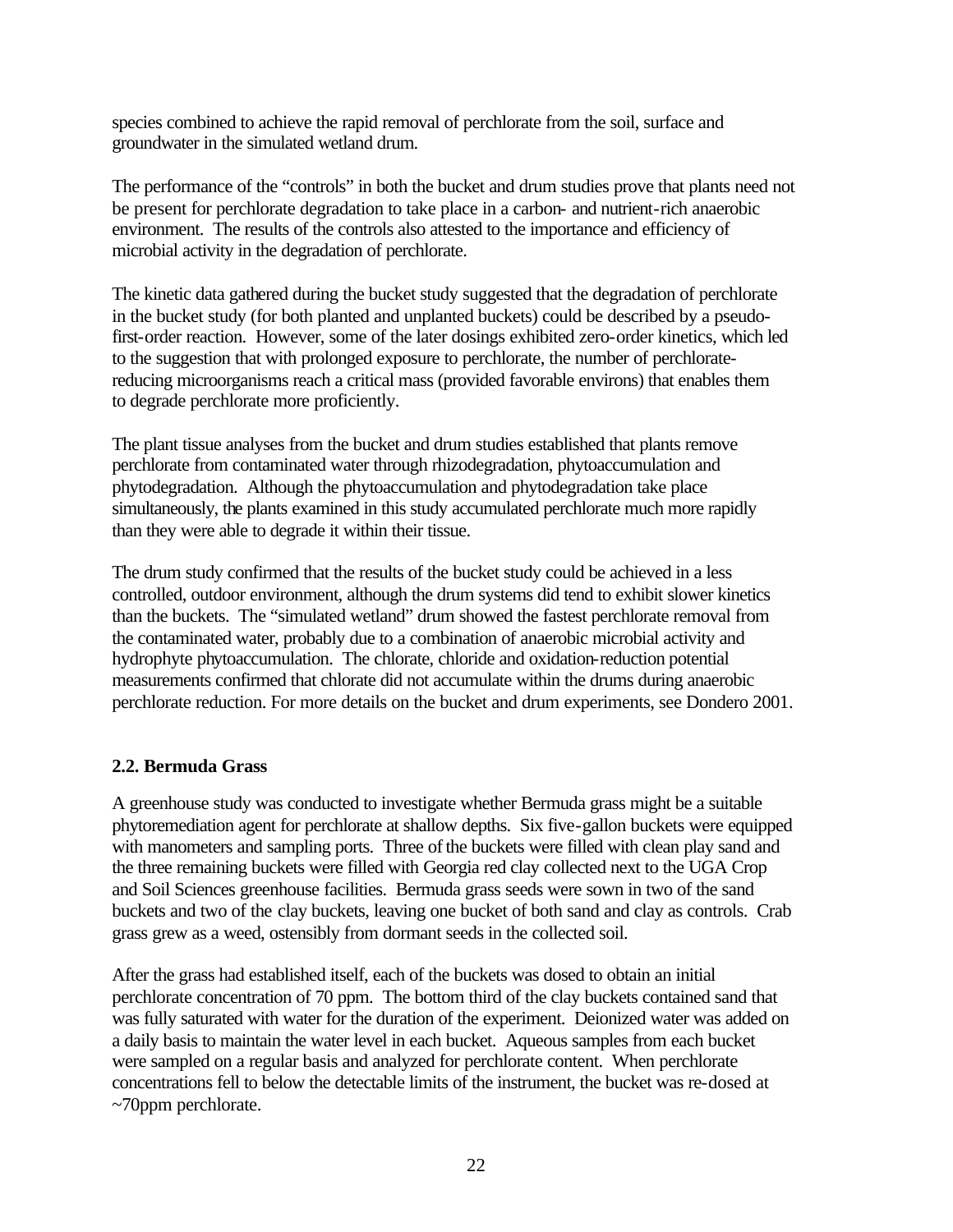The degradation of perchlorate by Bermuda grass planted in soil was much faster (by a factor of 2) than in the sand-filled buckets planted with the same grass (Figures 13 and 14). This was attributed to the healthy growth of Bermuda grass in clay as opposed to sand media. In the clay buckets the healthy growth of grass corresponded with a high root mass leading to a higher rate of rhizodegradation. Thus, although the total organic carbon (TOC), total phosphorus (TP), and total nitrogen (TN) concentrations were higher in the sand than in the clayey soils, the higher root mass was a more important influence on the degradation of perchlorate.

As the buckets were dosed multiple times, the rate of perchlorate degradation in each bucket increased with each subsequent dosing. The removal of perchlorate from the control buckets was attributed to the ubiquity of perchlorate-degrading bacteria. As expected, the degradation of perchlorate in the clay control bucket was much faster than in the sand control bucket; the clay should be richer in bacteria than the sand. These results suggest that perchlorate is rapidly attenuated in wet, vegetated soils.



Figure 13. Removal of perchlorate in five gallon planted and unplanted sand bioreactors. Bermuda grass was used in this experiment and the vegetated bioreactors were dosed multiple times.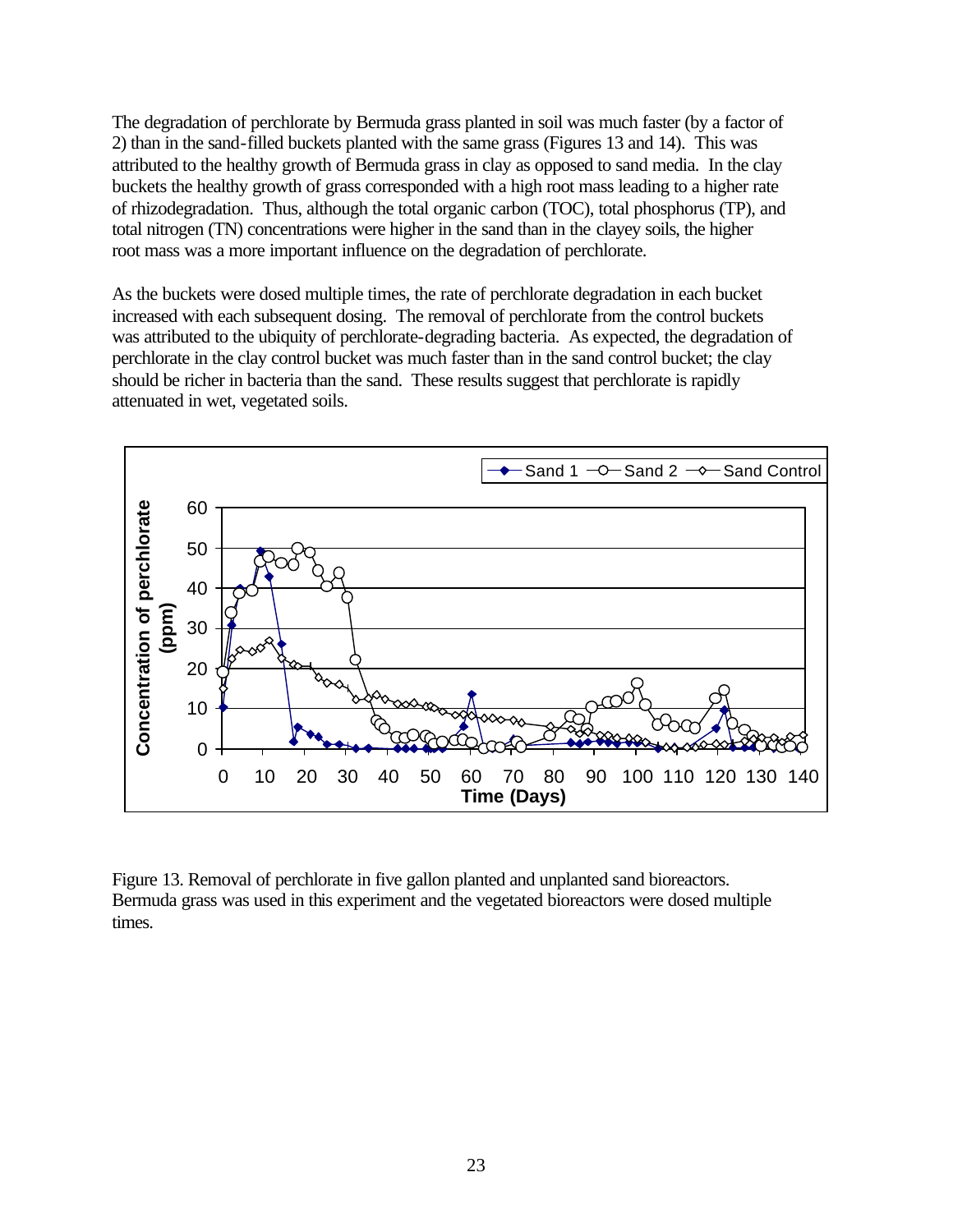

Figure 14. Removal of perchlorate in five gallon planted and unplanted clayey-soil bioreactors. Bermuda grass was used in this experiment and the vegetated bioreactors were dosed multiple times (denoted by spikes in concentration).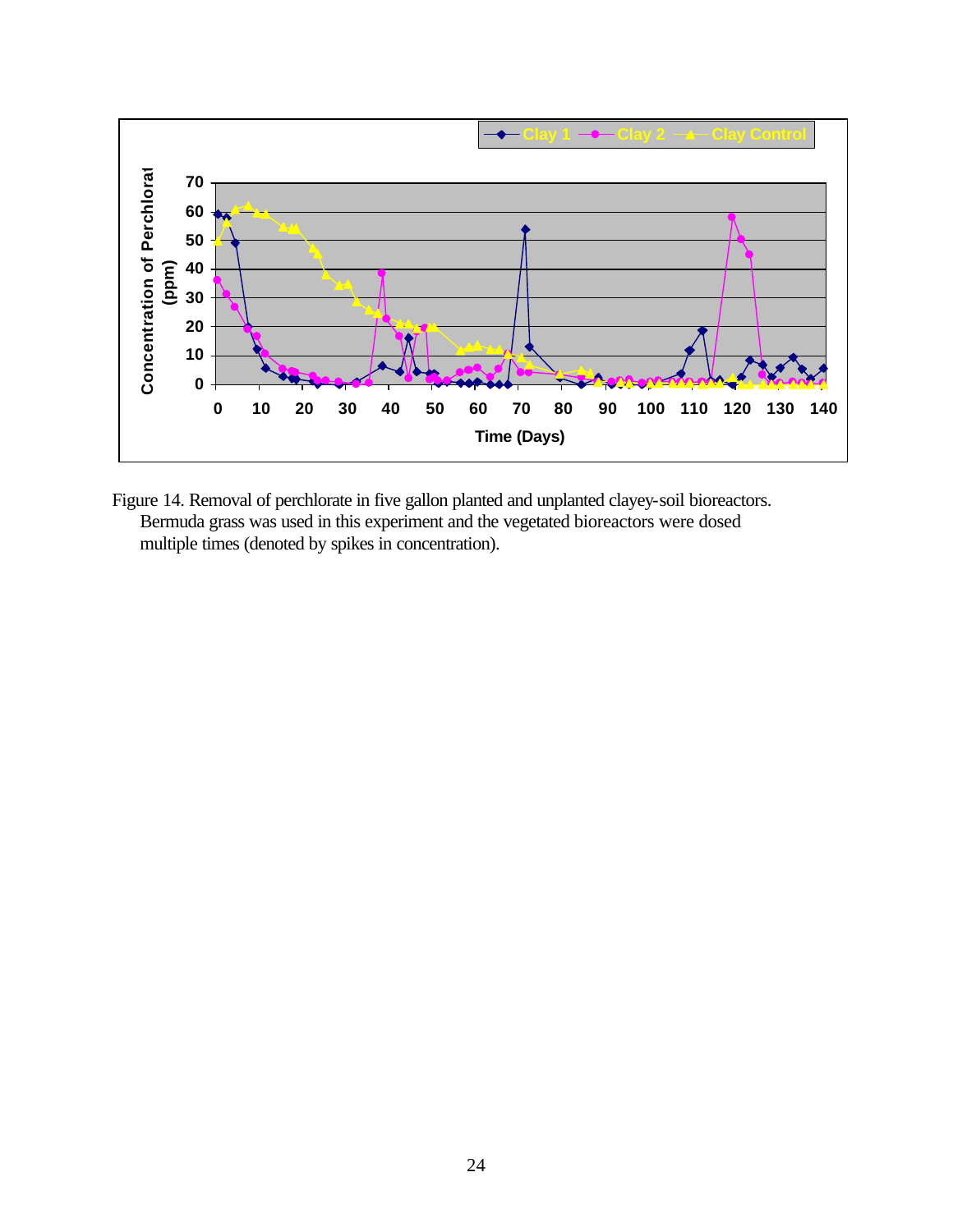#### **3. Batch Sorption Studies**

#### **3.1. Sorption Data Analysis**

Kinetic sorption studies were performed to determine the time needed to attain sorption equilibrium. Sorption isotherm experiments were performed to determine the extent to which perchlorate sorbed onto sand, soil and peat moss. Column experiments were run to evaluate the effectiveness of pine mulch as a sorbent for perchlorate. In the column experiments, it was observed that perchlorate does not sorb to pine mulch under our experimental conditions, so these experiments were not pursued further.

First-order sorption rates for the batch microcosm experiments were determined by the method of least squares optimization. For each kinetic experiment, the parameter measured was the amount of perchlorate left in solution at a given time  $t(C_t)$  relative to the concentration present at time  $t = 0$  (C<sub>0</sub>).

Zero-order biodegradation rates were modeled by the following equation:

$$
\frac{d[A]}{dt} = -k[A]^0 = -k
$$

Integration of the zero order equation yields:

$$
[A] = [A]_0 - k \cdot t
$$

Plotting the C<sub>t</sub> vs time yields the zero-order rate constant k  $\frac{mg}{L}$  $\overline{\phantom{a}}$  $\left(\frac{mg}{r}\right)$ l ſ *L*⋅ *d mg* .

The half-life of disappearance for the zero-order reactions was calculated from the equation:

$$
t_{\frac{1}{2}} = \frac{0.5[A]_0}{Co}
$$

The first-order reaction rates were modeled by the equation:

$$
\frac{d[A]}{dt} = -k[A]
$$

Rearranging and integrating the first order equation yields:

$$
[A] = [A]_0 \cdot e^{-kt}
$$

Plotting  $ln(C_t/C_0)$  verse time yields the first order rate constant k (d<sup>-1</sup>). The half-life of disappearance for the first order reactions was calculated from the equation:

$$
t_{\frac{1}{2}} = \frac{0.693}{k}
$$

The difference method was used to calculate the concentrations of perchlorate sorbed to the sand, soil and peat moss when sorption equilibrium was attained. Se (mg/Kg) is the sorbed concentration calculated using the difference method. The difference method data were calculated by subtracting the final liquid phase concentrations (Ce in mg/l) from the initial concentrations  $(C_0$  in mg/l) and attributing this difference to sorption. Regression analyses of the final liquid phase concentrations (Ce) versus the sorbed concentrations (Se) were used to determine the partitioning coefficient (Kd in ml/g) between the solids and aqueous media.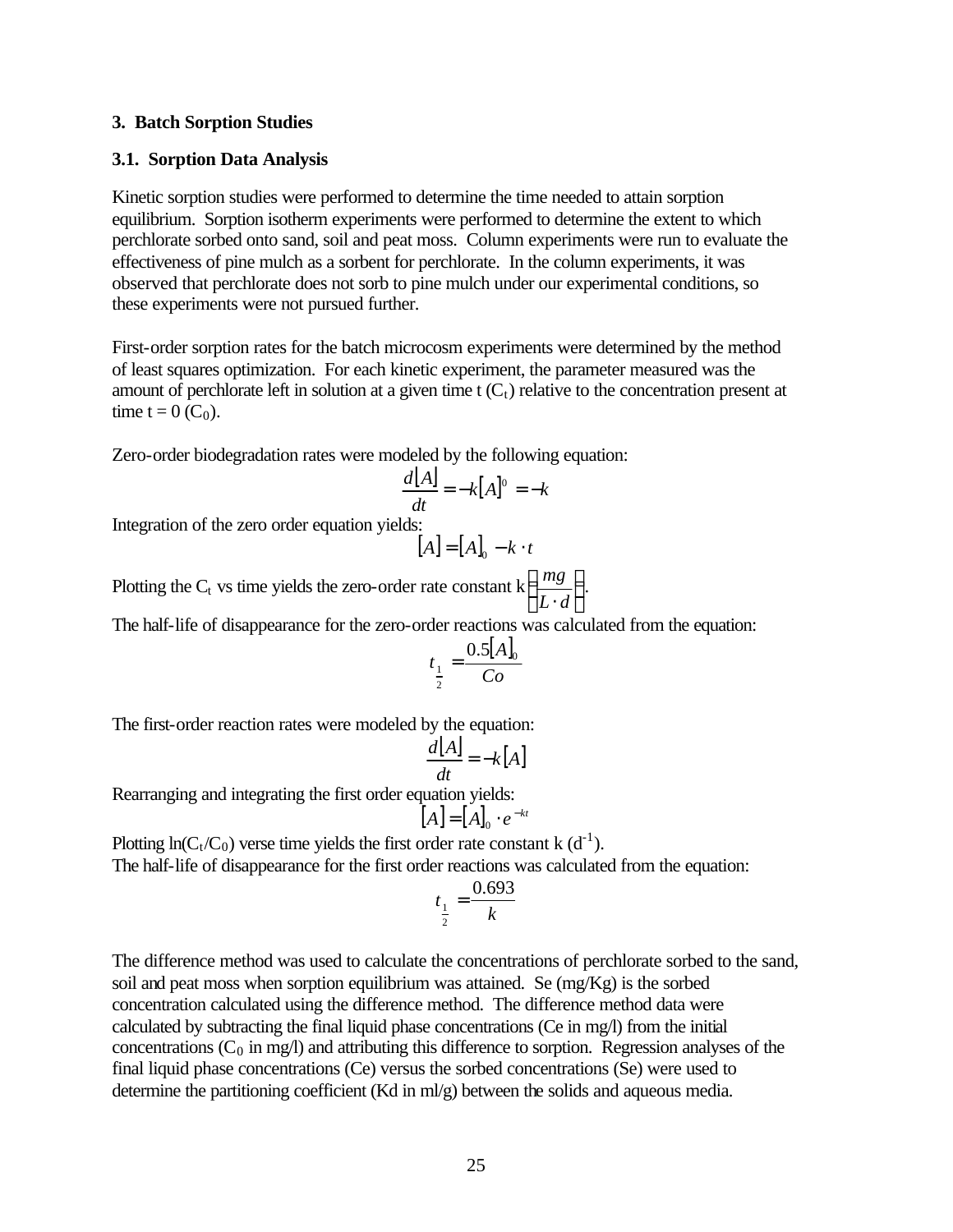### **3.2. Peat Moss**

A kinetic sorption study was performed to determine the sorption equilibrium time for perchlorate to peat moss. Twelve 100-ml vials were filled with 20g of peat moss and 80ml of 10ppm perchlorate solution. Another twelve vials were filled with the same amount of peat moss and 80ml of 100ppm perchlorate solution. One vial from each of the two batches was sampled at pre-determined time intervals and analyzed for perchlorate content. Based on the results of this experiment, 12 hours was determined to be the optimal equilibrium time to use in the isotherm study.

To determine the sorption coefficient of peat moss, seven 100-ml vials containing 25g of peat moss received 90ml of perchlorate solution with concentrations ranging from 0 (control) to 100ppm. The vials were put on the shaker, and then sampled after 12 hours. From the resulting data, we found the sorption coefficient to be 3.62L/kg (Figure 15), which means that one kg of peat moss, is needed to treat 3.6L of the perchlorate-contaminated water. The mechanism by which perchlorate is sorbed to peat moss is partitioning. This means that perchlorate binds reversibly to peat moss. Kinetically, perchlorate sorbs to peat moss very rapidly, with equilibrium achieved in less than four hours.

Changes in pH from  $\sim$  5.8 (beginning of experiment) to  $\sim$  3.8 (end of experiment) were detected during sorption. This is attributed to the release of organic acids into solution by the peat moss. Further studies might verify that we can increase the sorption by optimizing pH and ionic strength.

### **3.3. Sand and Soil**

Six 50-ml vials were filled with 10 grams (g) of soil, 30 ml of deionized water and 10 ml of varying perchlorate solutions, giving final solutions with concentrations ranging from 0 ppm (Control) to 20 ppm. The pH of the stock perchlorate solutions ranged from 6.6 to 7.3. Six vials of sand were prepared in the same fashion. The samples were allowed to equilibrate for 72 hours, and were then analyzed for perchlorate content.

The results for soil were inconclusive (Figure 16) and showed little correlation between the initial perchlorate concentration and the amount sorbed. Most likely there was bacterial degradation of perchlorate in the soil, which we have documented before. Future studies should include gamma irradiation of the soil to kill off bacteria before attempting to determine the sorption coefficient of soil.

The results of the sand sorption tests (Figure 16) showed a fairly strong correlation between perchlorate solution concentration and sorption amount  $(r^2=0.91)$  with a sorption coefficient of 0.4 L/kg. This indicates that sand is not necessarily a suitable sorbent for perchlorate, since it takes one kg of sand to treat only 0.4 L of perchlorate-contaminated water.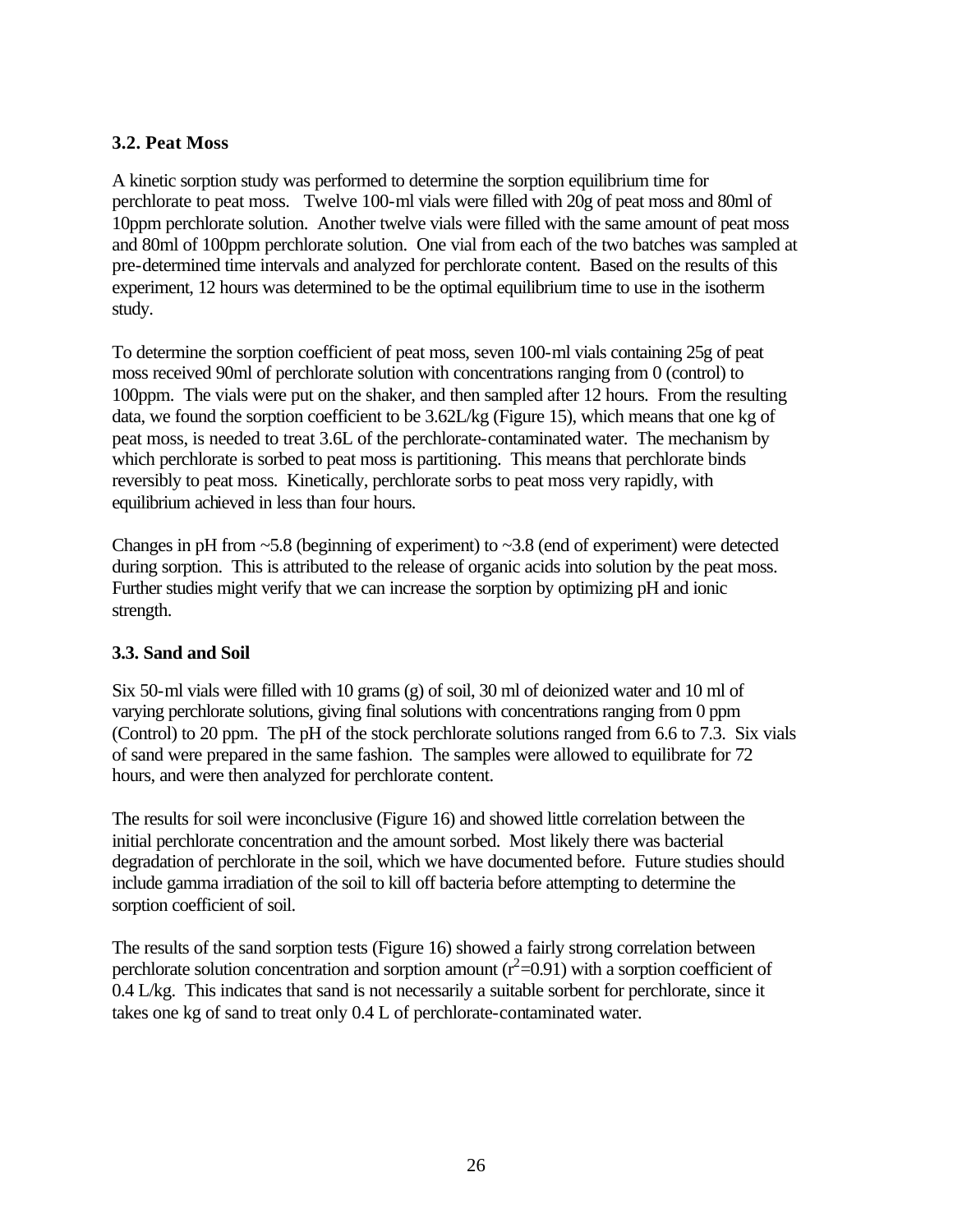

Figure 15. Sorption of Perchlorate to Peat Moss



Figure 16. Sorption of Perchlorate to Soil and Sand.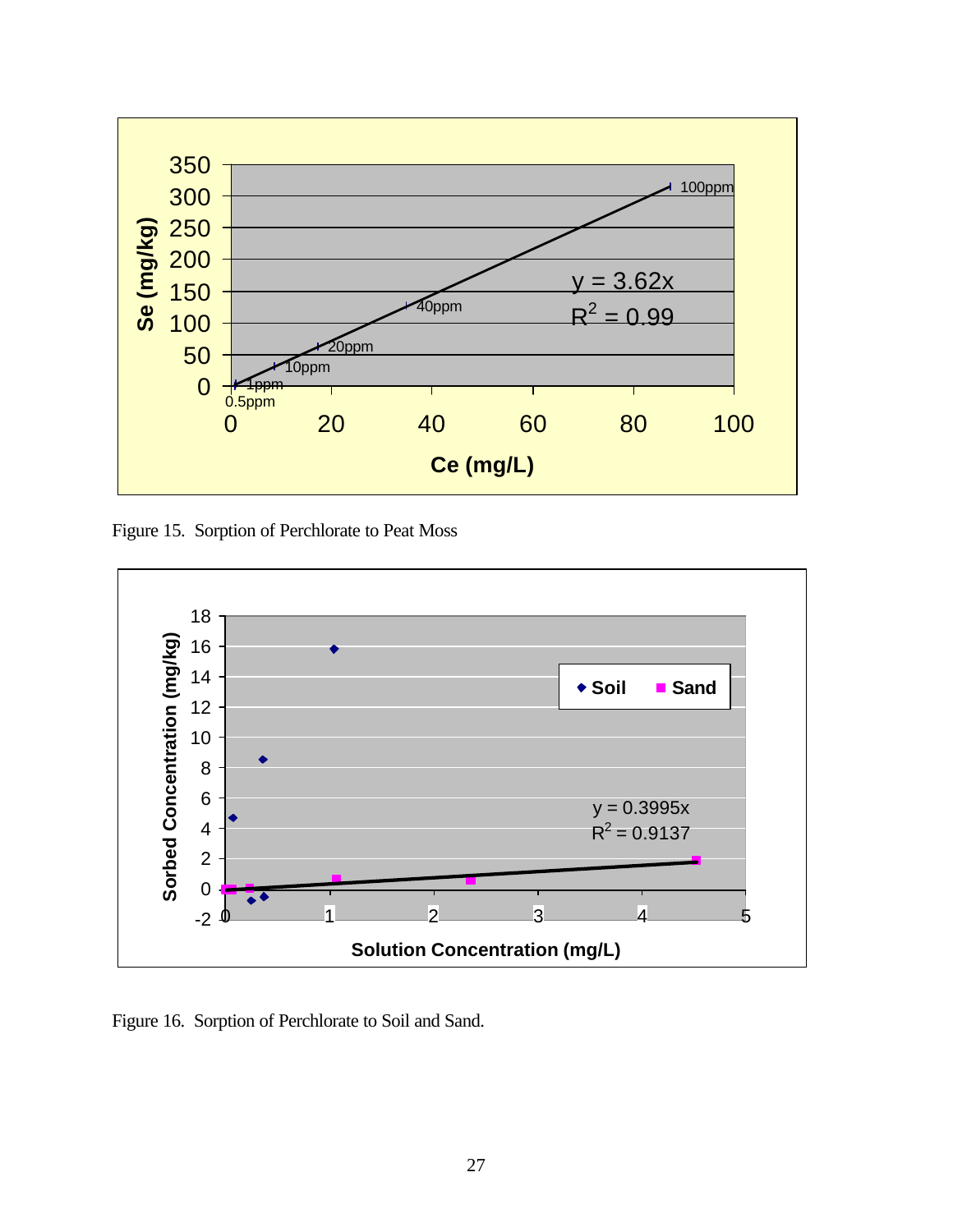#### **4. Bacteria Isolation and Culture Studies**

#### **4.1. Evidence of Root Zone Microbial Activity**

Growth media withdrawn from the rhizosphere of willow trees previously used in hydroponics experiments degraded perchlorate to chloride (Figure 17). Nutrient media supplemented with  $\text{NaNO}_3$  to achieve 3.2 mM  $\text{NO}_3$ <sup>-</sup> showed no activity. However, the unamended media or media amended with acetate or both acetate and  $NO<sub>3</sub>$  degraded perchlorate to chloride. This suggests that a high concentration of the carbon (electron) source is not inhibitory and may reverse the inhibitory effects observed at high  $NO<sub>3</sub>$  activity in the root zone. Figure 18 shows that the boiled media lost all of its perchlorate degradation activity. Additionally, one of four bacteria isolated from the rhizosphere of willow trees degraded perchlorate and most likely mediated the observed rhizodegradation reactions (Nzengung and Wang, 2000).



Figure 17. Biodegradation of perchlorate in root zone solution obtained from willow trees actively degrading perchlorate. The root zone solution was amended in some cases with nitrate, nitrate plus acetate, and acetate, respectively.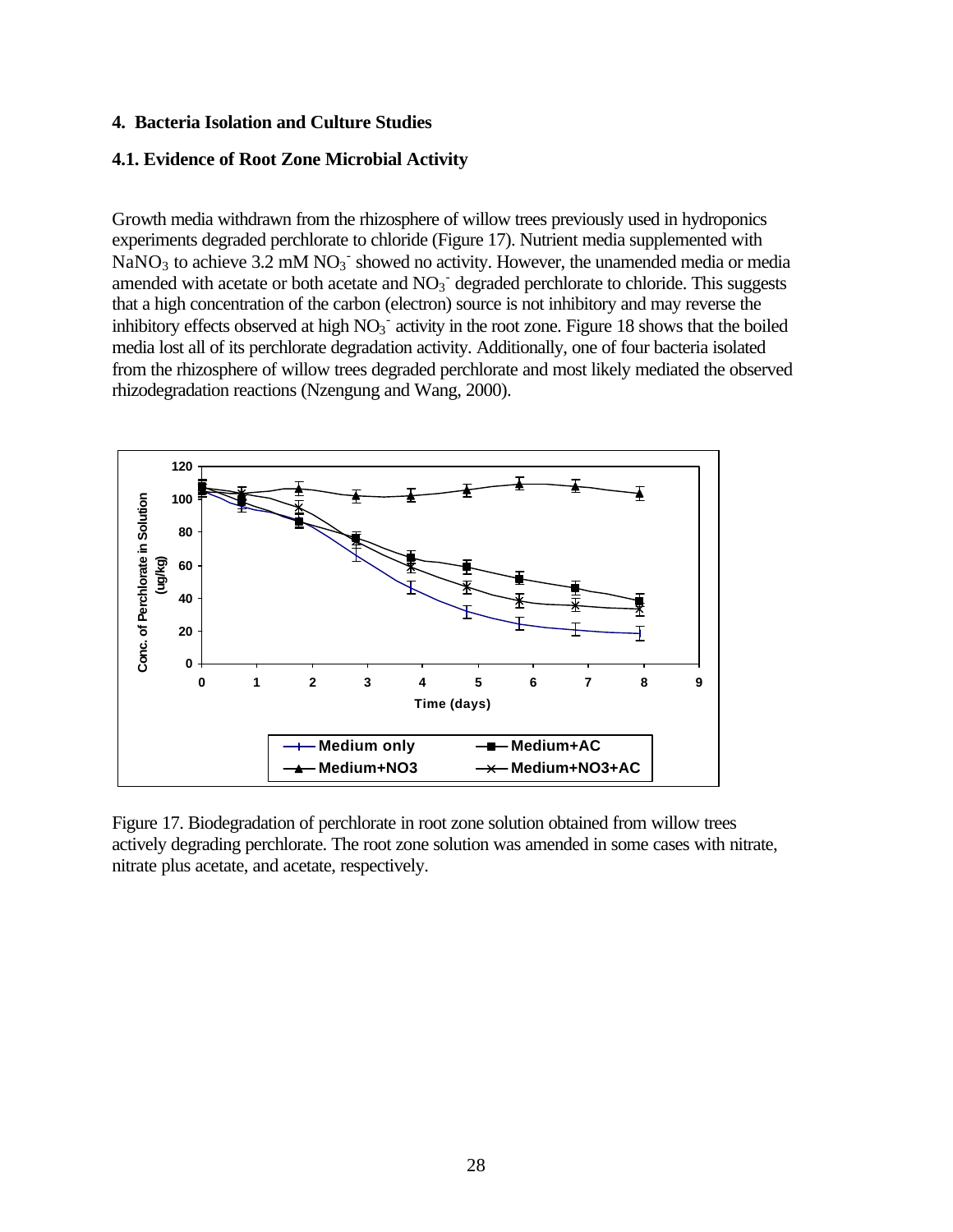

Figure 18. Additional evidence on microbial involvement in phytoremediation of perchlorate.

#### **4.2. Isolation.**

Based on the indirect evidence obtained to show microbial dominance during phytoremediation of perchlorate, further direct evidence was sought by focusing on the root zone consortia. Water and root samples were taken from hydroponics willows actively breaking down perchlorate. Pore water and root samples were also taken from perchlorate-degrading willow and cottonwood trees planted in soil. The aqueous samples were streaked onto agar plates (Table 5) and the root samples were cut into small pieces and placed directly onto the media plates to allow the root zone colonizing bacteria to grow out.

Resulting bacterial colonies were transferred from the agar plates to shake flasks (Table 5) in order to evaluate any perchlorate-degrading potential. The isolates grew in the shake flasks and after a predetermined time interval, the solution was tested for perchlorate degrading activity by any of the isolated (cultured) bacterial strains

A total of 12 bacterial strains (Table 6) were isolated, but none of the isolates or combination thereof has been confirmed to be a perchlorate degrader in shake flask tests. It appears that either none of these isolates is of the perchlorate-degrading variety, or more likely, the optimum experimental conditions to induce perchlorate degradation have not been identified. From our earlier studies we know that these are facultative bacteria that will only break down perchlorate in anaerobic conditions. Ongoing trials are focusing on optimizing these conditions.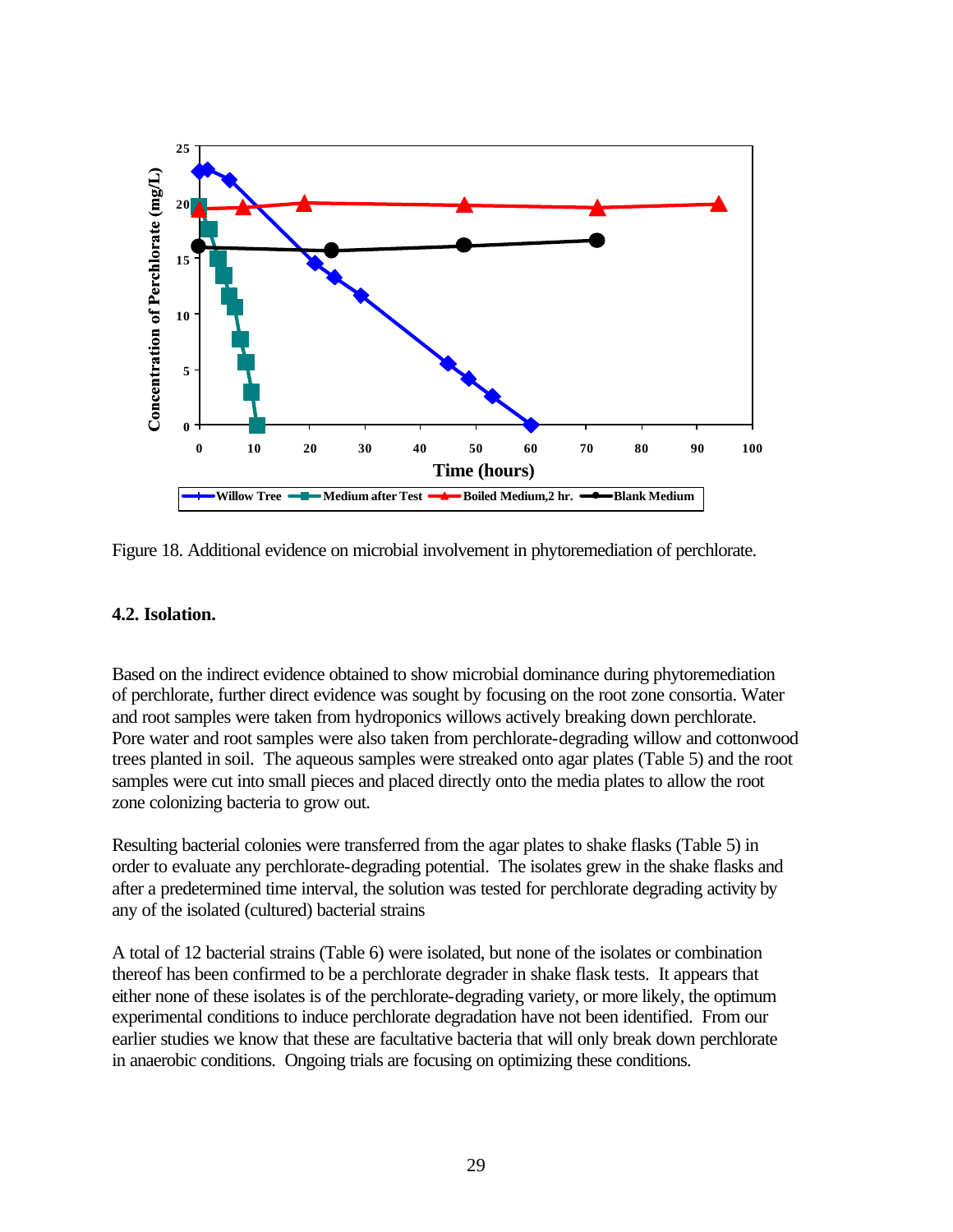Table 5. Contents of Plate and Shake Flask Media

| Plate Media         | <b>Shake Flask Media</b> |
|---------------------|--------------------------|
| Hoagland's Solution | Hoagland's Solution      |
| Deionized water     | Deionized water          |
| Sodium perchlorate  | Sodium perchlorate       |
| Sodium acetate      | Sodium acetate           |
| Potassium phosphate | Potassium phosphate      |
| Glucose             | Glucose                  |
| Bacto-Agar          |                          |

|  |  |  |  |  | Table 6. Bacterial Strains Isolated From Rhizosphere |
|--|--|--|--|--|------------------------------------------------------|
|--|--|--|--|--|------------------------------------------------------|

| Sample Type | Sample Origin        | <b>Bacterial Strains (identified)</b> |
|-------------|----------------------|---------------------------------------|
|             |                      | by number)                            |
| Aqueous     | Hydroponic system    | #1, #4, #5                            |
| Root        | Hydroponic system    | #2, #3                                |
| Root        | Tree planted in soil | #6, #7, #8, #9, #10, #11              |
| Aqueous     | Pore water from tree | #12                                   |
|             | planted in soil      |                                       |

**B. Bacterial Community Structure**. It is well recognized that pollutants such as petroleum hydrocarbons (PHC), chlorinated solvents, perchlorate, etc exert selective pressures that shape diversity within microbial communities (richness and relative abundance of species). Thus, the microbial community response will provide a much more comprehensive indicator of environmental health. Microbial ecologist have tried to monitor the microbial community response to chemicals (e.g. PHC) by culture dependent techniques which included; determining the relative abundance of PHC-degraders (plate counts, Most probable number of oil degraders) to the total bacterial abundance (Heitzer and Sayler. 1993). Unfortunately, culturing techniques are only able to assess <10% of the microbial community in environmental samples (Colwell et al. 1985). Recent developments in microbial ecology; such as DGGE, (Terminal Restriction Fragment Length Polymorphism) (TRFLP) and total community 16S rDNA hybridization) now provide a rapid means of evaluating the entire microbial community structure (Bachoon et al. 2001).

T-RFLP allows snapshots (fingerprint) of entire bacterial communities in a sample to be compared after polymerase chain reaction (PCR) amplification of the extracted DNA using primers specific for the 16S rRNA in all eubacteria. This microbial community scan can be used in two ways (1) for direct statistical comparison of microbial community profiles from pristine (control) and polluted environments to assess significant differences between these community structure and (2) to indicate bacterial groups that are responsive (negative; death and positive; stimulated) to environmental stress caused by perchlorate. Once a method has been successfully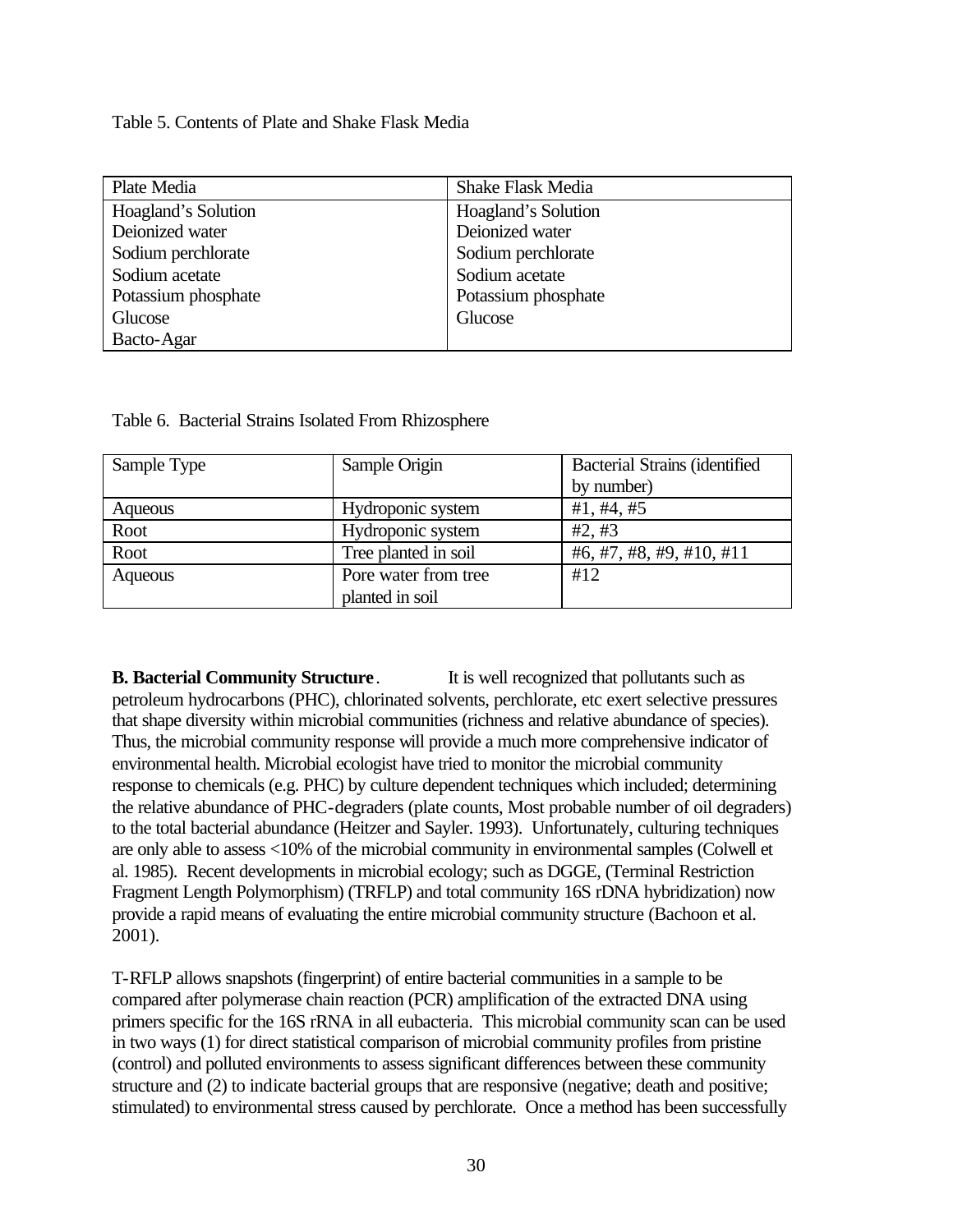developed for a limited group of contaminants, the technique can be easily adapted for other groups of pollutants not included in the proposed study.

Recent research has demonstrated that many bacterial groups in the rhizosphere of plants in polluted soils that reduce perchlorate (e.g. *Proteobacteria*, *Pseudomonas*, *Bacillus, etc.*) are capable of degrading PHC and TCE. Therefore, we hypothesize that indicator bacterial groups will be revealed in the soils by TRFLP fingerprinting that are positively responsive to PHC, TCE and perchlorate contamination. Conversely, we expect to find bacterial groups, which are negatively affected by perchlorate. To complement these molecular (culture independent) techniques, enrichment cultures of the numerically important perchlorate degraders will be isolated. These bacterial isolates will be characterized by the sequencing of their 16S rRNA gene and the TRFLP pattern of all isolates, which grew in all three enrichments, will be determined. Herein, our primary objective is to use T-RFLP and DNA-hybridization to evaluate the microbial community response and contribution to biodegradation in the rhizosphere (Rhizodegradation) during phytoremediation of perchlorate. The T-RFLP fingerprints will be used to monitor and track the response of both culturable and non-culturable bacterial phylotypes to phytoremediation of perchlorate contaminated water.

**Experimental Procedure.** A pre-rooted willow tree grown hydroponically was dosed with perchlorate to stimulate the biodegradation of perchlorate by root zone bacteria. Water samples were taken from the root zone and analyzed for perchlorate three times a week. After the first dose of perchlorate was completely removed from the bioreactor, water sample "A" was taken from the rhizosphere of the dosed willow for the profiling of the rhizosphere microbial community. The complete removal of perchlorate from the willow bioreactor indicated that rhizodegradation of perchlorate had been initiated and the likelihood of detecting perchloratedegrading bacteria in solution was high.

Another aqueous sample was taken for microbial community profiling after one more month of sustaining the degradation of perchlorate in the bioreactor. During the latter period the willow tree was dosed with perchlorate multiple times. The DNA profiles of Samples "A" and "B" were profiled and compared to determine if there is a change in the microbial community during rhizodegradation of perchlorate.

Briefly, community DNA was extracted form the bioreactors and 16S rDNA from bacteria present in the community were PCR amplified. This technique uses a PCR in which one of the primers is fluorescently labeled. Primers (27F and 785R) were designed to be nondiscriminating, amplifying nearly all 16S rDNAs (Figure 19). After amplification, the PCR products were digested with the restriction enzyme *Alu*, generating fragments with different lengths, depending on the 16S DNA sequence of the bacteria analyzed and on the specificity of the enzymes. The fluorescent end-labeled fragments were separated by capillary electrophoresis and detected with laser-induced fluorescence on automated DNA-sequencers (ABI 310). The resulting frequency distribution of terminal restriction fragment sizes from the DNA digestion represents a phylotypic profile (fingerprint) of the community that reflects the community diversity, composition and structure.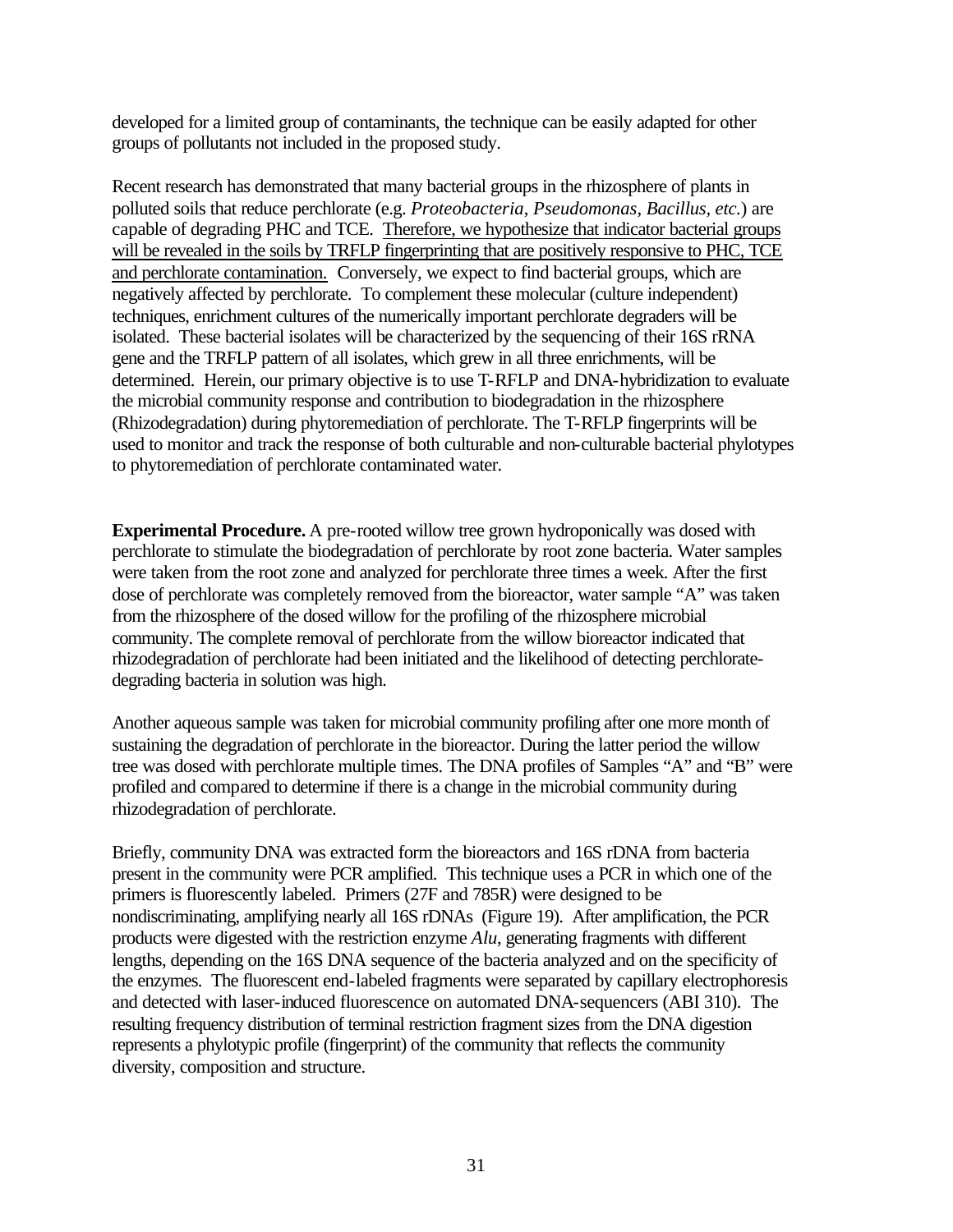**Experimental Results.** The Terminal Restriction Length Polymorphism (TRFLP) profiles indicate that there is a difference in the microbial community structures between Figures 19A and B. Recall that sample A was taken at the on-set of rhizodegradation and sample B when rhizodegradation predominated in the experiments. The number of bacterial populations appears higher in B than A (see figures 20A, B). This suggests that, as rhizodegradation of perchlorate progresses there is a shift in the microbial community. Figures A and B indicate that the bacterial community of A is dominated by bacterial populations which in some case is not active in B. These results suggest that the bacterial community is responsive to perchlorate degradation in the root zone and the presence of perchlorate degrading bacteria populations.



Figure 19. PCR amplification of extracted DNA with Fluorescent primers. Lane 1, molecular weight marker VIII, lanes 2-4, sample A; lanes 5-7 sample B, lane 8, positive control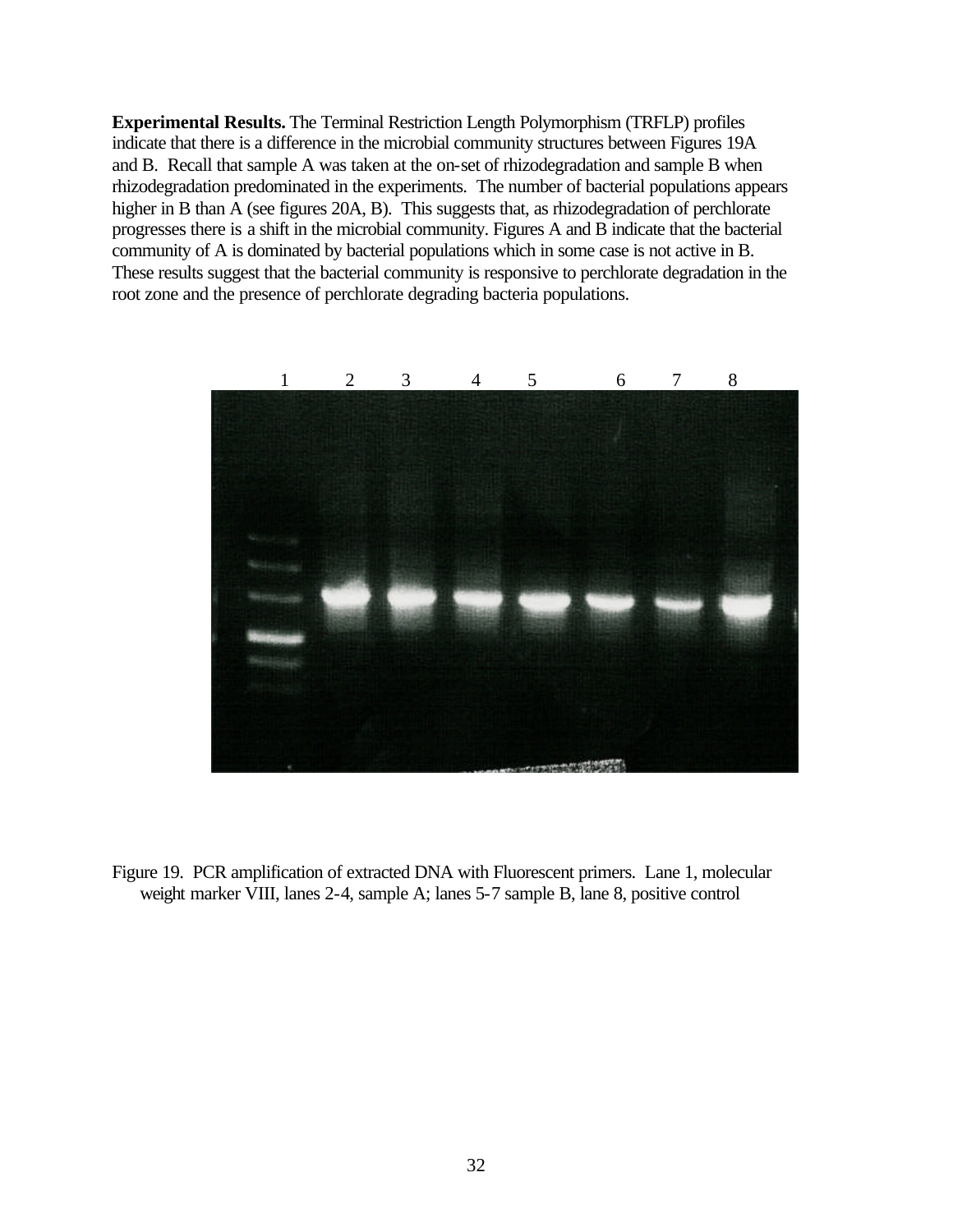



DNA samples were PCR-amplified and digested with the restriction enzyme Alu

Figure 20. Bacteria community fingerprint of willow bioreactors dosed with perchlorate.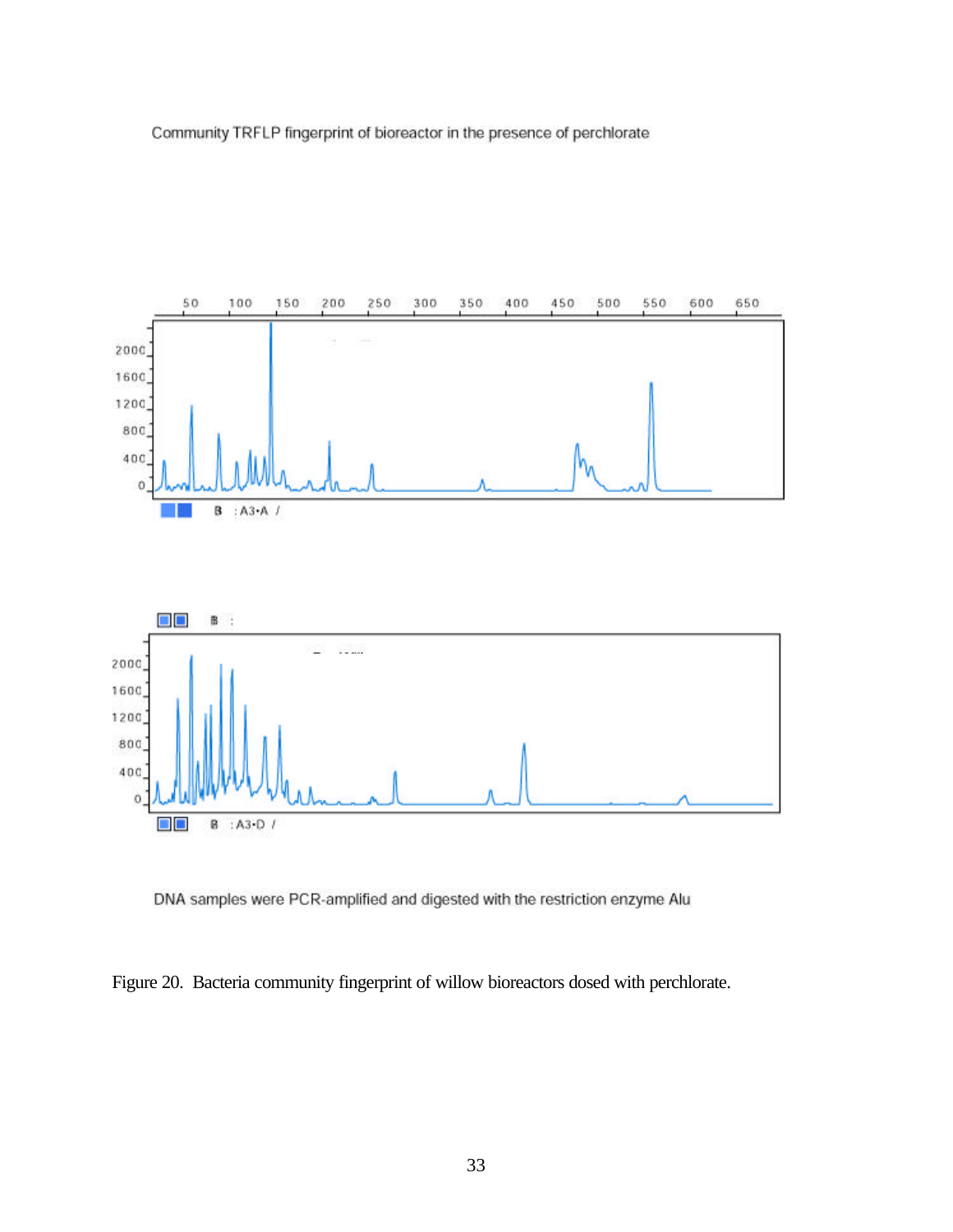#### **5. Phytoremediation of Mixed Contaminants (TCE and Perchlorate)**

Two different willow species, *Salix caroliniana* (coastal plain willow) and *Salix nigra* (black willow) were planted in hydroponics, sealed bioreactors consisting of 2 L Erlenmeyer glass flasks outfitted with side sampling and feeding ports. Each reactor was dosed using aqueous stocks of perchlorate and trichlorothylene (TCE). To clarify many aspects of the removal of the individual contaminants from the mixed-contaminant system, four different sets of experiments were conducted (Table 7). The first set of experiments was conducted in the Spring of 2000, which initiated the design of the more detailed experiments conducted in 2001.

| <b>Study</b>   | salix species  | number<br>οf<br>reactors | perchlorate<br>concentration<br>[mg/L] | <b>TCE</b><br>concentration<br>[mg/L] | duration<br>of study |
|----------------|----------------|--------------------------|----------------------------------------|---------------------------------------|----------------------|
| 1              | S. caroliniana | $\overline{2}$           | 200                                    | 30                                    | 76 & 95              |
|                | S. caroliniana | 2                        | 200                                    | 40                                    | 95                   |
|                | control        |                          | 200                                    | 40                                    | 14                   |
| $\overline{2}$ | S. nigra       | 2                        | 200                                    | 30                                    | 10 & 58              |
|                | S. nigra       | 2                        | 200 & 275                              | 40                                    | 38 & 45              |
|                | contol         |                          | 200                                    | 35                                    | 75                   |
| 3              | S. nigra       | 2                        | 0                                      | 40                                    | 15 & 46              |
|                | control        |                          | 0                                      | 40                                    | 46                   |
| $4^*$          | S. nigra       | 2                        | 10                                     | 10                                    | 32                   |
|                | S. nigra       | 2                        | 20                                     | 10                                    | 32                   |
|                | S. nigra       | 2                        | 100                                    | 10                                    | 32                   |
|                | control        | 2                        | 10                                     | 10                                    | 32                   |

Table 7. Summary of experiments used in this study.

\* preliminary experiments conducted in 2000

The removal of TCE from the rhizosphere of the reactors is shown in Figure 21. Kinetic data were analyzed using the zero-order and pseudo first-order models, respectively. The term "pseudo-first-order" is used in this study rather than a simple first-order kinetic model, since many variables are involved in contaminant removal including root mass, weather, plant health, level of microbial activity, and the contaminant concentration. Removal of TCE was described by a pseudo-first-order kinetic model ( $r^2 > 0.88$ ) for all reactors in Study 1 (Table 8).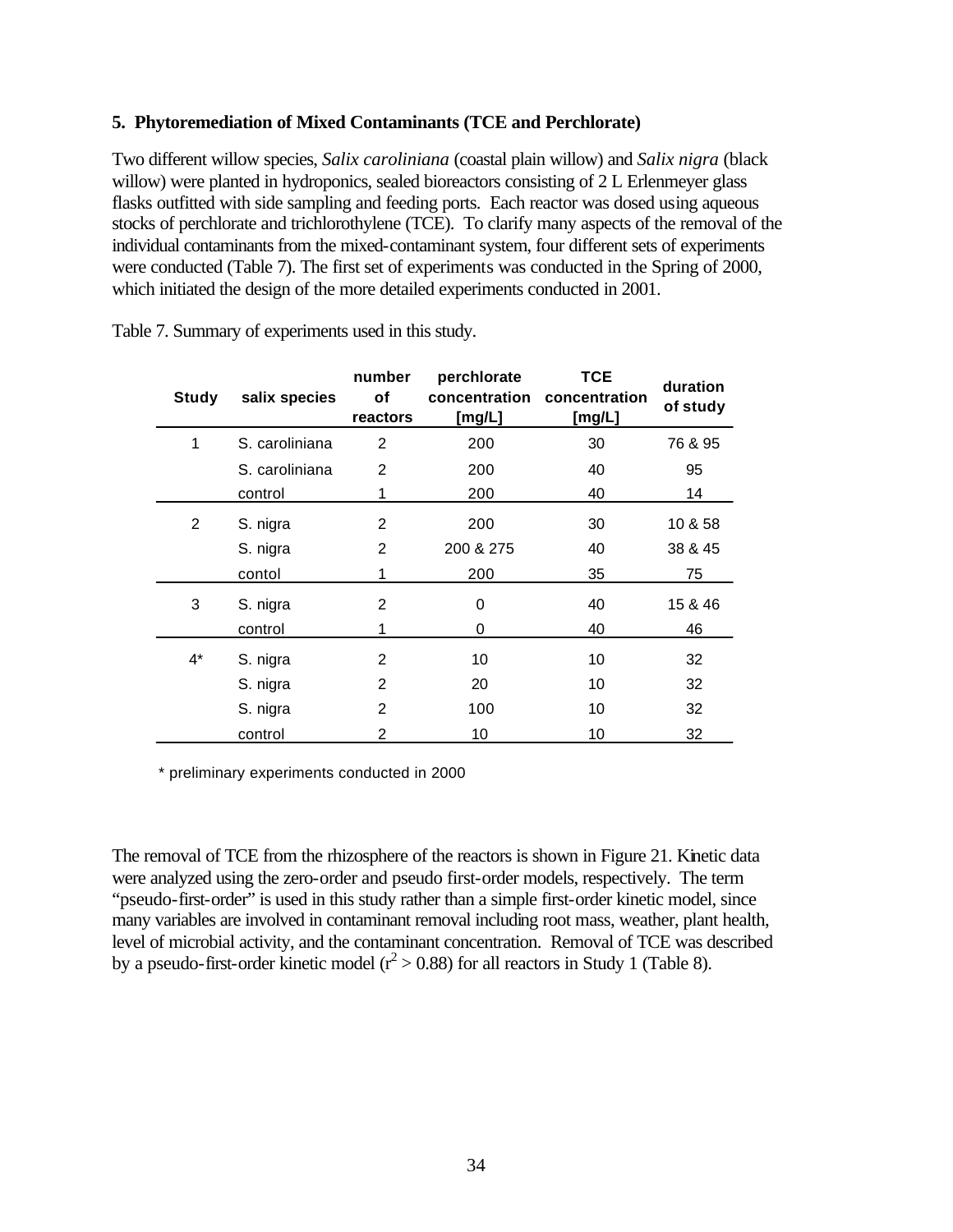Table 8. Kinetics of contaminant removal from the rhizosphere in Studies 1, 2, and 3.

|        | <b>Kinetics of TCE removal</b>              |                              |               |        |        |                 |                | Kinetics of perchlorate removal |        |                                   |        |        |
|--------|---------------------------------------------|------------------------------|---------------|--------|--------|-----------------|----------------|---------------------------------|--------|-----------------------------------|--------|--------|
| s<br>т | reactor                                     | 30/200                       | 30/200        | 40/200 | 40/200 |                 | s              | reactor                         | 30/200 | 30/200                            | 40/200 | 40/200 |
| U      | duration of exp [d]                         | 95                           | 76            | 95     | 95     |                 | т<br>U         | duration of exp [d]             | 95     | 76                                | 95     | 95     |
| D      | order of reaction                           | first                        | first         | first  | first  |                 | D              | order of reaction               | zero   | zero                              | zero   | zero   |
| Y      | correlation coef.                           | 0.93                         | 0.88          | 0.99   | 0.98   |                 | Y              | correlation coef.               | 0.92   | 0.92                              | 0.95   | 0.77   |
|        | rate constant k                             | 0.015                        | 0.016         | 0.022  | 0.041  |                 | 1              | rate constant k                 | 1.34   | 7.80                              | 1.73   | 1.75   |
| 1      | half-life [d]                               | 46.8<br>42.8<br>17.1<br>31.1 | half-life [d] | 74.5   | 12.8   | 57.7            | 57.3           |                                 |        |                                   |        |        |
|        | <b>TSCF</b><br>1.13<br>0.29<br>0.80<br>0.49 |                              |               |        |        |                 |                |                                 |        | mean (half-lives) = 50.6; SD 26.4 |        |        |
|        | <b>Kinetics of TCE removal</b>              |                              |               |        |        |                 |                | Kinetics of perchlorate removal |        |                                   |        |        |
| s      | reactor                                     | 30/200                       | 30/200        | 40/200 | 40/275 | 35/200<br>blank | s              | reactor                         | 30/200 | 30/200                            | 40/200 | 40/275 |
| т<br>U | duration of exp [d]                         | 58                           | 10            | 45     | 38     | 75              | т<br>Ü         | duration of exp [d]             | 58     | 10                                | 45     | 38     |
| D      | order of reaction                           | zero                         | zero          | zero   | zero   | zero            | D              | order of reaction               | zero   | zero                              | zero   | zero   |
| Y      | correlation coef.                           | 0.97                         | 0.92          | 0.97   | 0.95   | 0.18            | Y              | correlation coef.               | 0.92   | 0.98                              | 0.91   | 0.86   |
|        | rate constant k                             | 0.273                        | 0.473         | 0.339  | 0.344  | 0.026           | $\mathfrak{p}$ | rate constant k                 | 2.90   | 17.72                             | 3.58   | 5.11   |
| 2      | half-life [d]                               | 40.9                         | 22.2          | 42.1   | 40.6   | 472.4           |                | half-life [d]                   | 34.5   | 5.6                               | 27.9   | 26.9   |
|        | <b>TSCF</b>                                 | 1.29                         | 1.67          | 1.68   | 2.08   |                 |                |                                 |        | mean (half-lives) = 23.7; SD 12.5 |        |        |
|        |                                             |                              |               |        |        |                 |                |                                 |        |                                   |        |        |
| s      | Kinetics of TCE removal                     |                              |               |        |        |                 |                |                                 |        |                                   |        |        |
| т      | reactor                                     | 40/0                         | 40/0          |        |        |                 |                |                                 |        |                                   |        |        |
| U      | duration of exp [d]                         | 46                           | 15            |        |        |                 |                |                                 |        |                                   |        |        |
| D<br>Υ | order of reaction                           | zero                         | zero          |        |        |                 |                |                                 |        |                                   |        |        |
|        | correlation coef.                           | 0.97                         | 0.83          |        |        |                 |                |                                 |        |                                   |        |        |
| 3      | rate constant k                             | 0.386                        | 0.461         |        |        |                 |                |                                 |        |                                   |        |        |
|        | half-life [d]                               | 31.2                         | 30.3          |        |        |                 |                |                                 |        |                                   |        |        |

|  | Kinetics of perchlorate removal |  |
|--|---------------------------------|--|
|  |                                 |  |

| s | reactor             | 30/200                               | 30/200 | 40/200 | 40/200 |  |  |  |
|---|---------------------|--------------------------------------|--------|--------|--------|--|--|--|
| u | duration of exp [d] | 95                                   | 76     | 95     | 95     |  |  |  |
| D | order of reaction   | zero                                 | zero   | zero   | zero   |  |  |  |
|   | correlation coef.   | 0.92                                 | 0.92   | 0.95   | 0.77   |  |  |  |
|   | rate constant k     | 1.34                                 | 7.80   | 1.73   | 1.75   |  |  |  |
|   | half-life [d]       | 74.5                                 | 12 R   | 57.7   | 57.3   |  |  |  |
|   |                     | mean (half-lives) = $50.6$ ; SD 26.4 |        |        |        |  |  |  |
|   |                     |                                      |        |        |        |  |  |  |

#### **Kinetics of perchlorate removal**

| 55/200<br>blank |   | reactor                           | 30/200 | 30/200 | 40/200 | 40/275 |
|-----------------|---|-----------------------------------|--------|--------|--------|--------|
| 75              |   | duration of exp [d]               | 58     | 10     | 45     | 38     |
| zero            | D | order of reaction                 | zero   | zero   | zero   | zero   |
| 0.18            |   | correlation coef.                 | 0.92   | 0.98   | 0.91   | 0.86   |
| 0.026           | າ | rate constant k                   | 2.90   | 17.72  | 3.58   | 5.11   |
| 472.4           |   | half-life [d]                     | 34.5   | 5.6    | 27.9   | 26.9   |
|                 |   | mean (half-lives) = 23.7; SD 12.5 |        |        |        |        |

Reactors with higher TCE concentrations exhibited shorter half-lives, though the half-lives for duplicate experiments are very different. In Studies 2 and 3, TCE removal was described by the zero-order kinetics model for all reactors  $(r^2 > 0.83)$  suggesting that the reaction kinetics did not depend on the initial TCE concentration. Half-lives of the dosed planted bioreactors ranged from 22 to 42 days and the reactions were described by zero-order kinetics. The half-lives (30 days) obtained for experiments in Study 3 suggest that these plants exhibited similar kinetics, though the reactors were dosed with only one contaminant. This suggests that TCE removal from the rhizosphere is not influenced by the presence of perchlorate at the concentrations and conditions used in these experiments. The estimated loss of TCE in control bioreactors was about 20%, which was attributed to sorption to the submerged roots and stem.

The rate of removal of perchlorate from the rhizosphere of willow trees dosed with different concentrations of TCE is shown in Figure 22. No significant change in the concentration of perchlorate was observed in the blank control. The kinetic data in Table 8 indicate that faster rates of perchlorate removal from the planted bioreactors were observed with *S. nigra* (mean half-life  $= 23.7 + 12.5$  days) than with *S. caroliniana* (mean half-life  $= 50.6 + 26.4$  days). The average observed half-lives of perchlorate for *S. caroliniana* is greater than that for *S. nigra* by a factor of two. Despite the high values of standard deviation for *S. caroliniana* it appears that *S. nigra* were better suited to phytoremediation of perchlorate under the conditions of this study. Overall, the half-lives ranged from 5.6 to 74.5 days with a mean of  $37.2 + 23.9$  days. The wide variability in the half-lives for experiments conducted under the same environmental conditions using the same plant species suggests that other factors influence the kinetics of perchlorate removal.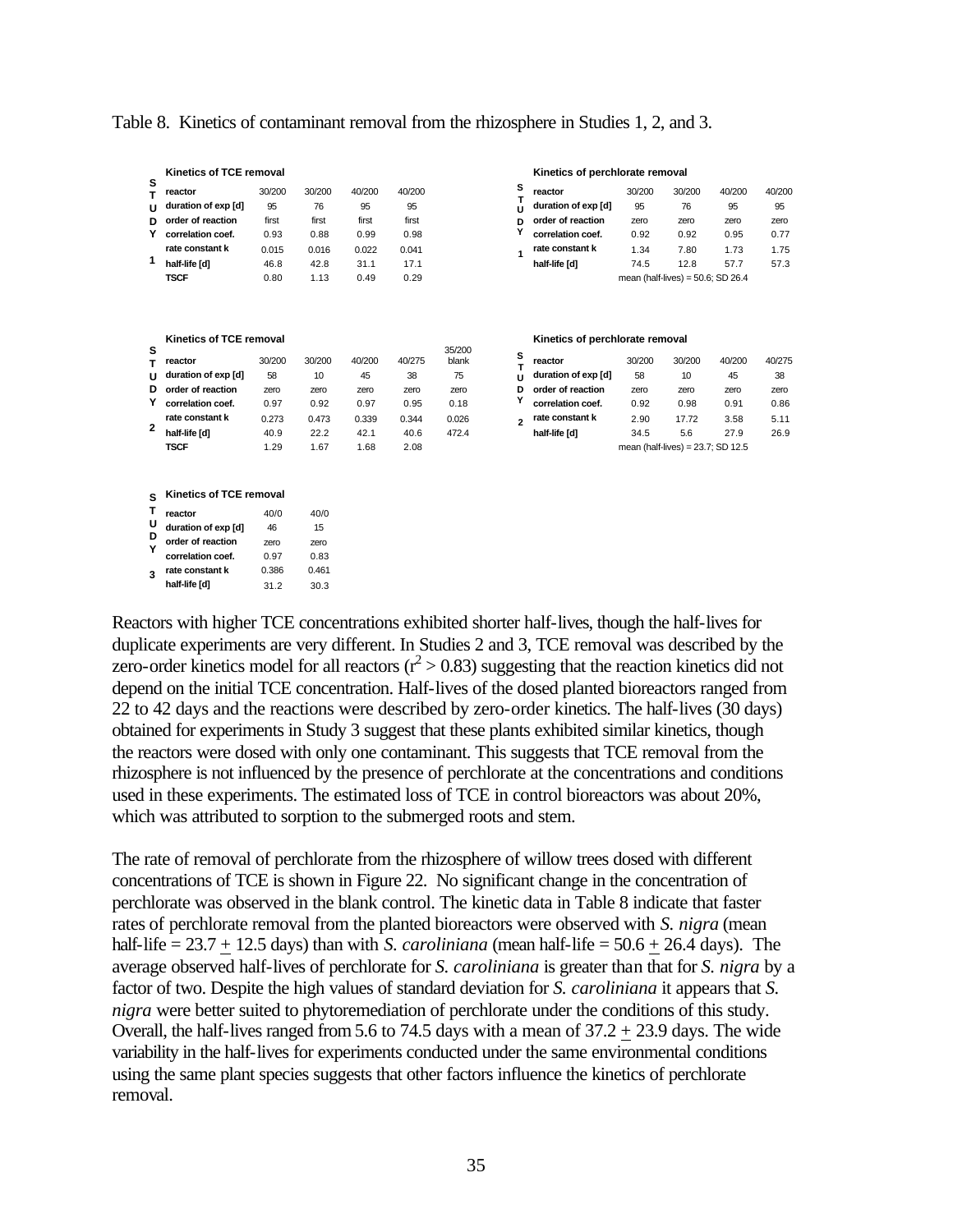Based on visual inspection of the plants, willows with a higher root mass performed better than willows with a smaller root mass. Compared to similar experiments conducted only with perchlorate-dosed willows, the half-lives for bioreactors dosed with both perchlorate and TCE were longer than those observed in willow planted bioreactors dosed with only perchlorate (See Appendices A and D). The longer half-lives obtained in this study could be due to the competition for electrons by perchlorate and TCE, which are both terminal electron acceptors (TEAs) or to the inhibitory effects of TCE and its metabolites in the rhizosphere to the growth of perchlorate-degrading microorganisms. TCE may not be toxic to the young willow trees, but may slow the development of root-zone colonizing bacteria. As shown in Table 8, no correlation between the rate of removal of perchlorate and the initial TCE concentration in the bioreactor was observed.

It was observed in our most recent studies that the degradation of perchlorate in the rhizosphere produces oxygen and leads to an increase in Eh. We hypothesized that the change of redox potential caused by the degradation of perchlorate also influences the degradation of TCE. The aerobic conditions during perchlorate removal and in the period immediately following could favor the oxidative degradation pathway of TCE. Further studies are needed to test these hypotheses.

The main phytoremediation mechanisms for the mixed-contaminants systems included phytouptake (phytoaccumulation and phytodegradation) and rhizodegradation. Phyto-uptake appears to predominate at the beginning of the experiments until the root zone colonizing microorganisms have been biostimulated to degrade perchlorate (see Figure 23 as an example). If the removal were dominated by phyto-uptake, the pseudo-first-order equation would be expected to describe the kinetic data. Good mass balances based on root zone metabolites suggest that most of the perchlorate is degraded in the rhizosphere rather than phytoaccumulated or phytodegraded in the plant.

The good plant growth observed during these experiments indicated that the roots were sufficiently supplied with oxygen, despite the increasingly reducing atmosphere of the bulk solution. The detection of metabolites in the rhizosphere and in extracts of different organs of the willow trees provided evidence of oxidative transformation, while the presence of small concentrations of reductive dechlorination products indicated phytoreduction. The noncompetitive removal of perchlorate and TCE from the same contaminated water by willow trees was observed. For the same initial concentration, perchlorate was removed from solution at a faster rate than TCE. The rate of TCE removal from solution increased with the evapotranspiration rate of the tree. Aerobic, anoxic and anaerobic conditions were created in the rhizosphere of trees during phytoremediation. Redox conditions in the rhizosphere were influenced by the natural light and dark cycles, weather, and the type and amount of contaminant present in the rhizosphere.

TCE was primarily removed from the bioreactors by uptake and biosorption, thus the presence of perchlorate did not impede the removal of TCT from solution by plants. However, the removal of perchlorate from solution was plant-microbe mediated (rhizodegradation) and the presence of TCE in the root zone solution appeared to have slowed, but not completely inhibited, the biostimulation of root zone colonizing perchlorate degraders. This led to slower perchlorate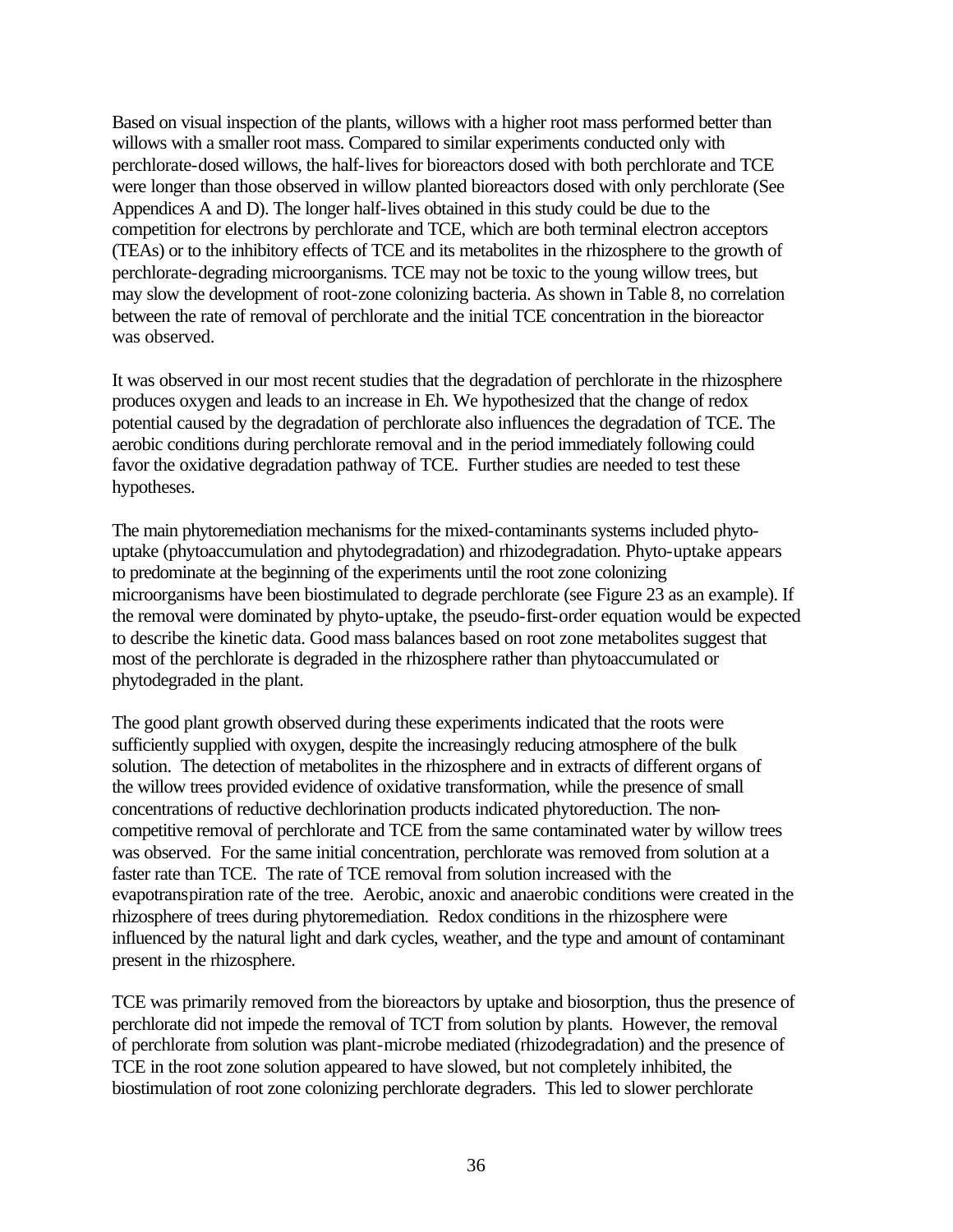removal rates than those observed in planted bioreactors dosed only with perchlorate. Given the above findings, we believe that phytoremediation has potential applications in the clean up of mixed-contaminant plumes of chlorinated organic solvents and perchlorate.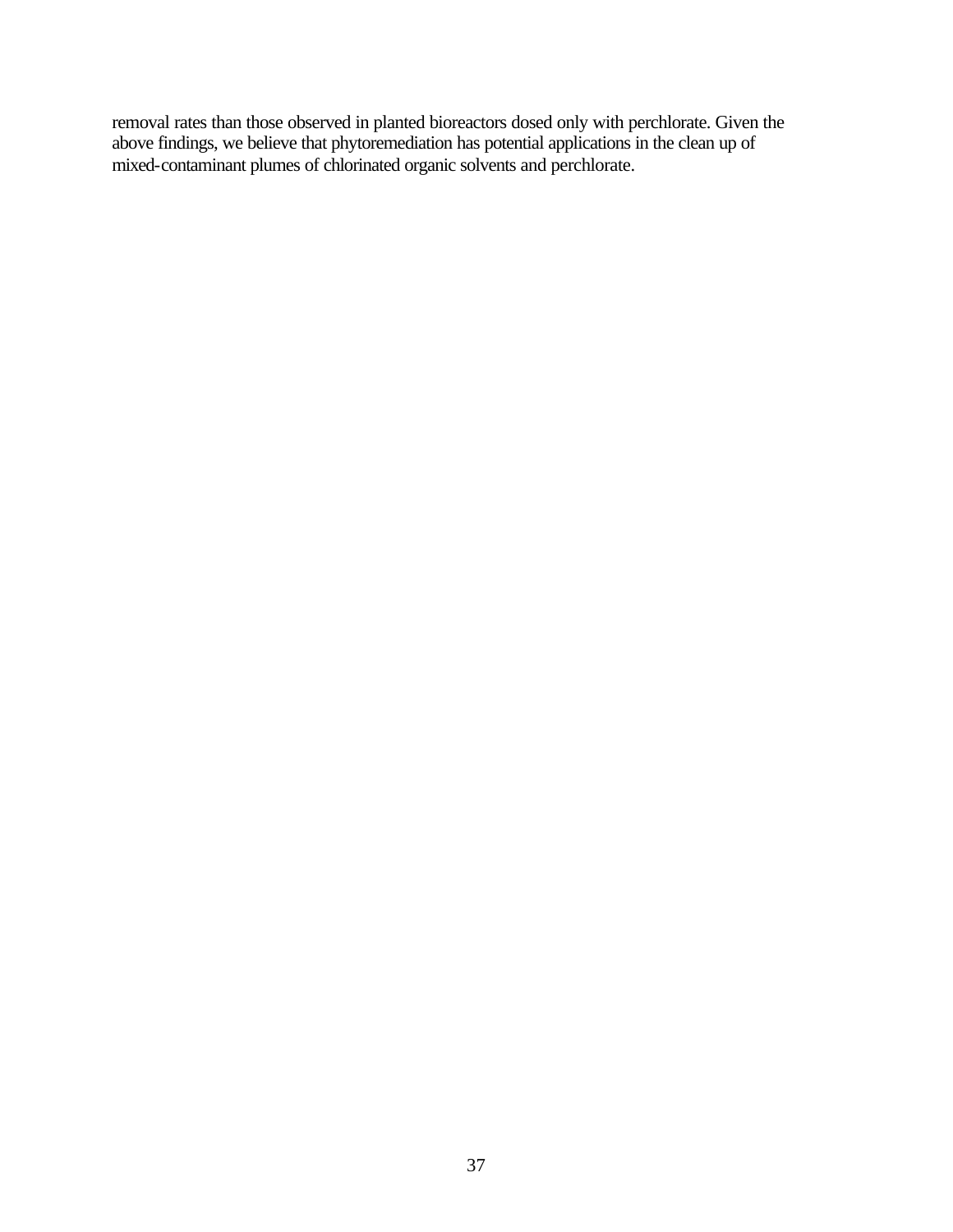

Figure 21. Removal of TCE from rhizosphere dosed with mixed contaminants (TCE, Perchlorate). (a) Study 1 with *S. caroliniana*. (b) Study 2 with *S. nigra*.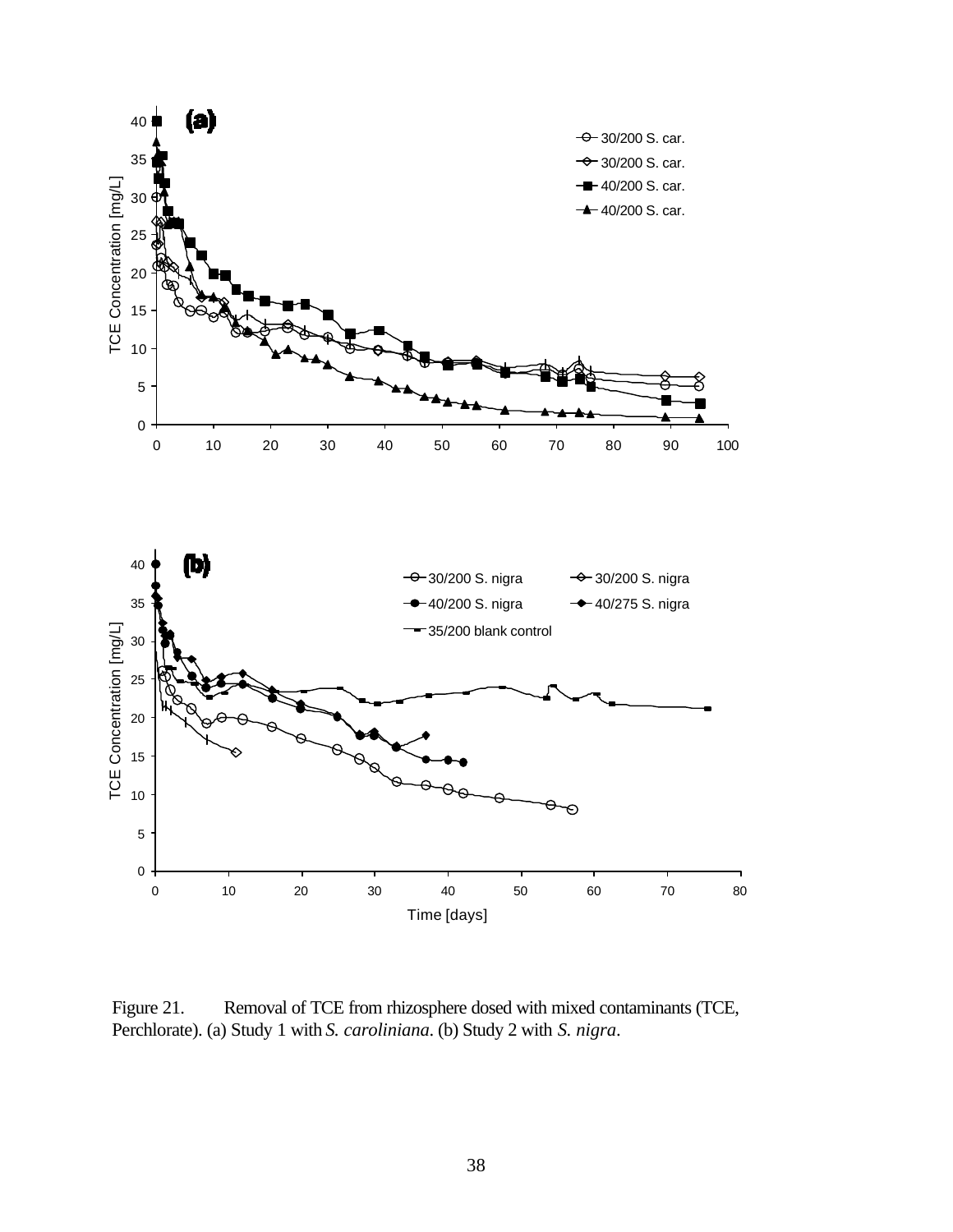

Figure 22. Removal of perchlorate from rhizosphere dosed with mixed contaminants (TCE, Perchlorate). (a) Study 1 with *S. caroliniana*. (b) Study 2 with *S. nigra*.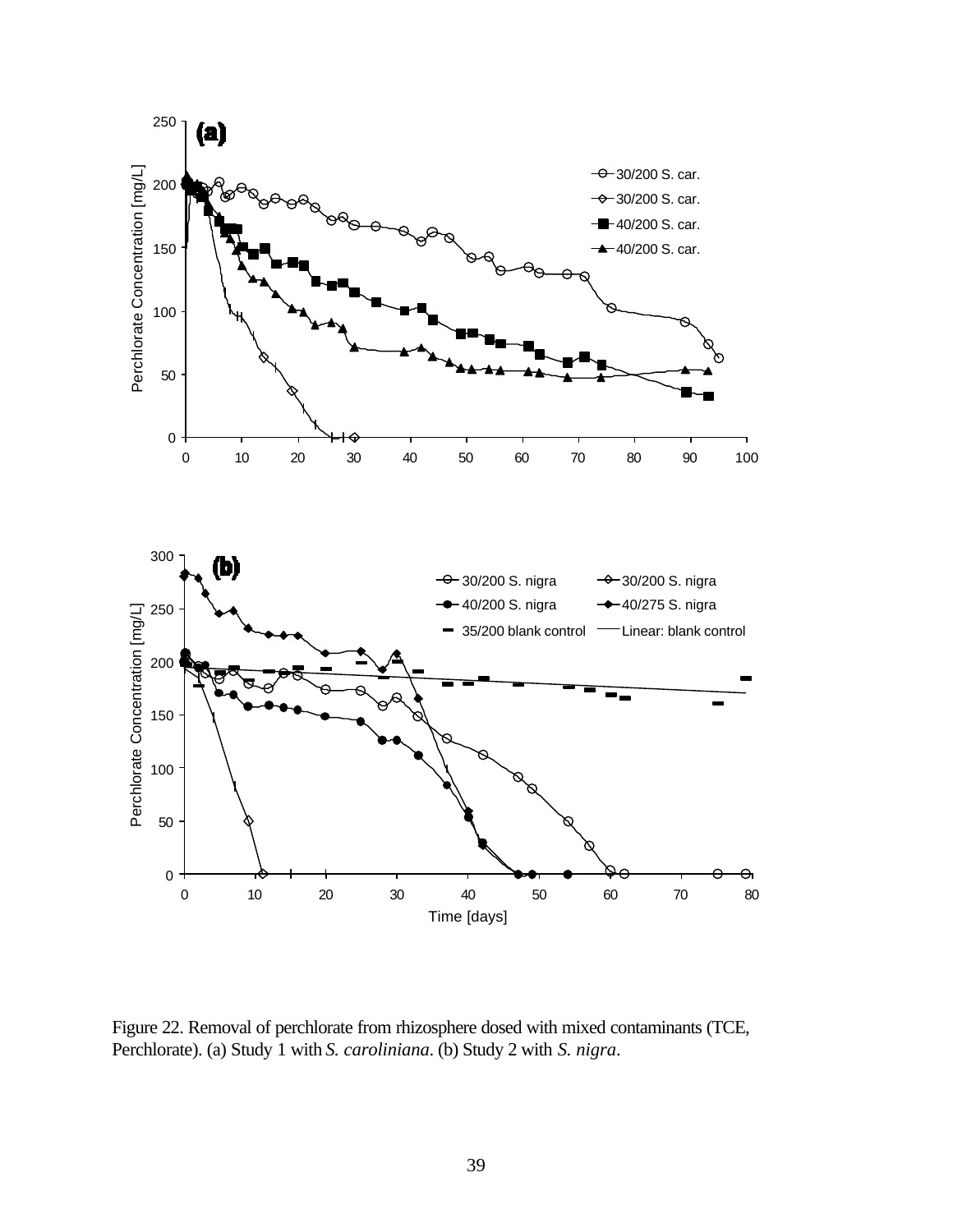

Figure 23. Mass Balance: Changes of molar mass of perchlorate and its degradation products chlorate, and chloride in the rhizosphere during the experiment. Mass balance is given in % (second y-axis). Data were corrected for background chloride. The greater than 100% mass recovery of chloride based solely on rhizodegradation of perchlorate is attributed to chloride contributed by rhizodegradation of a small fraction of TCE. 40/275 *S. nigra*.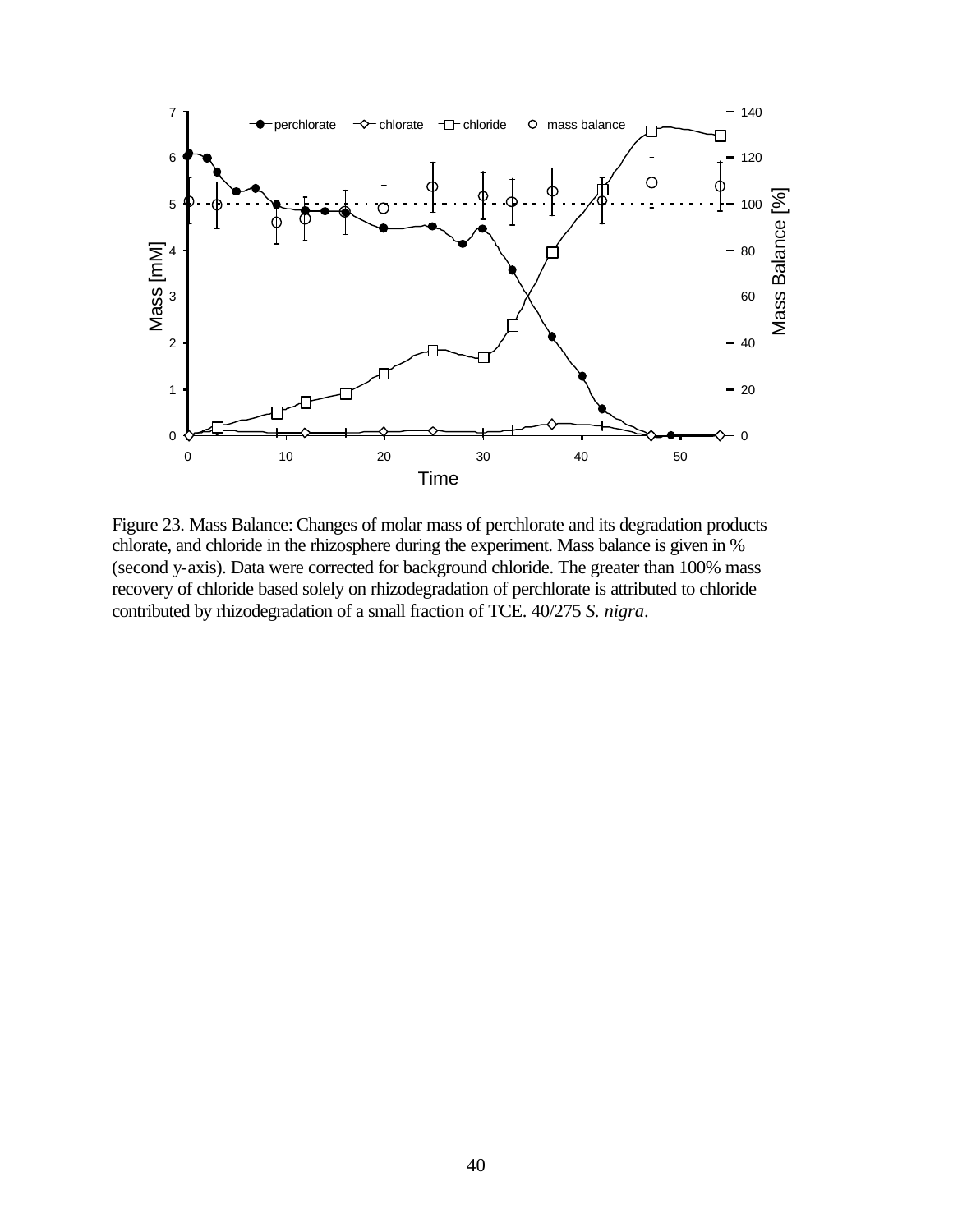### **6. Publications from Study**

- Nzengung, V.A., Penning, H., and O'Niell, W. 2002. Phytoremediation of Perchlorate-Contaminated Water by Willow Trees Grown under Different Redox Conditions (In Review).
- Penning, H. and Nzengung, V.A. 2002. Decontamination of Perchlorate and Trichloroethylene Contaminated Water using Willow Trees (In review).
- Nzengung, V. A. and McCutcheon, S.C. Chapter 29: Degradation of Perchlorate by Plants. IN Phytoremediation: Scientific Advances to Manage Contamination by Organic Compounds. Editors: Steven C. McCutcheon and Jerald L. Schnoor. (IN PRESS)
- Dondero, Anna Christina. 2001. Phytoremediation of perchlorate under greenhouse and natural conditions. Masters Thesis University of Georgia Library 2001.
- Nzengung, V. A., Wang C. 2000. Influences on Phytoremediation of Perchlorate Contaminated Water. American Chemical Society (ACS) Special Symposium Series: Perchlorate in the Environment. Editor: Urbansky. Kluwer Academic/Plenum Publishers, New York. Chapter 21, pp 219 - 229.
- Nzengung, V. A., O'Niell, L.W., Adesida A. 2000. Treatment of Perchlorate Contaminated Water in Microbial Mat, Algae, and Ebb-and-Flow Hydroponic Bioreactors. Symposium Series: Case Studies in the Remediation of Chlorinated and Recalcitrant Compounds. Editors: Godage B. Wickramanayake, Arun R. Gavaskar, James T. Gibbs, and Jeffrey L. Means. Battelle Press, Columbus, Ohio. 2(7), Pp 101-106
- Nzengung, V. A., Wang, C., Harvey, G., McCutcheon, S.C., and Wolfe, N.L. 1999. Phytoremediation of Perchlorate Contaminated Water: Laboratory Studies. Symposium Series: Fifth International Symposium on *In Situ* and *On-Site* Bioremediation: Phytoremediation. Editors; Leeson Andrea and B. C. Alleman. Battelle Press, pp 239- 244.
- Nzengung, V. A., Wang, C., Harvey, G., 1999. Plant-mediated transformation of perchlorate into chloride, *Environmental Science & Technology*, vol. 33, pp. 1470-1478.

# Reports

- Nzengung, V.A. 1999. Phytodegradation Kinetics and Pathways of Perchlorate. Presented to USEPA-NERL, Athens, GA.
- Nzengung, V.A. 1998. Laboratory Characterization of Phytotransformation Products of PCE, TCE and Perchlorate. For US Airforce, Wright Patterson AFB, Dayton, OH and USEPA-NERL, Athens, GA.

### **Papers presented at meetings, conferences, seminars, etc.**

• Nzengung, V. A., Anna Dondero and O'Niell, W. 2001. Phytodegradation and Rhizodegradation of Trichloroethylene and Perchlorate. In-Situ and On-Site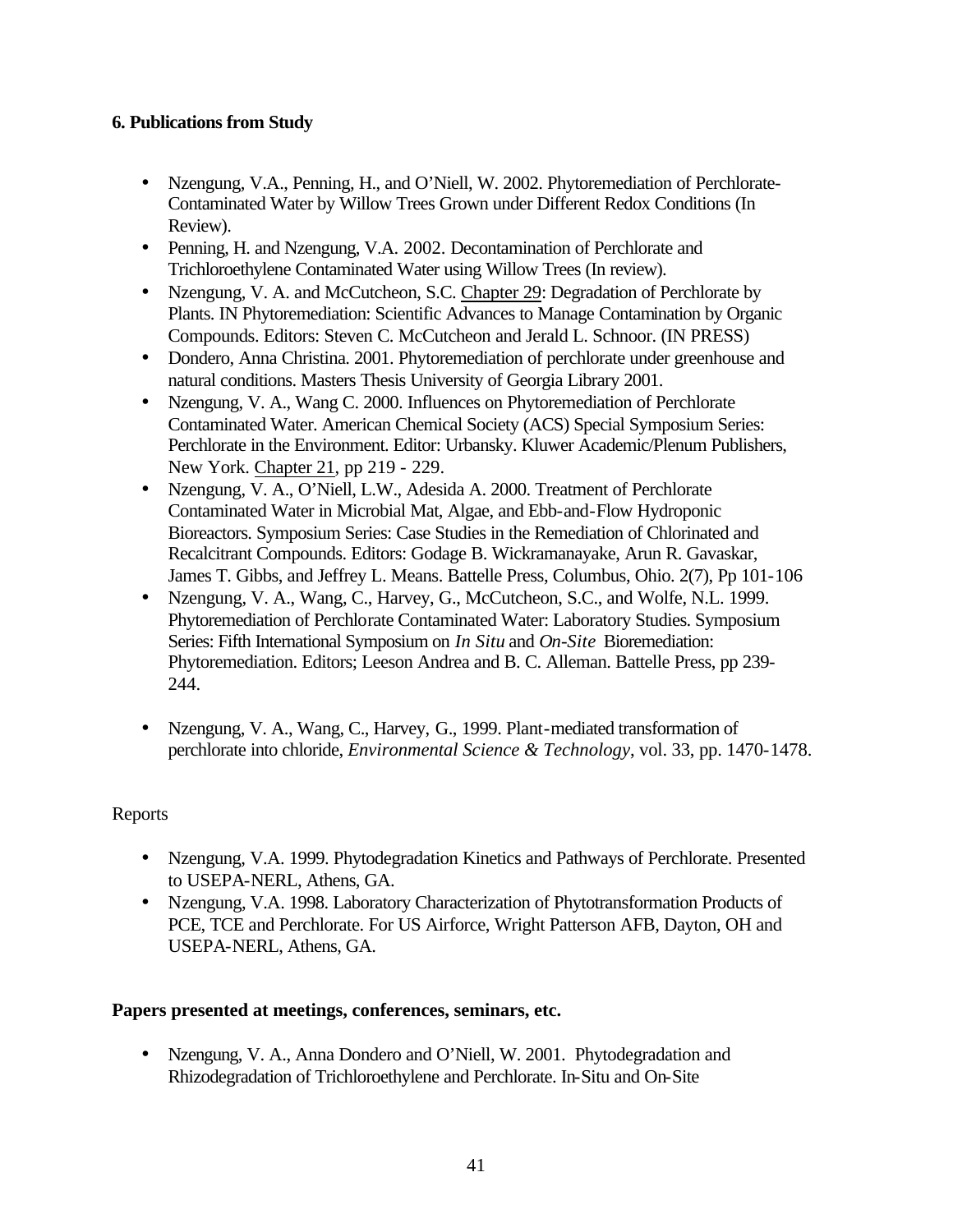Bioremediation. The Sixth International Symposium, San Diego, California. June  $4 - 7$ , 2001.

- Nzengung, V. A., Anna Dondero. 2001. The role of green plants in the removal of perchlorate from hydroponics and organic-rich soils systems. SETAC 22<sup>nd</sup> Annual Meeting. 11-15 November, 2001. Baltimore, MD.
- Nzengung, V. A., O'Niell, L.W., Adesida A. 2000. Treatment of Perchlorate Contaminated Water in Microbial Mat, Algae, and Ebb-and-Flow Hydroponic Bioreactors. Symposium Series: Case Studies in the Remediation of Chlorinated and Recalcitrant Compounds. Editors: Godage B. Wickramanayake, Arun R. Gavaskar, James T. Gibbs, and Jeffrey L. Means. Battelle Press, Columbus, Ohio. 2(7), Pp 101-106.
- Nzengung, V. A., C. Wang, Harvey, G., McCutcheon, S.C., and Wolfe, N. L. 1998. Phytoremediation of perchlorate contaminated water. 4<sup>th</sup> Annual Strategic Environmental Research and Development Program (SERDP) Symposium, Washington, DC. December 1 - 3, 1998.
- Nzengung, V. A., Anna Dondero and O'Niell, W. 2001. Phytodegradation and Rhizodegradation of Trichloroethylene and Perchlorate. In-Situ and On-Site Bioremediation. The Sixth International Symposium, San Diego, California. June 4 – 7, 2001.
- Nzengung, V. A., O'Niell, W., Adesida, A. 2000. Treatment of perchlorate contaminated water in microbial mat, algae, and ebb-and-flow hydroponic bioreactors. Symposium Series. 2<sup>nd</sup> International Conference on Remediation of Chlorinated and Recalcitrant Compounds. Monterey, California, May 22-25, 2000.
- Nzengung, V.A., Das, K.C., Kastner, J., and Browder, G.A. 2001. Pilot scale in-situ bioremediation of perchlorate-contaminated soils at the Longhorn Army Ammunition Plant in Karnack, Texas. SETAC 22<sup>nd</sup> Annual Meeting. 11-15 November, 2001. Baltimore, MD.
- Nzengung, V. A., Anna Dondero. 2001. The role of green plants in the removal of perchlorate from hydroponics and organic-rich soils systems. SETAC 22<sup>nd</sup> Annual Meeting. 11-15 November, 2001. Baltimore, MD.

### **Briefings**

• Nzengung, V. A. 1998. Phytoremediation of perchlorate contaminated water. Briefing to Perchlorate Working Group at Wright Patterson Air Force Base, Dayton, OH. August 19th, 1998.